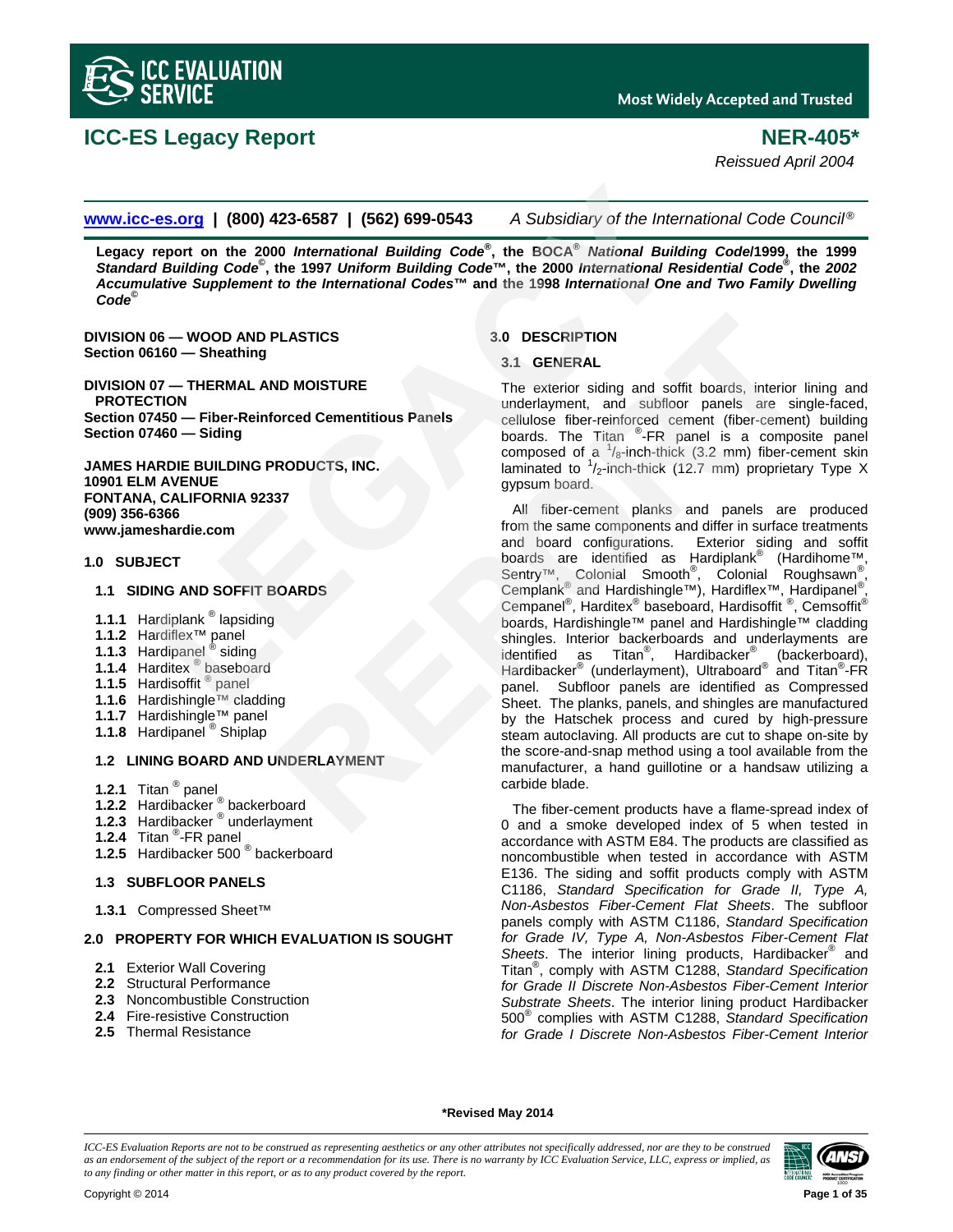*Substrate Sheets*. All interior lining boards comply with ANSI A118.9 as cementitious backer units. When tested in accordance with ASTM C177, "K" and "R" values for the products are as shown in Table 4 of this report. When tested in accordance with ASTM E96, products with a thickness of  $\frac{1}{4}$ -inch (6.4 mm) or greater have demonstrated the permeance values given in Table 5 of this report.

# **3.1.1 James Hardie Trade Names**

| uns report.                    |                                                                                                                                                                                                                           | over the adjacent solid course of pla                                                                                                                                              |  |  |  |
|--------------------------------|---------------------------------------------------------------------------------------------------------------------------------------------------------------------------------------------------------------------------|------------------------------------------------------------------------------------------------------------------------------------------------------------------------------------|--|--|--|
| 3.1.1 James Hardie Trade Names |                                                                                                                                                                                                                           | fastened to the framing. The abutt<br>and fastened into place ensuring tl                                                                                                          |  |  |  |
| Hardiplank®                    | Hardihome™                                                                                                                                                                                                                | the two planks align. The metal dev                                                                                                                                                |  |  |  |
| Cemplank <sup>®</sup>          | Hardipanel <sup>®</sup>                                                                                                                                                                                                   | over the joint. Restrictions on the<br>locations are as follows:                                                                                                                   |  |  |  |
| Sentry™                        | Cempanel <sup>®</sup>                                                                                                                                                                                                     | Splices shall be located a minimu                                                                                                                                                  |  |  |  |
| Colonial Smooth <sup>®</sup>   | Hardiflex™                                                                                                                                                                                                                | from wall corners.                                                                                                                                                                 |  |  |  |
| Colonial Woodgrain®            | Harditex <sup>®</sup>                                                                                                                                                                                                     | Successive splices within the sam<br>located no closer than 48 inches                                                                                                              |  |  |  |
| Hardisoffit®                   | Hardie®                                                                                                                                                                                                                   | another.                                                                                                                                                                           |  |  |  |
| Cemsoffit®                     | James Hardie <sup>®</sup>                                                                                                                                                                                                 | Splices shall be staggered at mini                                                                                                                                                 |  |  |  |
| Hardibacker <sup>®</sup>       | Titan <sup>®</sup> -FR                                                                                                                                                                                                    | intervals when located in the same y                                                                                                                                               |  |  |  |
| Ultraboard <sup>®</sup>        | Max "C"™                                                                                                                                                                                                                  | Splices shall be at least one stud<br>or window openings.                                                                                                                          |  |  |  |
| Titan <sup>®</sup>             | Hardibacker 500®                                                                                                                                                                                                          | Where a specified level of wind                                                                                                                                                    |  |  |  |
| Hardirock <sup>®</sup>         |                                                                                                                                                                                                                           | plank lap siding shall be attached to<br>or framing members, appropriately                                                                                                         |  |  |  |
| 3.2 SIDING AND SOFFIT BOARDS   |                                                                                                                                                                                                                           | types, lengths, and spacing describ                                                                                                                                                |  |  |  |
| Hardiplank <sup>®</sup> ,      | Hardiflex <sup>™</sup> , Hardipanel <sup>®</sup> ,<br>Harditex <sup>®</sup>                                                                                                                                               | of this report.                                                                                                                                                                    |  |  |  |
| Hardishingle™<br>baseboard.    | planks<br>and<br>panels,<br>Hardisingle™ cladding shingles, and Hardisoffit® boards                                                                                                                                       | 3.2.2 Hardiflex <sup>™</sup> Siding (Hardipa                                                                                                                                       |  |  |  |
|                                | are used as siding on exterior walls and soffits. The<br>exterior siding and soffit products may be supplied<br>unprimed or primed for subsequent application of a<br>compatible primer and/or exterior-grade topcoat(s). | Hardiflex <sup>™</sup> siding is used as an exte<br>siding has a smooth unsanded surfa<br>noted in Table 1 of this report. Fast<br>a minimum $^{3}/_{8}$ -inch (9.5 mm) $\epsilon$ |  |  |  |
| this report.                   | Nominal dimensions are noted in Table 1 of this report,<br>maximum basic wind speeds in Tables 2a, 2b, 6, 7, 8, and<br>9 of this report, and maximum shear values in Table 3 of                                           | minimum 2- inch (51 mm) clearand<br>are fastened at abutting sheet<br>protected by polyvinyl chloride (<br>lumber battens or sealant.                                              |  |  |  |
|                                |                                                                                                                                                                                                                           |                                                                                                                                                                                    |  |  |  |

#### **3.2 SIDING AND SOFFIT BOARDS**

# **3.2.1 Hardiplank® (Hardihome**™**, Sentry**™**, Colonial Smooth® , Colonial Roughsawn® , Hardishingle™ and Cemplank® ) Lap Siding**

**3.2.1.1 General**: Lap siding is available in various finish textures. The siding is applied horizontally commencing from the bottom course of a wall with minimum  $1^{1}/_{4}$ -inchwide (32 mm) laps at the top edge. Vertical joints butt over studs except where the "off-stud splice device" is utilized as described in Section 3.2.1.2 of this report, or where the planks are installed over solid panel sheathing.

When installed on wood-framing members, the siding shall be fastened either through the overlapping planks (face nailed) or through the top edge of single planks (blind nailed) with corrosion-resistant nails into each woodframing member. The lap conceals the fasteners in the previous course when blind nailed. When attached to metal framing members, the siding is fastened either through the overlapping planks with  $1^5$ / $_8$ -inch-long (41 mm) No. 8 by 0.323-inch (8.2 mm) HD, self-drilling, corrosion-resistant, ribbed buglehead screws or with 0.100 in. (2.54 mm) shank by 0.25-in. (6.4 mm) HD by 1 $^1\prime_2$ -in.-long (38 mm) ET & F brand pin fasteners at each metal framing member, or through the top edge of single planks with minimum  $1^{1}/_{4}$  mch-long (32 mm) No. 8 by 0.375-inch (9.5 mm) HD, self-drilling, corrosion-resistant, ribbed waferhead screws or with 0.100 in. (2.54 mm) shank by 0.313 in. (7.5 mm) HD by 1½ in.-long (38 mm) ET & F Panelfast<sup>®</sup> brand fasteners at each metal framing member. Planks may also be fastened to a wall constructed of concrete masonry units complying with ASTM C90 with 0.14 in. (3.5 mm)

shank by 0.300 in. (7.6 mm) HD by 1<sup>1</sup>/<sub>4</sub> in.-long (32 mm) ET & F brand Stud Nails. The lap conceals the fasteners in the previous course.

Off-Stud Splice Device: Vertical joints of the planks shall butt over framing members or between the framing members when an "off-stud splice device" is placed on each plank end. The splice device's bottom lip is placed over the adjacent solid course of planks. The plank is then fastened to the framing. The abutting plank is positioned and fastened into place ensuring that the lower edges of the two planks align. The metal device is located centrally over the joint. Restrictions on the "off-stud splice device" locations are as follows:

Splices shall be located a minimum of two stud cavities from wall corners.

Successive splices within the same plank course shall be located no closer than 48 inches (1219 mm) from one another.

Splices shall be staggered at minimum 24-inch (610 mm) intervals when located in the same wall cavity.

Splices shall be at least one stud cavity away from door or window openings.

Where a specified level of wind resistance is required, plank lap siding shall be attached to solid panel sheathing or framing members, appropriately spaced, with fastener types, lengths, and spacing described in Tables 2b and 9 of this report.

# **3.2.2 Hardiflex**™ **Siding (Hardipanel**®  **Smooth)**

Hardiflex<sup>™</sup> siding is used as an exterior wall cladding. The siding has a smooth unsanded surface. Dimensions are as noted in Table 1 of this report. Fasteners are installed with a minimum  $\frac{3}{8}$ -inch (9.5 mm) edge distance and a minimum 2- inch (51 mm) clearance from corners. Joints are fastened at abutting sheet edges and optionally protected by polyvinyl chloride (PVC) joint treatment, lumber battens or sealant. Successive splices within the same plank course<br>
The <sup>R</sup>eposition of the Coated no closer than 48 inches (1219 mm)<br>
The another.<br>
Intervals when located in the same wall cavity.<br>
Splices shall be staggered at minimum 24-in

Where a specified level of wind resistance or shear resistance is required, the Hardiflex™ panel is attached to framing members, appropriately spaced, with fastener types, lengths, and spacing described in Table 2a and **Table 3** of this report.

# **3.2.3 Hardipanel**®  **Siding (Cemplank® Siding)**

Hardipanel® siding is available in various surface textures including smooth. Dimensions are noted in Table 1 of this report. Fasteners are installed with a minimum  $\frac{3}{8}$ -inch (9.5 mm) edge distance and a minimum 2-inch (51 mm) clearance from corners. Joints are fastened at abutting sheet edges and optionally covered by polyvinyl chloride (PVC) joint treatment, lumber battens or sealant.

Where a specified level of wind resistance or shear resistance is required, the Hardipanel® siding is attached to framing members, appropriately spaced, with fastener types, lengths, and spacing described in Tables 2a and 3 of this report.

# **3.2.4 Harditex**®  **Baseboard**

Harditex<sup>®</sup> baseboard is for exterior applications to walls and soffits. Dimensions are noted in Table 1 of this report. Harditex® baseboard has a smooth finish and is available with either tapered or trough edges on the two long sides for joint treatment or all square edges. Harditex® baseboard is supplied either sealed or unsealed for the subsequent application of a primer or sealer by the end user as a component in a direct-applied exterior coating or finish system. Joints shall be sealed with a sealant or bedding compound, including any required joint reinforcing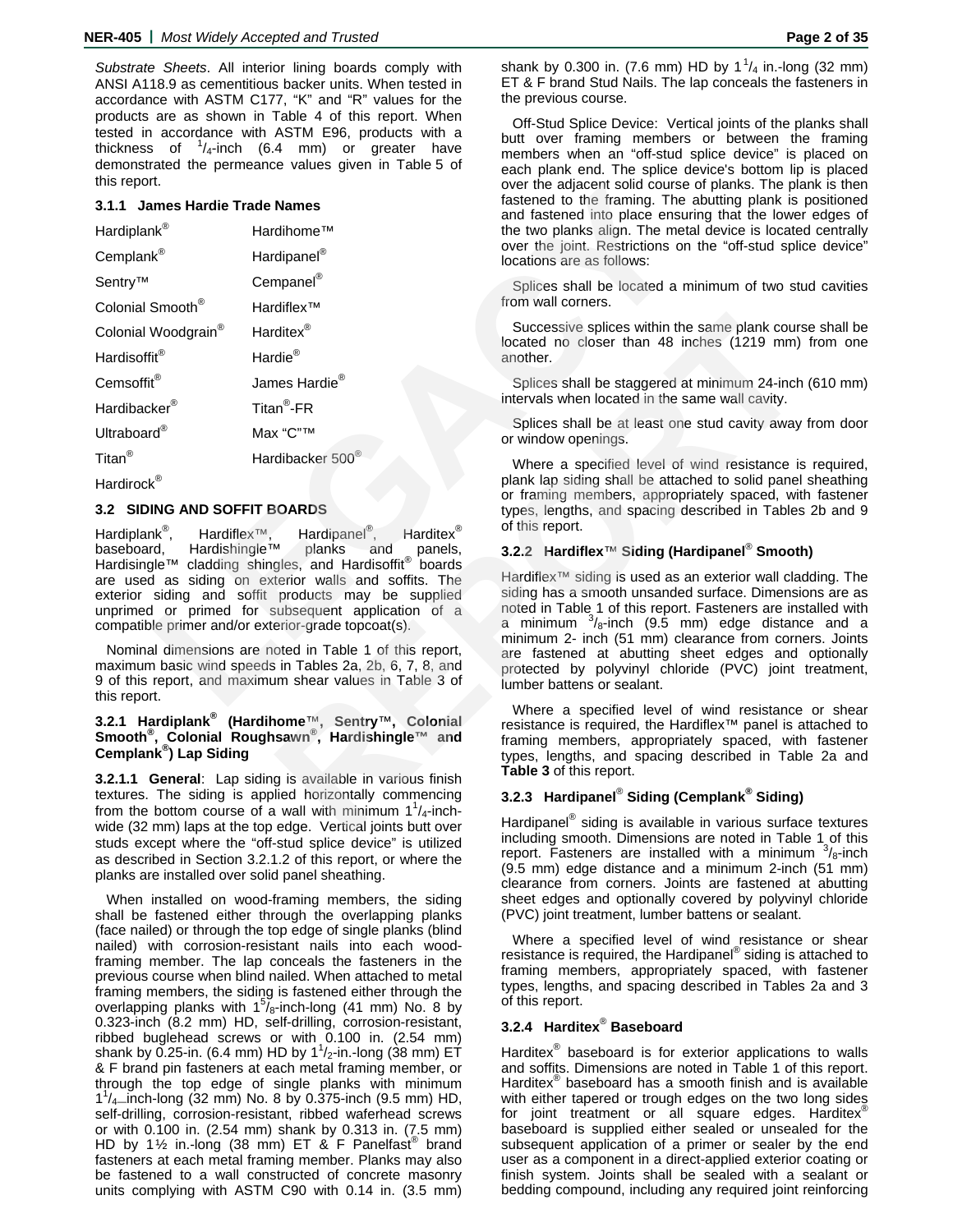mesh or tape, specified by the coating manufacturer. Other installation details are in accordance with Section 3.2.2 of this report. Harditex® baseboard has been evaluated for water-resistive qualities but its use as an alternative to a weather-resistive barrier is outside the scope of this report, see Section 7.4 of this report.

Where a specified level of wind resistance or shear resistance is required, the Harditex® baseboard is attached to framing members, appropriately spaced, with fastener types, lengths, and spacing described in Table 2a or 3 of this report.

# **3.2.5 Hardisoffit**®  **Board (Cemsoffit® Board)**

Hardisoffit<sup>®</sup> board is for use as exterior vented or unvented soffits. Hardisoffit® board is available with either a woodgrain texture or a smooth unsanded surface. Vented Hardisoffit® provides 5 square inches of net free ventilation per lineal foot of soffit. Dimensions are noted in Table 1 of this report. All Hardisoffit® board edges are supported by framing with fasteners installed with a minimum  $\frac{3}{8}$ -inch (9.5 mm) edge distance and minimum 2-inch (51 mm) clearance from corners. Hardisoffit® boards are attached to framing members with fastener types, lengths, and spacings described in Tables 2a and 3 of this report. is required, the Harticlex<sup>+</sup> baseboard is attached<br>
is members, appropriately spaced, with fastener<br>
Table 1 of this report. The siding is<br>
ng members, appropriately spaced, with fastener<br>
it.<br>
artistical for the solar de

# **3.2.6 Hardishingle™ Cladding (individual shingles)**

Hardishingle™ cladding shall be installed over solid wall sheathing which complies with the applicable code. Dimensions are as noted in Table 1 of this report. The wall sheathing shall be protected by a weather-resistive barrier which complies with the applicable code.

When Hardishingle™ cladding is installed over minimum  $15/32$ -inch-thick (11.9 mm) plywood complying with the applicable code, with two corrosion-resistant roofing nails [0.121-inch (3.1 mm) shank diameter by 0.371-inch  $(9.4 \text{ mm})$  head diameter by  $1^1$ /<sub>4</sub>-inch-long  $(32 \text{ mm})$ ] spaced a maximum of 1 inch (25.4 mm) from each edge and the nails positioned to be covered 1 inch nominally by the succeeding course, the maximum allowable wind loads, building heights, and exposure categories for the systems installed with 8-, 7-, and 6-inch (203, 178, and 152 mm) weather exposures, shall be as indicated in Tables 6A, 6B, and 6C of this report. Nails shall secure siding but shall not be overdriven.

When Hardishingle™ cladding is installed over minimum  $^{7}/_{16}$ -inch-thick (11.1 mm) Oriented Strand Board (OSB), complying with the applicable code, with two corrosionresistant siding nails [0.091-inch (2.3 mm) shank diameter x 0.221-inch (5.5 mm) head diameter by  $1<sup>1</sup>/<sub>2</sub>$ -inch-long (38 mm)] spaced a maximum of 1 inch (25.4 mm) from each edge and the nails positioned to be covered 1 inch nominally by the succeeding course, the maximum allowable wind loads, building heights, and exposure categories for the systems installed with 8-, 7-, and 6-inch (203, 178, and 152 mm) weather exposures, shall be as indicated in Tables 7A, 7B, and 7C of this report. Nails shall secure siding but shall not be overdriven.

When Hardishingle™cladding is installed over minimum  $^{7}/_{16}$ -inch-thick (11.1 mm) Oriented Strand Board (OSB), complying with the applicable code, with three corrosionresistant siding nails [0.091-inch (2.3 mm) shank diameter x 0.221-inch (5.5 mm) head diameter by  $1<sup>1</sup>/<sub>2</sub>$ -inch-long (38 mm)] for 12-inch-wide (305 mm) shingles and two corrosion-resistant siding nails for 6- and 8-inch-wide (152 mm and 203 mm) shingles, the maximum allowable wind loads, building heights, and exposure categories for the systems installed with 8-, 7-, and 6-inch (203, 178, and 152 mm) weather exposures, shall be as indicated in Tables 8A, 8B, and 8C of this report. One siding nail shall be spaced a maximum of 1 inch (25.4 mm) from each edge on the panel, with the third siding nail installed midspan of

the 12-inch (305 mm) wide shingles. All nails shall be covered 1 inch nominally by the succeeding course. Nails shall secure siding but shall not be overdriven.

# **3.2.7 Hardishingle™ Panels**

Hardishingle™ panels have a woodgrain texture and are available in three configurations: half-round© , staggerededge<sup>©</sup>, and square-edge<sup>©</sup>. Dimensions are as noted in Table 1 of this report. The siding is applied horizontally to braced wall framing complying with the applicable code commencing from the bottom course of a wall. Install Hardishingle™ panels with joints in moderate contact. Due to the overlapping of the panels, joint sealant is not required. Fasteners are a minimum 0.083-inch (2.1 mm) shank x 0.187-inch (4.7 mm) HD by  $1^{1}/_{2}$ -inch-long (33 mm) corrosion-resistant siding nail. For application to open braced framing, vertical joints butt over studs.

Where a specified level of wind resistance is required, Hardishingle™ panel sidings are attached to framing members appropriately spaced or to solid wall sheathing, with fastener types, lengths, and spacing described in Table 2 of this report.

Secure a <sup>1</sup>/<sub>4</sub>-inch-thick (6.4 mm) lath strip and a minimum<br>9<sup>1</sup>/<sub>4</sub>-inch-wide (235 mm) Hardiplank<sup>®</sup> lap siding starter course. Trim the first panel so the end aligns with the furthest stud. Allow trimmed panel  $\frac{1}{8}$  inch (3.2 mm) from the trim board for caulk and secure above keyways [approximately 8 inches (203 mm) clearance from butt edge of panel] on 16- inch (406 mm) or 24-inch (310 mm) centers  $[13^3]_4$ -inch (349 mm) centers maximum for application only to minimum  $\frac{7}{16}$ -inch-thick (11.1 mm) APA rated Oriented Strand Board sheathing]. Work across the wall allowing  $\frac{1}{8}$ -inch (3.2 mm) gap from trim. I unsance surate. Vented traming, vertical joints butt over studs.<br>
in enches of net the ventilation<br>
inches of a specified level of wind resistance is<br>
enches are noted in Table 1 of Where a specified level of wind resist

Start the second course, and every following even number course (i.e. fourth, sixth) by moving the equivalent of one full stud cavity from the straight edge end (the left side). Save this piece for the other end of the wall. Secure the beginning panel leaving  $\frac{1}{8}$ -inch (3.2 mm) clearance from the trim board for caulking. Position nails to penetrate through the previous course and into the framing members or Oriented Strand Board.

When a course is broken by a window or doorway, continue the application as if the wall was complete. Trimming for the opening and using the resulting piece may throw off the spacing above the break.

# **3.2.8 Hardipanel**®  **Shiplap Panel Siding**

Hardipanel<sup>®</sup> Shiplap panel siding is used as an exterior wall cladding. The siding is available in various surface textures including smooth. Dimensions are noted in Table 1 of this report. Fasteners are installed with a minimum<br><sup>3</sup>/<sub>8</sub>-inch (9.5 mm) edge distance and a minimum 2-inch (51 mm) clearance from corners.

Where a specified level of wind resistance or shear resistance is required, the Shiplap panel siding is attached to framing members, appropriately spaced, with fastener types, lengths, and spacing described in Tables 2a and 3 of this report.

# **3.3 LINING BOARD AND UNDERLAYMENT**

Titan $^{\circledR}$  panel, Hardibacker $^{\circledR}$  and Hardibacker 500 $^{\circledR}$  (ceramic tile backerboards), and Hardibacker® underlayment are used as wet or dry area lining/underlayment substrates applied to the interior of buildings. Titan<sup>®</sup>-FR (taperededge) panel is only intended for dry interior wall and ceiling applications.

# **3.3.1 Titan® Panel**

Titan $^{\circledR}$  panel is only intended for interior walls and ceilings including shower and bath areas. Subsequent finishing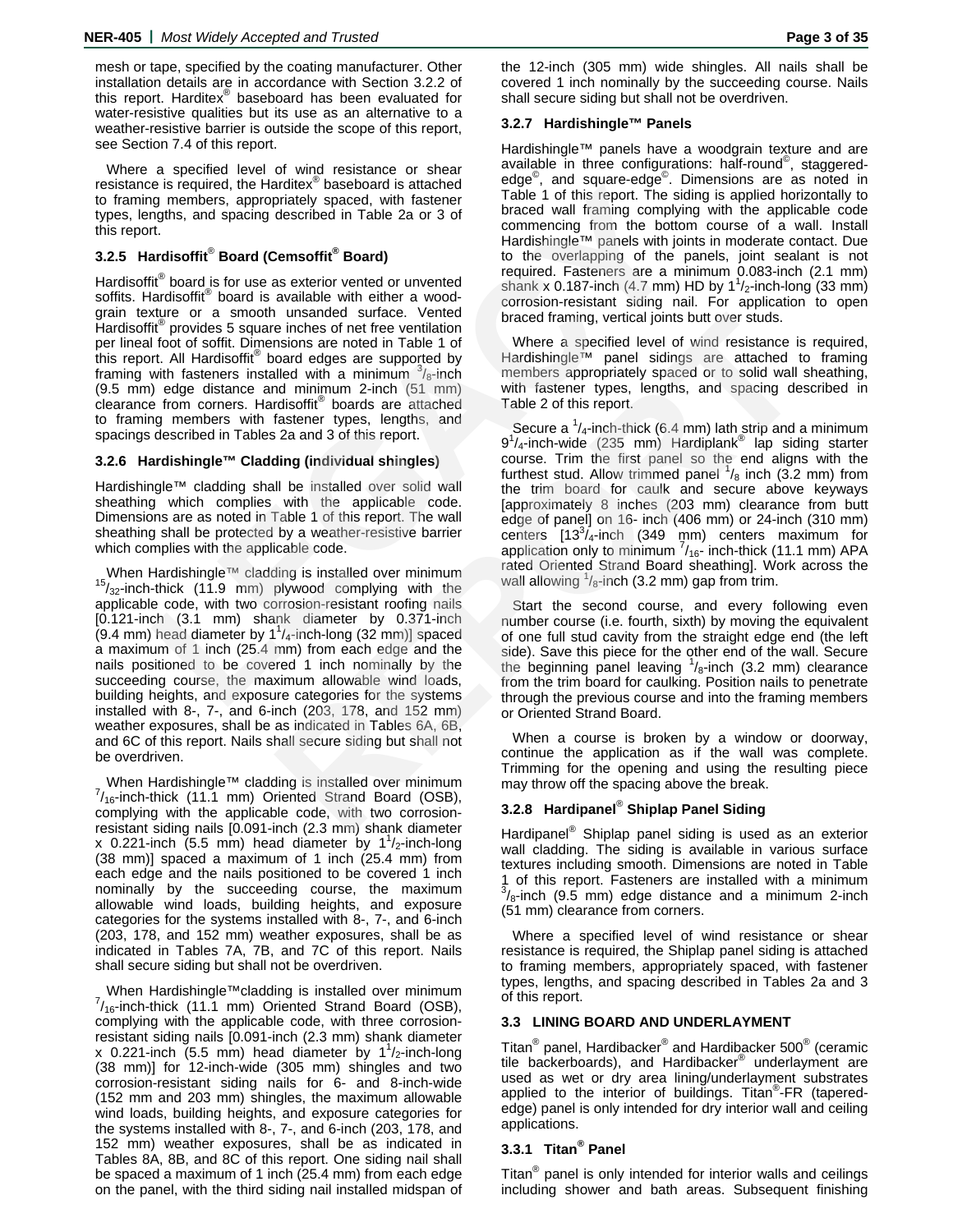using paint, wallpaper or tile is required as indicated in Sections 3.3.1.1 and 3.3.1.2 of this report. The panel has a smooth finish with tapered edges on the two long dimensions for joint treatment. Dimensions are noted in Table 1 of this report. Maximum shear values are noted in Table 3 of this report.

**3.3.1.1 Paint or Wallpaper Finish:** Titan<sup>®</sup> panel is installed with the long dimension either vertical or horizontal to nominal 2 x 4 wood framing members or minimum No. 20 gage (0.0329-inch) steel framing members, spaced a maximum of 24 inches (610 mm) on center with end joints staggered from adjacent courses in both vertical and horizontal applications. To fasten to wood framing members, minimum  $1^3$ /<sub>8</sub>-inch-long (35 mm) gypsum board nails or minimum 1-inch-long (25.4 mm) No. 8 x 0.323-inch (8.2 mm) HD self-drilling, corrosionresistant, ribbed buglehead screws are used and spaced a maximum of 8 inches (203 mm) on center at all supports. To fasten to metal framing members, minimum 1-inch-long (25.4 mm) No. 8 x 0.323-inch (8.2 mm) HD self-drilling, corrosion-resistant, ribbed buglehead screws are used and spaced a maximum of 6 inches (152 mm) on center at all supports. Fasteners shall be located at least  $\frac{3}{8}$  inch (9.5 mm) from board edges, and 2 inches (51 mm), minimum, from lining board corners. Panels are placed with a minimum  $\frac{1}{4}$ -inch (6.4 mm) clearance from the floor surface. Metal or PVC corner angles are attached with the above described nails or screws placed approximately 12 inches (305 mm) on center. with the long dimension effere terriconal of the consume with any those with a specifical to nominal 2 x 4 wood framing members or a flush-joint procedure is permitted as a new type of the adhesive or motions and the the d m) and emotion at automobility corrollate and accelerate finished by filling with tile<br>nembers, minimum 1-inch-long applying a second coat of the anethers are the and supporting a second coat of the accelerate the members,

A flush-joint procedure is permitted on Titan<sup>®</sup> panels. Gypsum board joint compounds, complying with ASTM C474 and C475, shall be troweled into the joints. Paper joint tape is embedded into the wet joint compound and allowed to dry thoroughly. A second coat of joint compound, approximately 8 inches (203 mm) wide, is then applied across the joint and allowed to dry. A third coat of topping compound, 10 inches (254 mm) wide, is applied across the joint. Topping compound shall also be applied over all fastener heads in intermediate locations.

Internal corners are finished by filling with joint compound, working the joint tape into the joint, and applying a second coat of joint compound. A third coat of topping compound is applied over the area.

External corners are treated by filling the joint with joint compound and allowing it to thoroughly dry. Corrosionresistant metal or PVC corner angles are then fastened to the corner, followed by a second coat of joint compound. When the second coat is completely dry, a third coat of topping compound is applied over the area. Topping compound is also applied over all fastener heads in intermediate locations.

**3.3.1.2 Tile Finish**: Titan® panel is installed with the long dimension either vertical or horizontal to nominal 2 x 4 wood-framing members or minimum No. 20 gage (0.0329- inch, 0.84 mm) metal framing members spaced 24 inches (610 mm) on center, maximum, with end joints staggered from adjacent courses in both vertical and horizontal applications. To comply with ANSI A108.11, framing members are spaced 16 inches (406 mm) on center, maximum. To fasten to wood framing members, minimum 11 /4-inch-long (32 mm), corrosion-resistant (galvanized or stainless steel) roofing nails, or  $1^1/4$ -inchlong (32 mm) No. 8 x 0.375-inch (9.5 mm) HD self-drilling, corrosion-resistant, ribbed waferhead screws are used and spaced a maximum of 6 inches (152 mm) on center at all supports. To fasten to metal framing members, minimum  $1^{1}/$ <sub>4</sub>-inch-long (32 mm) No. 8 x 0.375-inch (9.5 mm) HD self-drilling, corrosion-resistant, ribbed waferhead screws are used and spaced a maximum of 6 inches (152 mm) on center at all supports. Fasteners are located at least

 $\frac{3}{8}$  inch (9.5 mm) from board edges, and 2 inches (51 mm), minimum, from board corners. Corner gaps are filled with a flexible, silicone sealant compatible with fiber-cement. Panels are placed with a minimum  $\frac{1}{4}$ -inch (6.4 mm) clearance from the floor surface. This gap shall be free of adhesive and grout and filled with a flexible sealant. On large tiled areas, movement joints are provided in the walls in accordance with ANSI A108, Section AN-3.7.

A flush-joint procedure is permitted on Titan<sup>®</sup> panel. The same type of tile adhesive or mortar used to set the tiles shall be troweled into joints as a joint compound. Joints shall be reinforced with 2-inch (51 mm) wide, highstrength, coated, alkali-resistant, glass fiber reinforcing joint tape embedded into the wet tile adhesive and allowed to dry thoroughly.

Internal corners are finished by filling with tile adhesive, working the reinforcing joint tape into the joint, and applying a second coat of tile adhesive and allowing it to dry thoroughly.

External corners are treated by filling the joint with tile adhesive and allowing it to dry thoroughly. Corrosionresistant metal or PVC corner angles are then fastened in place, followed by a second coat of tile adhesive. Tile adhesive is also applied over all fastener heads in intermediate locations.

Wall tiles complying with ANSI A137.1 are attached to the board with flexible Type I, mastic adhesives complying with ANSI A136.1, or acrylic or latex-modified thinset mortars complying with ANSI A118.4, in accordance with ANSI A108. The same adhesives are permitted to fill and level the sheet joints.

### **3.3.2 Hardibacker**® **and Hardibacker 500**®  **(Ceramic Tile Backerboard)**

Hardibacker® and Hardibacker 500® ceramic tile backerboards are only intended for interior walls and floors, including shower and bath areas (excluding the shower floor). Subsequent finishing with tile is required. The square-edge backerboards have a smooth-finished surface and square edges for closely butted joints. Dimensions are noted in Table 1 of this report. Maximum shear values are noted in Table 3 of this report.

Floors: When Hardibacker® or Hardibacker 500® backerboards are used on floors, the subfloor assembly shall consist of a minimum  $\frac{5}{8}$ -inch-thick (15.9 mm), Exterior Grade, Group 2 or 3 species plywood or equivalent thickness of subfloor and shall be designed such that the maximum deflection in a plane, including live and dead loads, is *L*/360 of the span, in accordance with the applicable code. Movement joints shall be provided where existing structural joints (building control joints) occur and where changes in direction occur such as in "L"-shaped rooms. For large tiled areas, movement joints are provided in accordance with ANSI A108, Section AN-3.7.

The subfloor is then covered with a minimum  $\frac{3}{32}$ -inchthick (2.4 mm) latex, or acrylic-modified thinset setting material. The backerboard is then installed in a staggered brick pattern at right angles to the subfloor and fastened before the setting material films over.

The backerboards are fastened with  $1^1/4$ -inch-long (32 mm), corrosion-resistant (galvanized or stainless steel) roofing nails or minimum 1-inch-long (25.4 mm) No. 8 by 0.323-inch (8.2 mm) HD self-drilling, corrosion-resistant, ribbed buglehead screws. To meet the requirements of ANSI A108.11, minimum  $1^1/4$ -inch-long (32 mm) No. 8 x 0.375-inch (9.5 mm) HD self-drilling, corrosion-resistant ribbed waferhead screws are used. Fasteners shall be located a maximum of 8 inches (203 mm) on center around the perimeter and in the field. Fasteners shall be located a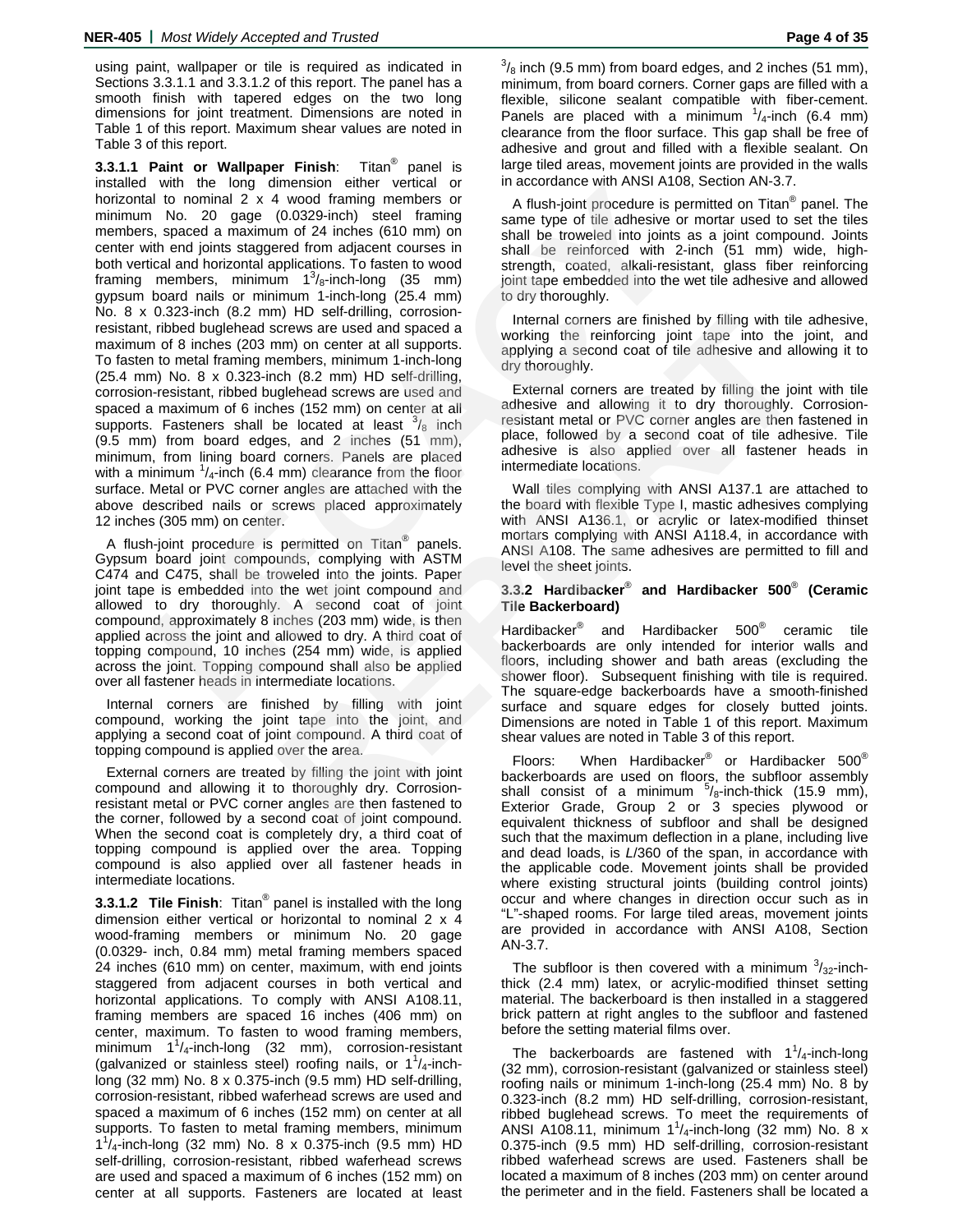minimum of  $\frac{3}{8}$  inch (9.5 mm) and a maximum of  $\frac{3}{4}$  inch (19.1 mm) from the backerboard edges, and 2 inches (51 mm) minimum, from underlayment corners. For latex or acrylic modified thinset mortars, the joints shall be reinforced with 2-inch-wide (51 mm), high-strength, coated, alkali-resistant, glass-fiber reinforcing tape embedded into the wet mortar and allowed to dry thoroughly.

Floor tiles complying with ANSI A137.1 are attached to the board with flexible Type I mastic adhesives complying with ANSI A136.1, or acrylic or latex-modified thinset mortars complying with ANSI A118.4, in accordance with ANSI A108. The same adhesives are also used to fill and level the sheet joints.

Walls: Hardibacker® and Hardibacker 500® backerboards are installed with the long dimension either vertical or horizontal to nominal  $2 \times 4$  wood framing members or minimum No. 20 gage (0.0329-inch, 0.84 mm) metal framing members spaced a maximum of 24 inches (610 mm) on center with end joints staggered from adjacent courses in both vertical and horizontal applications. To comply with ANSI A108.11, framing members shall be spaced a maximum of 16 inches (406 mm) on center. To fasten to wood framing members,  $\text{minimum}$   $1\frac{1}{4}$ -inch-long (32 mm), corrosion-resistant (galvanized or stainless steel) roofing nails or  $1^{1}/_{4}$ -inchlong (32 mm) No. 8 by 0.375-inch (9.5 mm) HD self-drilling, corrosion-resistant, ribbed waferhead screws are used and spaced a maximum of 8 inches (152 mm) on center at all supports. To fasten to metal framing members, minimum 11 /4-inch-long (32 mm) No. 8 by 0.375-inch (9.5 mm) HD self-drilling, corrosion-resistant ribbed waferhead screws are used and spaced a maximum of 8 inches (152 mm) on center at all supports. Fasteners are located at least  $\frac{3}{8}$  inch (9.5 mm) from board edges and 2 inches (51 mm), minimum, from board corners. Corner gaps are filled with a silicone sealant compatible with fiber-cement underlayments. Underlayments are placed with a minimum  $1/4$ -inch (6.4 mm) clearance from the floor surfaces and other horizontal tile termination locations, such as above tub edges. This gap shall be free of adhesive and grout and filled with a flexible sealant. For large tiled areas, movement joints are provided in accordance with ANSI A108, Section AN-3.7. less complying with AINSI A13.7.1 are attached to evid evidence of evidence with the state and the state manipulation of the state manipulation of the state of the state of the state of the state of the state of the state 4 wood traming members or random/staggered pattern in the field, Fastenen<br>
and maximum of 24 inches located at least <sup>3</sup><sub>8</sub> inch (9.5m) from underlayment<br>
and pinist staggered from and 2 inches (51 mm) minimum, from the un

Wall tiles complying with ANSI A137.1 are attached to the underlayment with flexible Type I mastic adhesives complying with ANSI A136.1, or acrylic or latexmodified thinset mortars complying with ANSI A118.4, in accordance with ANSI A108. The same adhesives are used to fill and level the sheet joints. Joints shall be reinforced with 2-inch-wide (51 mm), high-strength, coated, alkali-resistant, glass fiber reinforcing tape embedded into the wet mastic or modified thinset mortar and allowed to dry thoroughly.

# **3.3.3 Hardibacker® Underlayment (Ultraboard® )**

Hardibacker<sup>®</sup> underlayment is only intended for interior floors including showers and bath areas (excluding the shower floor). Subsequent finishing with resilient floor covering or tile is required. The underlayment face has a smooth surface, an acrylic based seal coat and square edges for close-butted joints. The reverse side of the underlayment has lightly textured surface, is unsealed and has square edges. Dimensions are noted in Table 1 of this report.

The underlayment shall be installed over a structurally sound subfloor assembly designed to limit the maximum deflection in a plane, including live and dead loads, to *L*/360 of the span, in accordance with the applicable code.

When the underlayment is installed on existing floor construction, floor finishes and subflooring shall be repaired, removed and/or replaced as necessary to create a smooth and level surface. The ability of the existing floor structure and subfloor to support the additional loads of the underlayment and new floor finish shall be substantiated. Alterations shall comply with applicable codes.

The underlayment boards are laid in a staggered end joint pattern at right angles to the subflooring. Joints are offset  $\frac{1}{8}$  inch (3.2 mm) from walls and cabinet bases and cut edges turned to the outside, wherever possible.

**3.3.3.1 Resilient Flooring:** With the smooth face up, the underlayment is placed over the prepared subflooring and fastened to support framing with either 3d, corrosionresistant, ring shank nails or No. 18 gage (0.0475-inch) corrosion-resistant staples with a  $\frac{1}{4}$ -inch (6.4 mm) crown located a maximum of 3 inches (76 mm) on center around the perimeter and 6 inches (152 mm) on center in a random/staggered pattern in the field. Fasteners shall be located at least  $\frac{3}{8}$  inch (9.5m) from underlayment edges and 2 inches (51 mm) minimum, from the underlayment corners. Fastener heads shall be flush with the surface. Fasteners shall be of sufficient length to penetrate at least 1-inch (25.4 mm) sound subflooring or framing.

To minimize the possibility of surface irregularities in the underlayment and fastener heads penetrating through the resilient flooring, the boards shall be installed flush and level. Height variations are treated by filling joints, gouges and low spots with a water-resistant, cementitious leveling compound recommended by the floor-covering manufacturer. After the leveling compound has dried, filled areas are sanded level to the surrounding subfloor.

Prior to the application of the resilient flooring, the prepared surfaces shall be free of dust, grease and other foreign material.

Finish floor coverings are installed in accordance with the flooring material manufacturer's published instructions, which shall include application procedures, compatible adhesives and recommended accessories.

**3.3.3.2 Tile**: With the smooth face up, follow the additional instructions described in Section 3.3.2.1 of this report.

**3.3.4 Titan® -FR Panel** Titan® -FR (tapered-edge) panel is only intended for dry interior wall and ceiling applications. The panel has a smooth finish with tapered edges on the two long dimensions for joint treatment. Dimensions are as noted in Table 1 of this report.

Paint or Wallpaper Finish: Titan®-FR tapered-edge panel is installed with the long dimension either vertical or horizontal to nominal 2 x 4 wood framing members or minimum No. 20 gage (0.0329-inch, 0.84 mm) steel framing members, spaced a maximum of 24 inches (610 mm) on center with end joints staggered from adjacent courses in both vertical and horizontal applications. To fasten to wood framing members,  $\frac{1}{2}$  minimum 1<sup>7</sup>/<sub>8</sub>-inch-long (47.6 mm) gypsum board nails or minimum  $1\frac{1}{2}$  inch-long (38 mm), Type W, gypsum board screws are used and spaced a maximum of 8 inches (203 mm) on center at all supports. To fasten to metal framing members, minimum 1 inch-long (25.4 mm), Type S or S-12, self-drilling gypsum board screws are used and spaced a maximum of 12 inches (305 mm) on center at all supports. Fasteners shall be located at least  $\frac{3}{8}$  inch (9.5 mm) from board edges, and 2 inches (51 mm), minimum, from board corners. wall panels are placed with a minimum  $\frac{1}{4}$ -inch (6.4 mm) clearance from the floor surface. Metal or PVC corner angles are attached with the above described nails or screws placed approximately 12 inches (305 mm) on center.

A flush-joint procedure is permitted on Titan<sup>®</sup>-FR (tapered-edge) panels. Gypsum board joint compounds,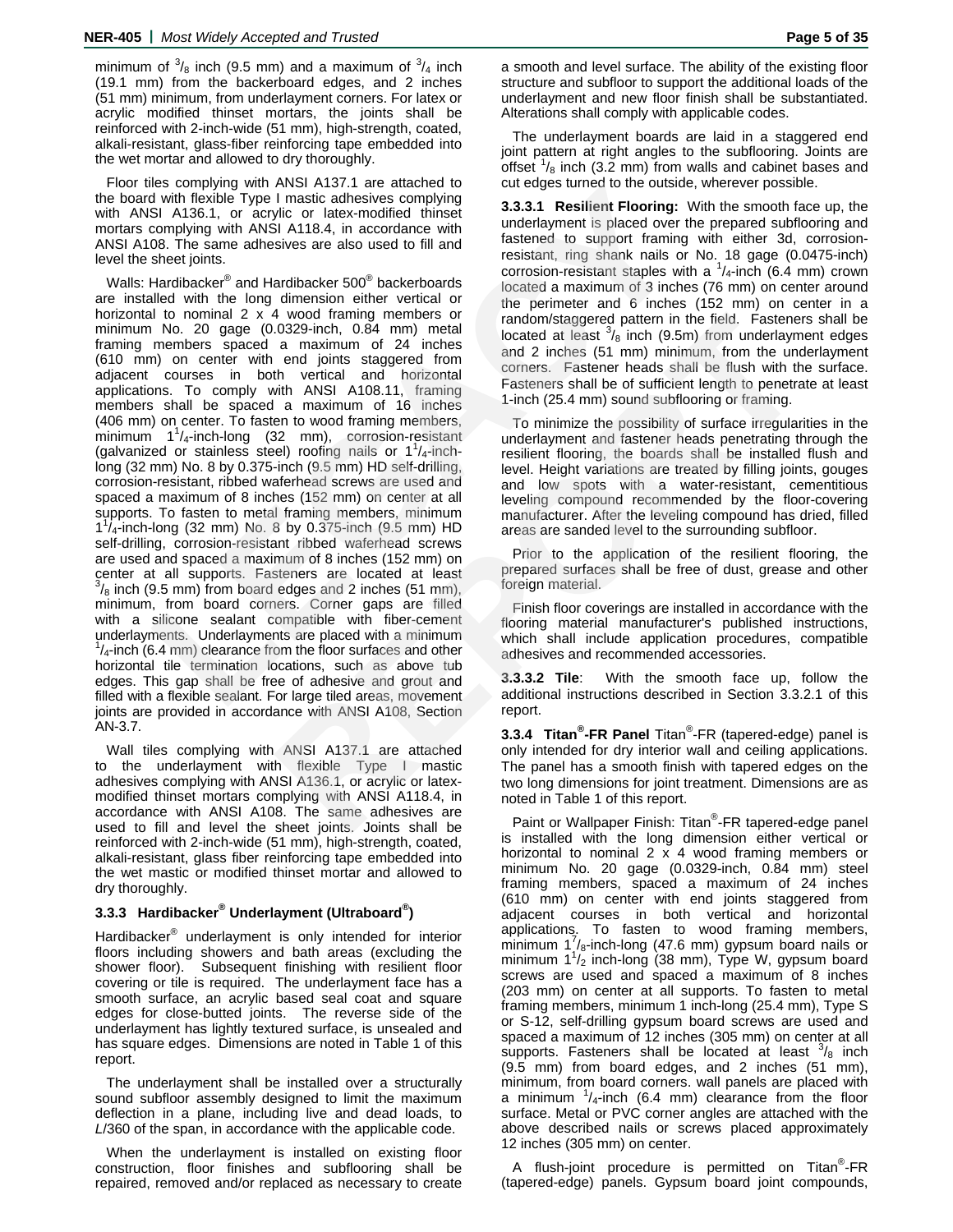complying with ASTM C474 and C475, shall be troweled into the joints. Paper joint tape or equivalent is embedded into the wet joint compound and allowed to dry thoroughly. A second coat of joint compound, approximately 8 inches (203 mm) wide, is then applied across the joint and allowed to dry. A third coat of topping compound, 10 inches (254 mm) wide, is applied across the joint. Topping compound shall also be applied over all fastener heads in intermediate locations.

Internal corners are finished by filling with joint compound, working the joint tape into the joint, and applying a second coat of joint compound. A third coat of topping compound is applied over the area.

External corners are treated by filling the joint with joint compound and allowing it to dry thoroughly. Corrosionresistant metal or PVC corner angles are then fastened to the corner, followed by a second coat of joint compound. When the second coat is completely dry, a third coat of topping compound is applied over the area. Joint compound is also applied over all fastener heads in intermediate locations.

#### **3.4 SUBFLOOR PANELS**

Compressed sheet is used as subflooring over complying wood or metal floor joists spaced a maximum of 24 inches (610 mm) on center. The panels have a smooth unsanded surface. Cutouts for plumbing and electrical shall be oversized. Floor opening penetrations shall be protected in accordance with the applicable code. Dimensions are noted in Table 1 of this report.

Panels are installed over two or more spans, with the long dimension perpendicular to supports. The sheets are fastened to wood framing members by counterstriking minimum No. 10 x 0.350-inch (8.9 mm) HD wood screws spaced a maximum of 12 inches (305 mm) on center at all supports. The sheets are fastened to metal framing members by counterstriking minimum No. 9 by 0.350-inch (8.9 mm) HD self-drilling, corrosion-resistant ribbed buglehead screws spaced a maximum of 6 inches (152 mm) on center around the sheet perimeter and 12 inches (305 mm) on center at immediate joist locations. Fasteners shall be of sufficient length to penetrate at least 1 inch (25.4 mm) into wood framing members or  $\frac{1}{4}$  inch (6.4 mm) into metal framing members. Holes are drilled in compressed sheet with a masonry bit, allowing a 0.04-inch (1.02 mm) clearance over diameter of screw to be used. Fasteners are located a minimum of  $\frac{3}{8}$  inch (9.5 mm) and a maximum of  $\frac{3}{4}$  inch (19.1 mm) from sheet edges, and 2 inches (51 mm) minimum from sheet corners. Fastener heads are flush with the surface. Edges shall be blocked or the panels shall be covered with minimum  $\frac{1}{4}$ -inch-thick  $(6.4 \text{ mm})$  underlayment or  $\frac{3}{4}$ -inch-thick (19.1 mm) wood strip finish flooring. intermediate locations.<br>
Intermediate locations.<br>
Intermediate locations and bijiling with joint com-<br>
Cocontrol princ the joint, and applying a<br>
and is applied over the area.<br>
In disisperise over the area.<br>
In disisperise

As an alternative, sheets are field glued in conjunction with mechanical fastening with a structural adhesive (APA/HUD AFG-01) applied to joints. Framing members shall be free of surface moisture, dirt, cement and other foreign materials prior to application of the adhesive. Adhesives shall be applied in accordance with the adhesive manufacturer's instructions. The application rate shall be a  $\frac{1}{4}$ -inch (6.4 mm) diameter bead applied to each joist or blocking member, except two  $\frac{1}{4}$ -inch (6.4 mm) diameter beads are applied where sheets abut on a joist. Installation of the sheets shall be within the time limit designated by the adhesive manufacturer.

Where more than one sheet is used, an effective seal shall be provided between sheets. The bonded surfaces shall be clean and an approved structural adhesive (APA/HUD AGF-01) shall be used. Edges of the sheets to be joined shall be thoroughly cleaned and the dust removed. A layer of adhesive is "buttered" to the leading edge of the first installed sheet and the next sheet laid against it ensuring that an adequate film of adhesive is present. Forcing adhesive into the joint after the sheets have been fastened is not permitted. After the joint is filled, any excess adhesive shall be removed from the surface of the sheet.

Use as a diaphragm is outside the scope of this report.

Allowable loads are as follows:

### **ALLOWABLE UNIFORM LOAD**

### **AT DEFLECTION LIMIT =** *L***/360**<sup>1</sup>

|                                                                               | <b>JOIST SPACING</b> |                |  |  |  |  |  |
|-------------------------------------------------------------------------------|----------------------|----------------|--|--|--|--|--|
| <b>PRODUCT</b>                                                                | 16 inches o.c.       | 24 inches o.c. |  |  |  |  |  |
| <b>Compressed Sheet II</b><br>$(\frac{1}{2}$ - and $\frac{5}{8}$ -inch thick) | 190 psf              | $105$ psf      |  |  |  |  |  |
| <b>Compressed Sheet II</b><br>$\binom{3}{4}$ -inch thick)                     | 300 psf              | 145 psf        |  |  |  |  |  |

For **SI:** 1 inch = 25.4 mm, 1 psf = 47.88 Pa

 $L =$  length of span (inches)

### **3.5 FIRE-RESISTANCE RATED ASSEMBLIES**

### **3.5.1 Assembly 1**

The nonsymmetrical nonloadbearing, 1 hour, fireresistance-rated wall assembly consists of minimum  $3<sup>5</sup>/8$ -inch-deep (92 mm), No. 20 gage (0.0359-inch, 0.91 mm), steel "C" studs at 24 inches (610 mm) on center with corresponding top and bottom tracks. One layer of  $5/8$ -inch-thick (15.9 mm) Type "X" gypsum board, 48 inches (1219 mm) wide, is applied vertically to the studs and secured with  $1^{1}/_4$ -inch-long (32 mm), Type S, gypsum board screws, spaced 8 inches (203 mm) on center at board edges and 12 inches (305 mm) on center at intermediate framing members. The  $5/8$ -inch (15.9 mm) thick gypsum board joints and screw heads require treatment consisting of joint compound followed by joint tape and a second layer of joint compound. The opposite face of the wall is covered with one layer of  $\frac{1}{2}$ -inch-thick (12.7 mm) Hardirock® Max "C"™(Type "X") gypsum board, followed by one layer of either  $\frac{1}{4}$ -inch-thick (6.4 mm) Titan® (tapered- edge), Hardibacker® (square-edge), or Harditex<sup>®</sup> board. Boards are applied vertically to framing members with vertical edges staggered 24 inches<br>(610 mm). The <sup>1</sup>/<sub>2</sub>-inch-thick (12.7 mm) Hardirock® Max "C"™ (Type "X") gypsum board is fastened to the framing<br>members with 1<sup>1</sup>/<sub>4</sub>-inch-long (32 mm), Type S, gypsum board screws spaced 24 inches (610 mm) on center.<br>Titan®, Hardibacker® or Harditex® boards are fastened through the gypsum board to the framing members with minimum  $1^5$ / $\frac{1}{8}$ -inch-long (41 mm) by minimum 0.323-inch (8.2 mm) HD or self-drilling, corrosion-resistant, ribbed buglehead or ribbed waferhead screws located a maximum of 8 inches (203 mm) on center. Board joints and fasteners require treatment similar to that described in Sections 3.3.1.1, 3.3.1.2, 3.3.2.2, and 3.2.4 of this report. r angles are then fastened to increase and a second by, a third over all tastener beads in<br>
giled over the area. Joint<br>
giled over the area. Joint<br>
giled over the area. Joint<br>
giled over the area. Joint<br>
( $\frac{1}{24}$ -inch t

### **3.5.2 Assembly 2**

The nonsymmetrical nonload bearing, 1-hour, fireresistant-rated wall assembly consists of minimum  $3^{5}/_{8}$ -inch-deep (92 mm), No. 25 gage (0.0209-inch, 0.53 mm), steel "C" studs at 16 inches (406 mm) on center with corresponding top and bottom tracks. One layer of  $5/8$ -inch-thick (15.9 mm) Type "X" gypsum board, 48 inches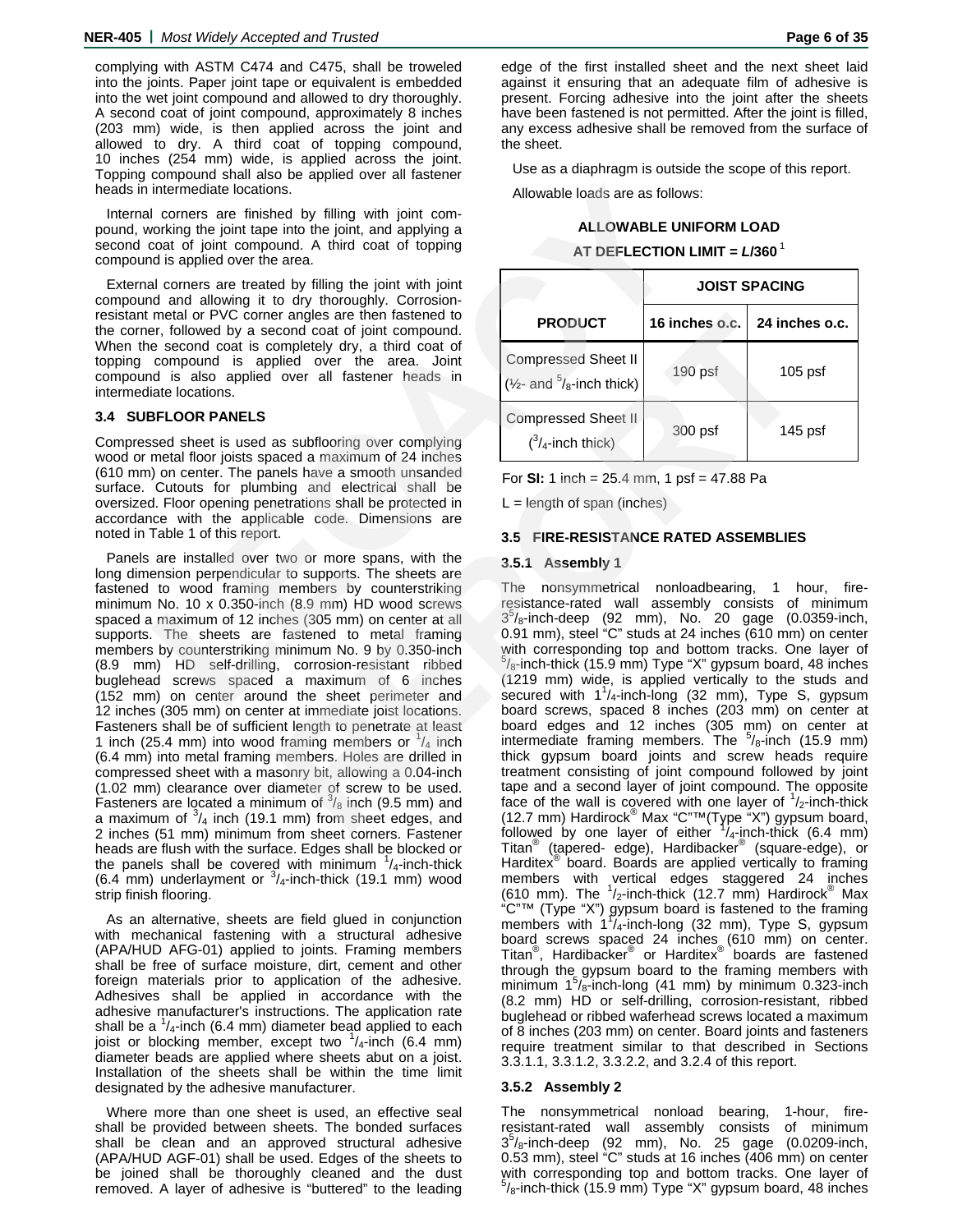(1219 mm) wide, is applied vertically to the studs and secured with minimum 1 inch-long (25.4 mm), Type S, gypsum board screws, spaced 8 inches (203 mm) on center at board edges and 12 inches (305 mm) on center at intermediate framing members. The  $5/8$ -inch-thick (15.9 mm) Type "X" gypsum board joints and screw heads require treatment consisting of joint compound followed by joint tape and a second layer of joint compound. The stud cavities are insulated with minimum 3-inch-thick (76 mm), 3 pcf  $(48 \text{ kg/m}^3)$ , unfaced, friction-fit, mineral fiber insulation complying with ASTM C665, Type I. The opposite face of the wall is covered with one layer of  $\frac{7}{2}$  inch thick (11.1 mm) Hardingeless<sup>®</sup> (bookgreened) or /16—inch-thick (11.1 mm) Hardibacker® (backerboard) or Titan® panel or Harditex® boards. The boards are applied vertically to framing members with vertical edges staggered 16 inches (406 mm). Hardibacker<sup>®</sup>, Titan<sup>®</sup> or Harditex<sup>®</sup> boards are fastened through to the framing members with minimum 1-inch-long (25.4 mm) No. 8 by 0.323-inch (8.2 mm) HD self-drilling, corrosion-resistant, ribbed buglehead (or equivalent) screws located a maximum of 6 inches (152 mm) on center. Board joints and fasteners require treatment similar to that described in Sections 3.3.1.1, 3.3.1.2 or 3.3.2.2 of this report, and using the glass fiber reinforcing tape.

# **3.5.3 Assembly 3**

The nonsymmetrical limited loadbearing, 1 hour fireresistant rated wall assembly consists of nominal 2 x 4 wood studs at 16 inches (406 mm) on center with two top plates and a single bottom plate. The lesser of 800 pounds per stud or 31 percent of full design load is permitted to be superimposed, provided structural consideration for axial, flexural and bearing perpendicular-to-grain stresses are resolved in accordance with Part III of the *National Design Specification*, 1997 edition, published by the American Forest & Paper Association. One layer of  $5/8$ -inch-thick (15.9 mm) Type "X" gypsum board, 48 inches (1219 mm) wide, is applied vertically to the studs and secured with minimum  $1/\sqrt{s}$ -inch-long (22 mm) cup-head gypsum board nails, spaced 7 inches (178 mm) on center at board edges and intermediate framing members. The <sup>5</sup>/<sub>8</sub>-inch-thick (15.9 mm) Type "X" gypsum board joints and nail heads require treatment consisting of joint compound followed by joint tape and a second layer of joint compound. The stud cavities are insulated with minimum 3-inch-thick (76 mm), 3 pcf, unfaced, friction-fit, mineral fiber insulation complying with ASTM C665, Type I. The opposite face of the wall is covered with one layer of 7/<sub>16</sub>-inch-thick<br>(11.1 mm) Titan<sup>®</sup> panel or Hardibacker® backerboard. The fiber cement board is applied vertically to framing members with vertical edges staggered 16 inches (406 mm) from the gypsum board edges. Boards are fastened through to the framing members with minimum  $1^{1}/2$ -inch-long (38 mm), corrosion-resistant roofing nails located a maximum of 6 inches (152 mm) on center. Board joints and fasteners require treatment similar to that described in Section 3.3.2.2 of this report. The side of the wall clad with fibercement board is covered with standard grade ceramic tile, nominal  $\frac{1}{4}$ -inch thick . Tiles, any expansion or control joints, and grout are installed in accordance with ANSI A108.4 when Type I organic adhesive is used, or ANSI A108.5 if dry set, acrylic-modified or latex-modified portland cement mortar is used.

# **3.5.4 Assembly 4**

The nonsymmetrical loadbearing 1 hour fire-resistant rated wall assembly consists of nominal 2 x 4 wood studs at 24 inches (610 mm) on center with two top plates and a single bottom plate. Full design loads are permitted to be superimposed, provided structural consideration for axial flexural and bearing perpendicular-to-grain stresses are resolved in accordance with Part III of the *National Design Specification*, 1997 Edition, published by the American Forest & Paper Association. One layer of  $5/8$ -inch-thick

(15.9) Type "X" gypsum board, 48 inches (1219 mm) wide, is applied vertically to the studs and secured with minimum  $1^{3}/_{4}$ -inch-long (44 mm) cup-head gypsum board nails, spaced 7 inches (178 mm) on center at board edges and<br>intermediate framing members. The <sup>5</sup>/<sub>8</sub>-inch-thick intermediate framing members.  $\frac{5}{8}$ -inch-thick (15.9 mm) Type "X" gypsum board joints and nail heads require treatment consisting of joint compound followed by joint tape and a second layer of joint compound. The stud cavities are either insulated or uninsulated. The opposite face of the wall is covered with one layer of  $\frac{1}{2}$ -inch-thick (12.7 mm) Type "X" water-resistant core gypsum sheathing and one layer of maximum 12-inch-wide (305 mm) Hardiplank $^{\circledR}$  lap siding lapped a minimum of 1<sup>1</sup>/<sub>4</sub> inches  $(32 \text{ mm})$ . The  $\frac{1}{2}$ -inch-thick  $(12.7 \text{ mm})$  Type "X" waterresistant core gypsum sheathing is applied vertically to framing members with vertical edges staggered 24 inches (610 mm) from the joints on the opposite side. The  $\frac{1}{2}$ -inchthick (12.7 mm) Type "X" water-resistant core gypsum sheathing is fastened to the framing members with 1<sup>3</sup>/<sub>4</sub>-inch-long (44 mm) roofing nails spaced 7 inches (178 mm) on center in the field and 4 inches (102 mm) on center along the perimeter of each board. An outer layer of  $5/16$ -inch-thick (7.5 mm), 12-inch-wide (305 mm) Hardiplank<sup>®</sup> lap siding is applied over the <sup>1</sup>/<sub>2</sub>-inch-thick (12.7 mm) Type "X" water-resistant core gypsum sheathing by attaching a 1<sup>1</sup>/<sub>2</sub>-inch-wide (38 mm) Hardiplank<sup>®</sup> starter strip attached through the gypsum sheathing into the bottom plate and 12-inch-wide (305 mm) Hardiplank<sup>®</sup> lap siding applied horizontally with a minimum nominal 1<sup>1</sup>/<sub>4</sub>-inch headlap and fastened with a single 6d corrosion resistant common nail driven through the lapped planks at each stud. are insulated with minimum 3-inch-hink (76 mm), cavities are either insulated or unin<br>Age kg/m<sup>3</sup>), undaced, friction-fit, mineral fiber face of the wall is covered with no<br>
face of the wall is covered with one layer of th

# **3.5.5 Assembly 5**

The symmetrical nonload bearing, 1-hour, fire-resistantrated wall assembly consists of minimum  $3^{5}/_8$ -inch-deep (92 mm), No. 20 gage (0.0359 inch, 0.91 mm), steel "C" studs at 24 inches (610 mm) on center with corresponding top and bottom tracks. Both sides of the wall are covered with one layer of  $\frac{1}{2}$ -inch-thick (12.7 mm) Hardirock<sup>®</sup> Max "C"™ (Type "X") gypsum board, followed by one layer of<br>either <sup>1</sup>/<sub>4</sub>-inch-thick (6.4 nm) Titan® panel, Hardibacker® backerboard, or Harditex® baseboards. Boards are applied either perpendicular (horizontally) or parallel (vertically) to framing members. Base layer and face layer board joints of both wall sides are offset by 24 inches (610 mm). The  $1/2$ -inch-thick (12.7 mm) Hardirock® Max "C"<sup>™</sup> (Type "X") gypsum board is fastened to the framing members with minimum 1-inch-long (25.4 mm), Type S, gypsum board screws spaced 24 inches (610 mm) on center. Titan<sup>®</sup> , Hardibacker® or Harditex® boards are fastened through the gypsum board to the framing members with minimum  $15/8$ -inch-long (41 mm) by minimum 0.323-inch (8.2 mm) HD self-drilling, corrosion-resistant, ribbed buglehead or ribbed waferhead screws located a maximum of 8 inches (203 mm) on center. Board joints and fasteners require finish treatment similar to that described in Sections 3.3.1.1, 3.3.1.2, 3.3.2.2, or 3.2.4 and of this report. mean muon contention of the framming the column of the published and the contention of the matter of contention of the framming members and the framming members of the framming members of the framming the state of the fram

# **3.5.6 Assembly 6**

The symmetrical nonload bearing, 1-hour, fire-resistantrated wall assembly consists of minimum  $3^{5}/_8$ -inch-deep (92 mm), No. 20 gage (0.0359 inch, 0.91 mm), steel "C" studs at 24 inches (610 mm) on center with corresponding top and bottom tracks. Both sides of the wall are covered with one layer of  $\frac{5}{8}$ -inch-thick (15.9 mm) Titan<sup>®</sup>-FR panel. Boards are applied either perpendicular (horizontally) or parallel (vertically) to framing members. Panel joints are offset by 24 inches (610 mm). The  $5/8$ -inch (15.9 mm) thick Titan® -FR panel is fastened to the framing members with minimum 1-inch-long (25.4 mm), Type S, gypsum board screws spaced 12 inches (305 mm) on center. Board joints and fasteners require finish treatment similar to that described in Sections 3.3.1.1 or 3.3.1.2 of this report.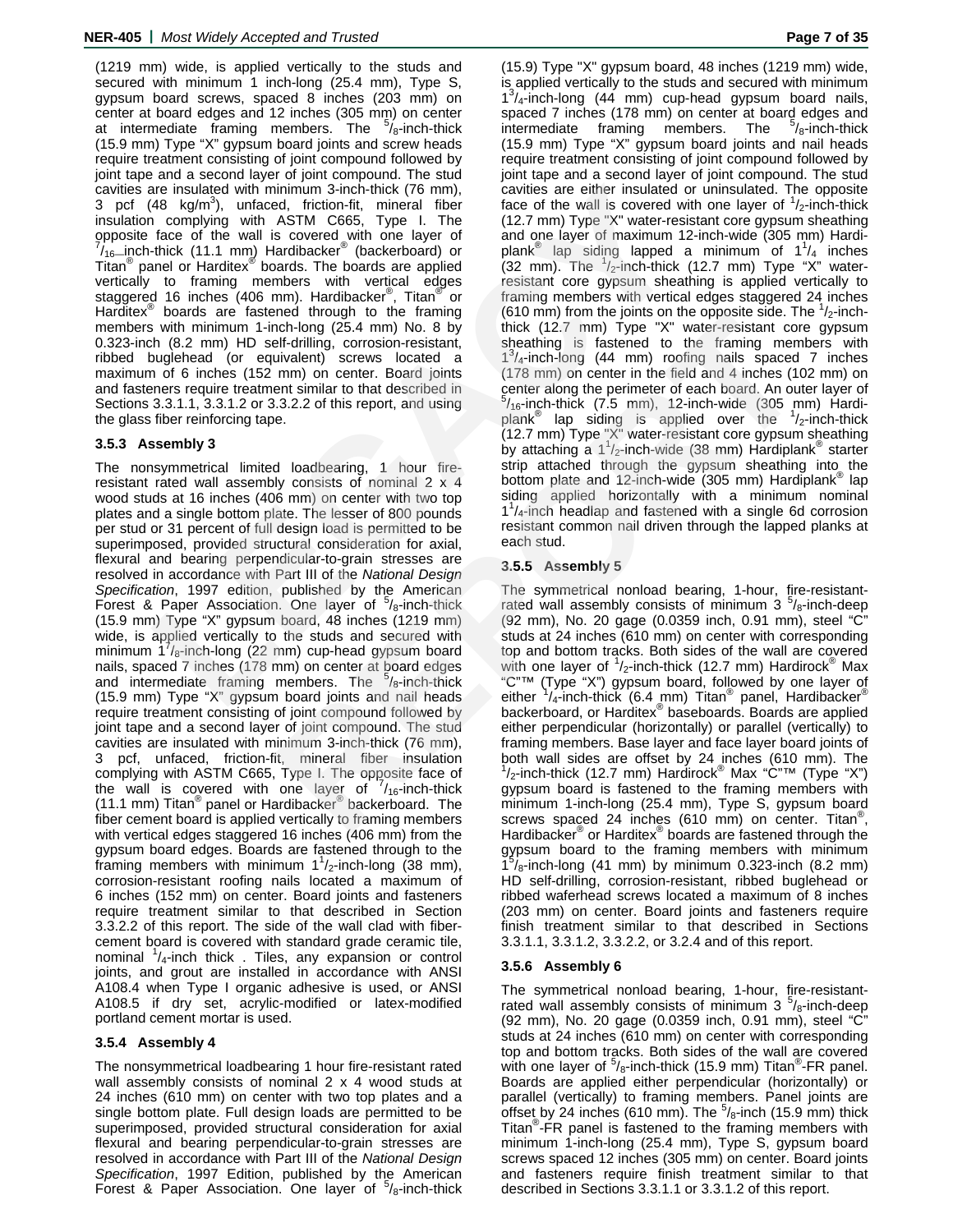# **4.0 INSTALLATION**

Installation shall comply with this report and a copy of this report shall be available at all times on the job site during installation. Additional details are in the applicable manufacturer's product information sheets issued December 1993. Where non-editorial differences occur between the manufacturer's product information sheets and this report, this report shall be null and void.

#### **5.0 IDENTIFICATION**

### **6.0 EVIDENCE SUBMITTED**

|                          | and this report, this report shall be null and void. | MTR709<br>June, 1984                                                                                                                                                                                                   |               |                                                                                                                                                                                  |                                                | <b>Percolation Tes</b> |                                                                                                                                                                                   |  |  |
|--------------------------|------------------------------------------------------|------------------------------------------------------------------------------------------------------------------------------------------------------------------------------------------------------------------------|---------------|----------------------------------------------------------------------------------------------------------------------------------------------------------------------------------|------------------------------------------------|------------------------|-----------------------------------------------------------------------------------------------------------------------------------------------------------------------------------|--|--|
| <b>.0 IDENTIFICATION</b> |                                                      |                                                                                                                                                                                                                        |               | <b>MTR723</b>                                                                                                                                                                    | May, 1984                                      |                        | ASTM G26. D2                                                                                                                                                                      |  |  |
|                          |                                                      | James Hardie Building Products, Inc., Hardiflex <sup>®</sup> , Hardi-                                                                                                                                                  |               |                                                                                                                                                                                  |                                                |                        | FD-714                                                                                                                                                                            |  |  |
|                          |                                                      | panel® Cempanel®, Hardisoffit® and Cemsoffit® boards;<br>Harditex® baseboards; Titan®, Titan®-FR, Hardibacker®,                                                                                                        | <b>MTR778</b> |                                                                                                                                                                                  |                                                | June, 1985             | NSZ3204; Wet/                                                                                                                                                                     |  |  |
| Ultraboard <sup>®</sup>  | Hardibacker<br>and                                   | $500^{\circ}$<br>lining<br>boards.                                                                                                                                                                                     |               |                                                                                                                                                                                  |                                                |                        | Cycling                                                                                                                                                                           |  |  |
|                          |                                                      | backerboard and underlayment; Compressed Sheet<br>subflooring; pallets of Hardiplank <sup>®</sup> and Cemplank <sup>®</sup> lap<br>Sheet                                                                               |               | <b>MTR787</b>                                                                                                                                                                    |                                                | June, 1985             | U.B.C. Standar                                                                                                                                                                    |  |  |
|                          |                                                      | siding; and pallets of Hardishingle™ planks and panels<br>shall bear a label identifying the manufacturer's name and                                                                                                   |               |                                                                                                                                                                                  |                                                |                        | $47 - 17$                                                                                                                                                                         |  |  |
|                          |                                                      | telephone number, the product name, and this ICC-ES                                                                                                                                                                    |               | T176                                                                                                                                                                             | June, 1984                                     |                        | ASTM E96                                                                                                                                                                          |  |  |
|                          |                                                      | Legacy report number (NER-405) for field identification.                                                                                                                                                               |               | T177                                                                                                                                                                             |                                                | June, 1984             | ASTM E96                                                                                                                                                                          |  |  |
|                          | .0 EVIDENCE SUBMITTED                                |                                                                                                                                                                                                                        |               |                                                                                                                                                                                  |                                                |                        |                                                                                                                                                                                   |  |  |
|                          | Transverse Load, and Section 14, Racking Load:       | <b>6.1</b> The following test reports issued by the Building<br>Research Association of New Zealand (BRANZ) in<br>accordance with ASTM E72, Conducting Strength<br>Test of Panels of Building Construction, Section 9, |               |                                                                                                                                                                                  | 6.4 Manufacturer's descriptive literature.     |                        | 6.3 Quality Assurance Manual for James Hardi<br>Products, Inc., signed by Rich Klein, Jam<br>Building Products, Inc. 2/18/02 and Kath<br>Intertek Testing Services, Inc. 2/20/02. |  |  |
| <b>Report No.</b>        | <b>Date</b>                                          | <b>ASTM Standard</b><br><b>Section</b>                                                                                                                                                                                 |               | 6.5 United States Testing Company, Test Repe<br>50049-1, dated February 7, 1985, containing<br>accordance with ASTM E84, Test of Surfac<br>Characteristic of Building Materials. |                                                |                        |                                                                                                                                                                                   |  |  |
| S100                     | June, 1984                                           | 9                                                                                                                                                                                                                      |               |                                                                                                                                                                                  | 6.6 Ramtech Laboratories, Inc., Test Report No |                        |                                                                                                                                                                                   |  |  |
| S101                     | June, 1984                                           | 9                                                                                                                                                                                                                      |               |                                                                                                                                                                                  | dated April 6, 1987, containing testing in a   |                        |                                                                                                                                                                                   |  |  |
| S102                     | June, 1984                                           | $\boldsymbol{9}$                                                                                                                                                                                                       |               |                                                                                                                                                                                  |                                                |                        | with ASTM E72, Conducting Strength Tests<br>for Building Construction - Section 9, T                                                                                              |  |  |
| S <sub>103</sub>         | June, 1984                                           | 9                                                                                                                                                                                                                      |               |                                                                                                                                                                                  | Load; and Section 14, Racking Load.            |                        |                                                                                                                                                                                   |  |  |
| S104                     | June, 1984                                           | $\overline{9}$                                                                                                                                                                                                         | 6.7           |                                                                                                                                                                                  |                                                |                        | Structural Calculations for "Determination                                                                                                                                        |  |  |
| S105                     | June, 1984                                           | 14                                                                                                                                                                                                                     |               |                                                                                                                                                                                  |                                                |                        | Speed" by Ronald I. Ogawa, P.E., in accord<br>Section 1205 of the 1988 Standard Building                                                                                          |  |  |
| S <sub>106</sub>         | June, 1984                                           | 14                                                                                                                                                                                                                     |               |                                                                                                                                                                                  |                                                |                        |                                                                                                                                                                                   |  |  |
| S109                     | <b>July, 1984</b>                                    | 9                                                                                                                                                                                                                      |               |                                                                                                                                                                                  |                                                |                        | 6.8 The following test reports were issued by<br>Concepts for "Transverse Load Tests" of pa                                                                                       |  |  |
| S112                     | August, 1984                                         | 14                                                                                                                                                                                                                     |               |                                                                                                                                                                                  |                                                |                        |                                                                                                                                                                                   |  |  |
| S113                     | August, 1984                                         | $\boldsymbol{9}$                                                                                                                                                                                                       |               | <b>Report No.</b>                                                                                                                                                                |                                                |                        | <b>Date</b>                                                                                                                                                                       |  |  |
| <b>STR122</b>            | April, 1985                                          | 9                                                                                                                                                                                                                      |               | IC-1021-88                                                                                                                                                                       |                                                |                        | May, 1988                                                                                                                                                                         |  |  |
| <b>STR123</b>            | April, 1985                                          | 14                                                                                                                                                                                                                     |               | IC-1022-88                                                                                                                                                                       |                                                |                        | May, 1988                                                                                                                                                                         |  |  |
| <b>STR127</b>            | April, 1985                                          | 9                                                                                                                                                                                                                      |               | IC-1042-88                                                                                                                                                                       |                                                |                        | February, 1989                                                                                                                                                                    |  |  |
| <b>STR128</b>            | May, 1985                                            | 14                                                                                                                                                                                                                     |               | IC-1054-89                                                                                                                                                                       |                                                |                        | September, 1989                                                                                                                                                                   |  |  |
| STR131                   | May, 1985                                            | 9                                                                                                                                                                                                                      |               | IC-1055-89                                                                                                                                                                       |                                                |                        | September, 1989                                                                                                                                                                   |  |  |
| STR132                   | May, 1985                                            | 14                                                                                                                                                                                                                     |               | IC-1121A-91                                                                                                                                                                      |                                                |                        | March 20, 1991                                                                                                                                                                    |  |  |

**6.2** The following test reports issued by the Building Research Association of New Zealand (BRANZ) in accordance with the weatherability test procedures noted:

| Report No.       | Date           | <b>Procedure</b>        |
|------------------|----------------|-------------------------|
| MTR658           | November, 1983 | U.B.C. Standard         |
|                  |                | 32-12                   |
| MTR662           | November, 1983 | Freeze/Thaw             |
| <b>MTR709</b>    | June, 1984     | <b>Percolation Test</b> |
| <b>MTR723</b>    | May, 1984      | ASTM G26, D2616,        |
|                  |                | FD-714                  |
| <b>MTR778</b>    | June, 1985     | NSZ3204; Wet/Dry        |
|                  |                | Cycling                 |
| <b>MTR787</b>    | June, 1985     | U.B.C. Standard         |
|                  |                | 47-17                   |
| T <sub>176</sub> | June, 1984     | ASTM E96                |
| T177             | June, 1984     | <b>ASTM E96</b>         |
|                  |                |                         |

- **6.3** Quality Assurance Manual for James Hardie Building Products, Inc., signed by Rich Klein, James Hardie Building Products, Inc. 2/18/02 and Kathy Bishop, Intertek Testing Services, Inc. 2/20/02.
- **6.4** Manufacturer's descriptive literature.
- **6.5** United States Testing Company, Test Report No. LA 50049-1, dated February 7, 1985,containing testing in accordance with ASTM E84, *Test of Surface Burning Characteristic of Building Materials*.
- **6.6** Ramtech Laboratories, Inc., Test Report No. 8047-87, dated April 6, 1987, containing testing in accordance with ASTM E72, *Conducting Strength Tests of Panels for Building Construction* — Section 9, Transverse Load; and Section 14, Racking Load.
- **6.7** Structural Calculations for "Determination of Wind Speed" by Ronald I. Ogawa, P.E., in accordance with Section 1205 of the 1988 *Standard Building Code*© .
- **6.8** The following test reports were issued by Inspection Concepts for "Transverse Load Tests" of panels:

| Report No.   | Date             |
|--------------|------------------|
| IC-1021-88   | May, 1988        |
| IC-1022-88   | May, 1988        |
| IC-1042-88   | February, 1989   |
| IC-1054-89   | September, 1989  |
| IC-1055-89   | September, 1989  |
| IC-1121A-91  | March 20, 1991   |
| IC-1121B-91  | March 20, 1991   |
| IC-1201-92   | January 22, 1993 |
| $IC-1203-92$ | January 22, 1993 |
| IC-1228-93   | July 2, 1993     |
| IC-1270-94   | April 20, 1994   |
| IC-1271-94   | April 20, 1994   |
|              |                  |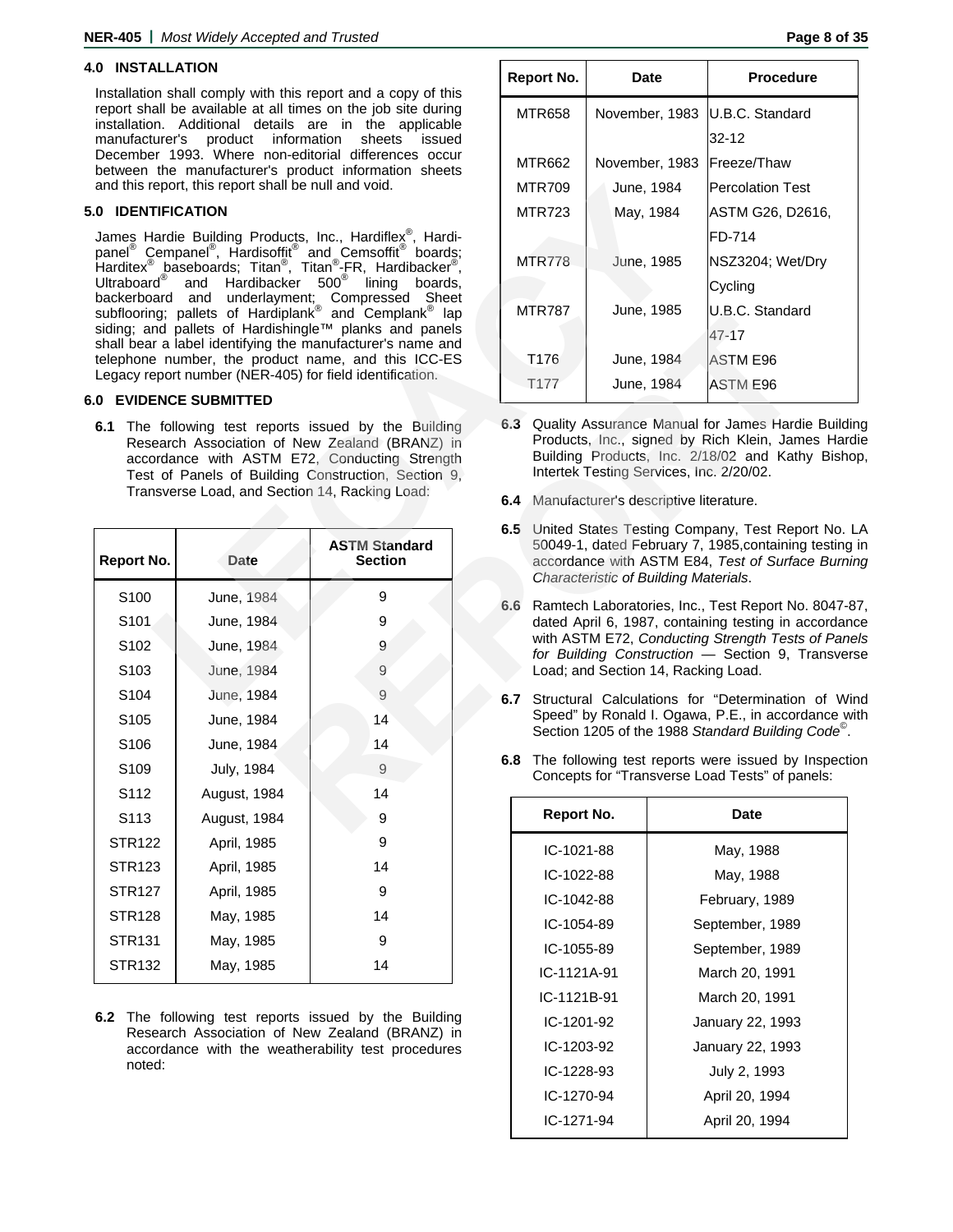**6.9** The following test reports were issued by Inspection Concepts for "Racking Tests" of panels:

|                   |                                                                                                            | A110.9.                                     |                                                                                             |
|-------------------|------------------------------------------------------------------------------------------------------------|---------------------------------------------|---------------------------------------------------------------------------------------------|
| <b>Report No.</b> | <b>Date</b>                                                                                                |                                             | 6.15 United States Testing Company, Inc., Test F<br>176842, dated September 14, 1990, in a  |
| IC-1013-88        | January, 1988                                                                                              | with ASTM D1037.                            |                                                                                             |
| IC-1014-88        | January, 1988                                                                                              |                                             | 6.16 Truesdail Laboratories, Inc., Test Report No                                           |
| IC-1030-88        | September, 1988                                                                                            | accordance with ASTM G21.                   | dated March 1, 1989, revised March 28,                                                      |
| IC-1032-88        | September, 1988                                                                                            |                                             | 6.17 Truesdail Laboratories, Inc., Test Report No                                           |
| IC-1037-88        | November, 1988                                                                                             |                                             | dated March 1, 1989, revised March 28,                                                      |
| IC-1038-88        | November, 1988                                                                                             | accordance with ASTM G22.                   |                                                                                             |
| IC-1057-89        | September, 1989                                                                                            |                                             | 6.18 Inspection Concepts, Report No. IC-1131-<br>May 8, 1991, in accordance with ASTM C9    |
| IC-1062-89        | November, 1989                                                                                             | Procedure B, and ANSI 136-1.                |                                                                                             |
| IC-1100-90        | October 30, 1990                                                                                           |                                             | 6.19 ETL Testing Laboratories, Report No. 4977<br>March 5, 1990, in accordance with ASTM Ea |
| IC-1107-91        | January 5, 1991                                                                                            |                                             | 6.20 Inspection Concepts, Report No. IC-1039-                                               |
| IC-1108-91        | January 6, 1991                                                                                            |                                             | January 6, 1989, revised May 11, 1990,                                                      |
| IC-1109-91        | January 8, 1991                                                                                            | results.                                    | comparative fastener pullout and pull-throu                                                 |
| IC-1110-91        | January 8, 1991                                                                                            | <b>6.21 James</b> Hardie Building Products, | Inc.                                                                                        |
| IC-1120A-91       | March 20, 1991                                                                                             |                                             | information sheets issued October 1991.                                                     |
| IC-1120B-91       | March 20, 1991                                                                                             |                                             | 6.22 Structural calculations verifying design \                                             |
| IC-1120C-91       | March 20, 1991                                                                                             |                                             | Tables 2 and 3 of this report, prepared by<br>Concepts dated October 20, 1993, signed       |
| IC-1120D-91       | March 20, 1991                                                                                             | I. Ogawa, P.E.                              |                                                                                             |
| IC-1202-92        | January 22, 1993                                                                                           |                                             | 6.23 Letter correcting structural calculations fo                                           |
| IC-1202-92        | January 22, 1993                                                                                           |                                             | Reports S106 and STR128 prepared by<br>Concepts dated February 14, 1993, sig                |
| $IC-1237-93$      | August 5, 1993                                                                                             | sealed by Ronald I. Ogawa, P.E.             |                                                                                             |
| $IC-1273-94$      | April 20, 1994                                                                                             |                                             | 6.24 Letter reviewing "Racking Tests" and "T                                                |
| IC-1274-94        | April 29, 1994                                                                                             |                                             | Load Tests" for Group III wood species veri<br>Tables 2 and 3 of this report, prepared by   |
|                   | 10 The following test reports were issued by Inspection<br>Concepts for "Transverse Load Tests" of planks: | by Ronald I. Ogawa, P.E.                    | Concepts dated October 14, 1993, signed a                                                   |
|                   |                                                                                                            | Point Laboratories                          | 6.25 The following test reports were issued b<br>for<br>"1<br>hour<br>Fir                   |
| <b>Report No.</b> | <b>Date</b>                                                                                                | Assemblies":                                |                                                                                             |
| IC-1020-88        | May, 1988                                                                                                  | <b>Report No.</b>                           | <b>Date</b>                                                                                 |
| IC-1011-88        | January, 1988                                                                                              |                                             |                                                                                             |
|                   |                                                                                                            | 1171000200                                  | $T_{\rm abs}$ $\ldots$ $T_{\rm obs}$ $T_{\rm obs}$ $T_{\rm obs}$                            |

| Report No. | Date          |
|------------|---------------|
| IC-1020-88 | May, 1988     |
| IC-1011-88 | January, 1988 |
| IC-1034-88 | October, 1988 |
| IC-1035-88 | October, 1988 |
|            |               |

**6.11** The following test reports were issued by Southwest Research Institute for "1 hour Fire-resistant Assemblies":

| Report No.  | <b>Date</b> |
|-------------|-------------|
| 01-2602-802 | March, 1989 |
| 01-2602-803 | March, 1989 |

- **6.12** Structural calculations verifying design values for **Tables 2 and 3** of this report, prepared by Inspection Concepts dated March 7, 1990, signed and sealed by Ronald I. Ogawa, P.E.
- **6.13** Inspection Concepts, Test Report No. IC-1093A-90, dated October 18, 1990, in accordance with ASTM E136.
- **6.14** Smith-Emery Company, Test Report No. L-87-1732, dated October 8, 1987, in accordance with ANSI A118.9.
- **6.15** United States Testing Company, Inc., Test Report No. 176842, dated September 14, 1990, in accordance with ASTM D1037.
- **6.16** Truesdail Laboratories, Inc., Test Report No. 30240-1, dated March 1, 1989, revised March 28, 1991, in accordance with ASTM G21.
- **6.17** Truesdail Laboratories, Inc., Test Report No. 30240-2, dated March 1, 1989, revised March 28, 1991, in accordance with ASTM G22.
- **6.18** Inspection Concepts, Report No. IC-1131-91, dated May 8, 1991, in accordance with ASTM C947, C666 Procedure B, and ANSI 136-1.
- **6.19** ETL Testing Laboratories, Report No. 497742, dated March 5, 1990, in accordance with ASTM E84.
- **6.20** Inspection Concepts, Report No. IC-1039-89, dated January 6, 1989, revised May 11, 1990, containing comparative fastener pullout and pull-through testing results.
- **6.21** James Hardie Building Products, Inc. product information sheets issued October 1991.
- **6.22** Structural calculations verifying design values for Tables 2 and 3 of this report, prepared by Inspection Concepts dated October 20, 1993, signed by Ronald I. Ogawa, P.E.
- **6.23** Letter correcting structural calculations for BRANZ Reports S106 and STR128 prepared by Inspection Concepts dated February 14, 1993, signed and sealed by Ronald I. Ogawa, P.E.
- **6.24** Letter reviewing "Racking Tests" and "Transverse Load Tests" for Group III wood species verification for Tables 2 and 3 of this report, prepared by Inspection Concepts dated October 14, 1993, signed and sealed by Ronald I. Ogawa, P.E.
- **6.25** The following test reports were issued by Omega Point Laboratories for "1 hour Fire-resistant Assemblies":

| Report No.   | Date             |
|--------------|------------------|
| 11710-92783  | February 13,1992 |
| 11710-92851  | September 9,1992 |
| 11710-98414  | May 1, 1995      |
| 11710-105198 | August 2, 1999   |
| 11710-105199 | August 3, 1999   |

- **6.26** Ramtech Laboratories, Inc., Test Report No. 8108A-87, dated May 20, 1987, in accordance with ASTM C725 for flexural strength tests conducted on  $1/4$ -inchand  $\frac{3}{4}$ -inch-thick compressed sheet panels.
- **6.27** Ramtech Laboratories, Inc., Test Report No. 8108B-87, dated May 26, 1987, in accordance with ASTM E72, Section 18, concentrated load on  $\frac{1}{4}$ -inch and  $\frac{3}{4}$  inch thick compressed sheet panels  $\frac{3}{4}$ -inch thick compressed sheet panels.
- **6.28** Ramtech Laboratories, Inc., Test Report No. 8108C-87, dated June 24, 1987, in accordance with ASTM E72, Section 9, transverse load on  $\frac{1}{4}$ -inch and  $\frac{3}{4}$  inch thick compressed sheet panels  $\frac{3}{4}$ -inch thick compressed sheet panels.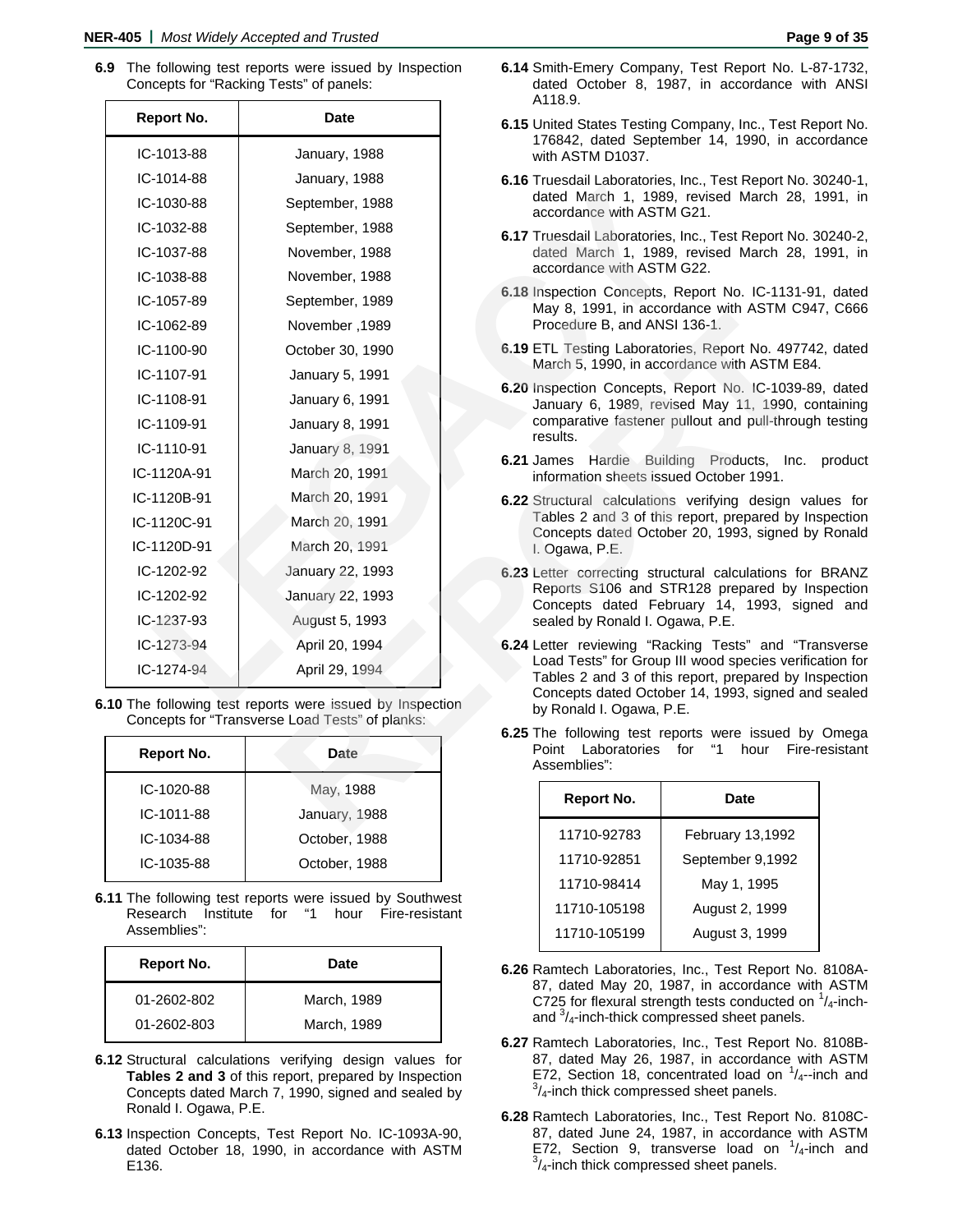- **6.29** Inspection Concepts, Test Report No. IC-1257-94, dated January 13, 1994, in accordance with ASTM E331 for water penetration of  $1/4$ -inch-thick Hardipanel® vertical siding.
- **6.30** Inspection Concepts, Test Report No. IC-1243-93, dated August 26, 1993, in accordance with ASTM E228 for linear-thermal expansion of  $\frac{1}{4}$ -inch-thick James Hardie fiber cement products.
- **6.31** Ramtech Laboratories, Inc., Laboratory No. 9778-93, IC-1225-93, dated June 4, 1993,. The Hardibacker board was tested in accordance with ASTM C177 *Test for Steady-State Thermal Transmission Properties by Means of the Guarded Hot Plate*. The results are listed in Table 4 of this report.
- **6.32** Ramtech Laboratories, Inc., Test Report No. IC-1230- 93, Laboratory No. 9778-93, dated June 1993. The Hardibacker® board materials were tested in accordance with ASTM E96-90 to determine the water vapor transmission properties. The average permeance (perms) of the panels are shown in Table 5 of this report.
- **6.33** Ramtech Laboratories, Inc. Laboratory No. 10367A-95/1363, dated September 18, 1995. The  $7\frac{1}{4}$ -inchand  $9^{1}/_{4}$ -inch-wide Hardiplank<sup>®</sup> lap sidings were tested in accordance with ASTM E330 Transverse Load Test. The panels were installed on nominal 2 x 4 wood structural members spaced 16 inches on center (o.c.). is Hardie fiber cement products.<br>
10794-97/1460, dated March Laboratorie, Inc., Laboratorie, The Hardibacker<br>
Hardibacker<br>
12-inch-wide by  $V_k$ -inch-thick hyber<br>
12-inch-wide by  $V_k$ -inch-thick hyber<br>
12-inch-wide by  $V_k$ -
- **6.34** Structural Calculations verifying design values for Table 3 of this report, prepared by Inspection Concepts dated October 6, 1995, signed by Ronald I. Ogawa, P.E.
- **6.35** Wind analysis and calculations for Hardishingle and Hardislate roofing and Hardie<sup>®</sup> Shingleside<sup>®</sup> cladding installed with 8-, 7-, and 6-inch weather exposures. Analysis and calculations conducted by Ronald I. Ogawa, P.E. dated March 28, 1997; March 31, 1997; and April 2, 1997.
- **6.36** Structural calculations to determine design wind load on 8.25 Hardiplank<sup>®</sup>, dated October 24, 1996, signed and sealed by Ronald I. Ogawa, P.E. of Inspection Concepts Inc..
- **6.37** Structural calculations to determine design values for Tables 2a, 2b, and 3 of this report, prepared by Inspection Concepts dated July 16, 1997, July 19, 1997, and August 19, 1997, signed and sealed by Ronald I. Ogawa, P.E.
- **6.38** Ramtech Laboratories, Inc., Report Lab. No. 10868- 97/1475, dated June 26, 1997. The report contains results of testing in accordance with ASTM E72 and ASTM E330 on <sup>5</sup>/<sub>16</sub>-inch-thick Hardipanel.
- **6.39** Ramtech Laboratories, Inc., Report Lab. No. 10869- 97/1482, dated July 14, 1997 containing results of transverse load testing in accordance with ASTM E72 on 9 $1/4$ -inch-wide Hardiplank® lap siding.
- **6.40** Applied Research Laboratories, Lab No. 29278-UD1, dated September 1, 1994, containing reports of tensile pull-out testing of fasteners.
- **6.41** Structural calculations to determine the allowable fastener spacing based on a wind speed of 110 mph, Exposure Category C, prepared by Inspection Concepts, dated November 2, 1994, signed and sealed by Ronald I. Ogawa, P.E.
- **6.42** Ramtech Laboratories, Inc., Laboratory Number 10794-97/1458, dated March 13, 1997, containing results of an Uplift Resistance Test of 18-inch long by 12-inch-wide by  $\frac{1}{4}$ -inch-thick Hardishingle™ roofing installed on  $^{15}/_{32}$ -inch-thick, 4-ply, 3-layer CDX plywood.
- **6.43** Ramtech Laboratories, Inc., Laboratory Number 10794-97/1460, dated March 13, 1997, containing results of an Uplift Resistance Test of 18-inch-long by 12-inch-wide by  $\frac{1}{4}$ -inch-thick Hardie<sup>®</sup> Shingleside<sup>®</sup> as siding roofing installed on  $\frac{7}{16}$ -inch-thick Oriented Strand Board utilizing 2 siding nails per 12-inch wide panel.
- **6.44** Ramtech Laboratories, Inc., Laboratory Number 10794-97/1464, dated March 13, 1997, containing results of an Uplift Resistance Test of 18-inch long by 12-inch-wide by  $\frac{1}{4}$ -inch-thick Hardie® Shingleside® as siding roofing installed on  $\frac{7}{16}$ -inch-thick Oriented Strand Board utilizing 3 siding nails per 12-inch-wide panel.
- **6.45** Ramtech Laboratories, Inc., Laboratory Number 11149-98/1554, dated October 7, 1998, containing results of an ASTM E330 Transverse Load Test of  $6<sup>1</sup>/4$ -inch-wide Hardiplank® siding installed on 20-ga. metal framing members spaced at 16-inch and 24-inch centers and fastened with ET & F pin fasteners through the lap to each stud. Inc., Test Report No. IC-1230-<br> **REPORT AND ASSUME THE STRAIGE WATERT 1.5**, 1997, THE TRIM THE materials were tested in 12-inch-wide by 1/<sub>4-inch</sub> hitch Hardie<sup>s</sup> Shing and Distribution properties. The average Strand Board
	- **6.46** Ramtech Laboratories, Inc., Laboratory Number 11149-98/1554A, dated October 7, 1998, containing results of an ASTM E330 Transverse Load Test of 12-inch-wide Hardiplank<sup>®</sup> siding installed on 20-ga. metal framing members spaced at 16-inch and 24-inch centers and fastened with ET & F pin fasteners through the lap to each stud.
	- **6.47** Ramtech Laboratories, Inc., Laboratory Number 11149-98/1554B, dated October 7, 1998, containing results of an ASTM E330 Transverse Load Test of  $8^{1}/_{4}$ -inch-wide Hardiplank® siding installed on 20-ga. metal framing members spaced at 16-inch and 24-inch centers and fastened with ET & F pin fasteners blind nailed to each stud.
	- **6.48** Ramtech Laboratories, Inc., Laboratory Number 11284-99/1580, dated April 15, 1999, containing results of an ASTM E72 Racking Shear Test of  $5/16$ -inch-thick x 48-inch-wide x 96-inch-long Hardipanel<sup>®</sup> siding installed on 20-ga. metal framing members spaced at 16-inch and 24-inch centers and fastened with ET & F pin fasteners spaced at 4 inches o.c. perimeter and 8 inches o.c. intermediate framing members.
	- **6.49** Ramtech Laboratories, Inc., Laboratory Number 11149-98/1554D, dated September 14, 1998, containing results of an ASTM E330 Transverse Load Test of  $\frac{5}{16}$ -inch-thick x 48-inch-wide x 96- inch-long Hardipanel<sup>®</sup> siding installed on 20-ga. metal framing members spaced at 16-inch and 24-inch centers and fastened with ET & F pin fasteners spaced at 4 inches o.c. perimeter and 8 inches o.c. intermediate framing members.
	- **6.50** Wind analysis and calculations for Hardipanel® panels for exposure categories B, C, and D. Analysis and calculations signed and sealed by Ronald I. Ogawa, P.E., dated March 26, 2000.
	- **6.51** Ramtech Laboratories, Inc., Laboratory Number 11552/1636, dated April 20, 2000, containing results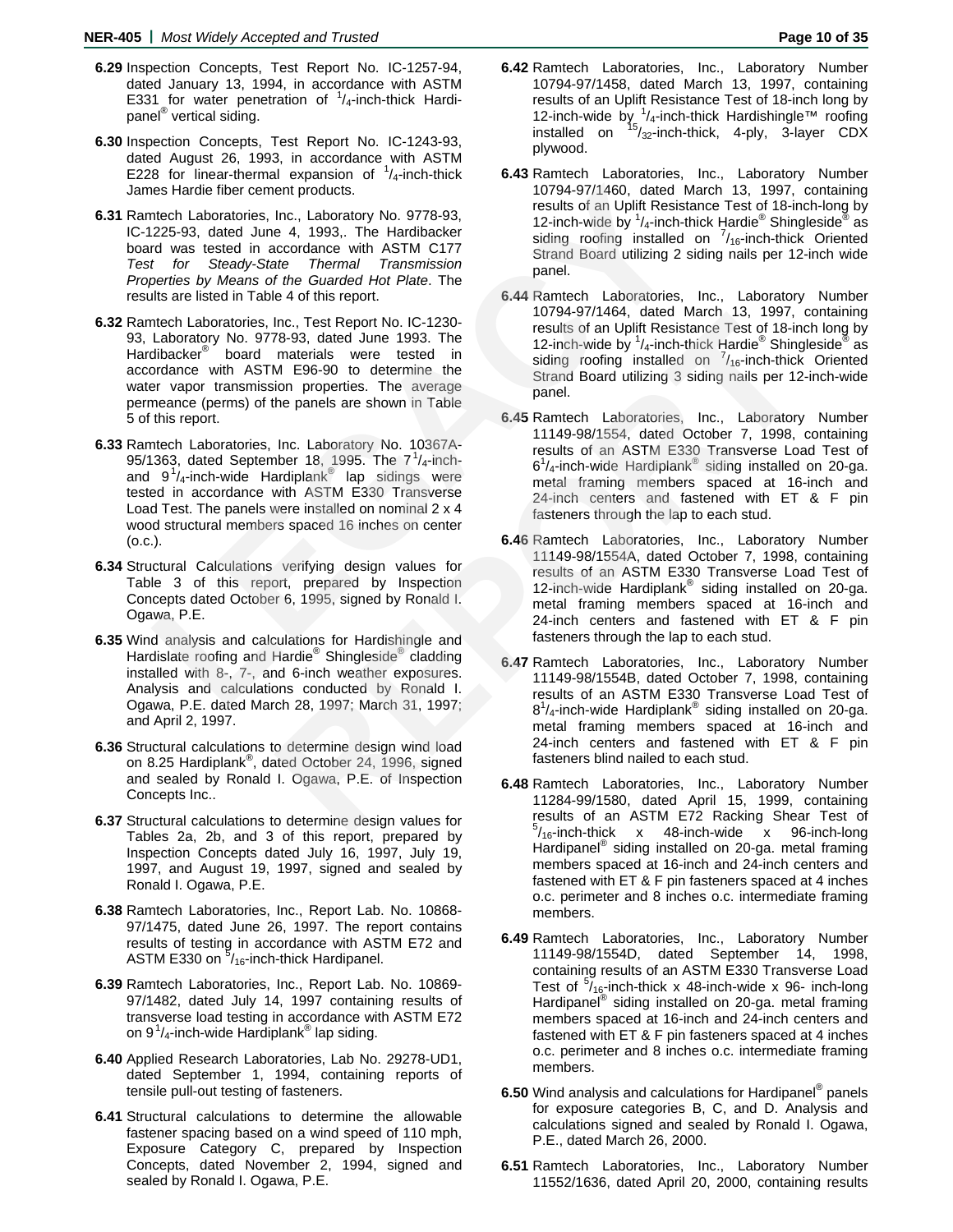of an ASTM E330 Uplift Resistance Test of  $1/4$ -inchthick x 24-inch-wide vented Hardisoffit<sup>®</sup> panel installed on nominal 2 x 4 framing members spaced at 24 inch centers and fastened with  $1^{1}/_{4}$ -inch-long x 0.083-inch shank x 0.187-inch HD nails spaced at 8 inches o.c. perimeter and intermediate framing members.

- **6.52** Wind analysis and calculations for 24-inch-wide vented Hardisoffit® panel for exposure categories B, C, and D. Analysis and calculations signed and sealed by Ronald I. Ogawa, P.E., dated May 4, 2000.
- **6.53** Ramtech Laboratories, Inc., Laboratory Number 11436-99/1602, dated October 29, 1999, containing results of an ASTM E330 Transverse Load Test of  $1/4$ -inch-thick x 19-inch-long x 48-inch-wide Heritage™ (half round) panel siding installed on  $\frac{7}{16}$ -inch-thick APA rated Oriented Strand Board sheathing only with  $1<sup>1</sup>/4$ -inch-long x 0.083-inch shank x 0.187-inch HD nails spaced at  $13<sup>3</sup>/4$ -inch o.c.
- **6.54** Ramtech Laboratories, Inc., Laboratory Number 11436-99/1603, dated October 27, 1999, containing results of an ASTM E330 Transverse Load Test of  $1/4$ -inch-thick x 19-inch-long x 48- inch-wide Heritage™ (half round) panel siding installed on nominal 2 x 4 framing members spaced at 16-inch centers and fastened with  $1^1/4$ -inch-long x 0.083-inch shank x 0.187-inch HD nails to each framing member. d analysis and calculations for 24-inch-wide by Rows Seazo, dated July 23, 11<br>
thed Hardisoffite<sup>®</sup> panel for exposure categories B, of ANSI/UL 263 (ASTM E119,<br>
and D. Analysis and calculations signed and of *Building Cons*
- **6.55** Ramtech Laboratories, Inc., Laboratory Number 11436-99/1604, dated October 28, 1999, containing results of an ASTM E330 Transverse Load Test of  $1/4$ -inch-thick x 19-inch-long x 48-inch-wide Heritage<sup> $\tau$ M</sup> (half round) panel siding installed on nominal  $2 \times 4$ framing members spaced at 24-inch centers and fastened with  $1^1$ /<sub>4</sub>-inch-long x 0.083-inch shank x 0.187-inch HD nails to each framing member.
- **6.56** Letter justifying horizontal application of panels in accordance with Table 3 of this report, based on Table 23-II-I-1 of the *1997 Uniform Building Code*™ and similar tables in the BOCA® *National Building Code*/1999 and 1999 *Standard Building Code*© , prepared by Inspection Concepts Inc., dated October 20, 1999, and signed and sealed by Ronald I. Ogawa, P.E.
- **6.57** Wind analysis and calculations for Hardiplank® lap siding installed with ET & F pin fasteners for exposure categories B, C, and D. Analysis and calculations signed and sealed by Ronald I. Ogawa, P.E., dated December 14, 1998.
- **6.58** Wind analysis and calculations for Hardiplank® lap siding based on various test reports of installations with nail and screw fasteners. Analysis and calculations signed and sealed by Ronald I. Ogawa, P.E., dated July 7, 1998.
- **6.59** Underwriters Laboratories Inc. letter, dated May 29, 1997, recognizing James Hardie Gypsum's 1/4-inchthick Hardirock® Max "C"<sup>™</sup> gypsum board as an alternative to Super Fire X gypsum board.
- **6.60** Underwriters Laboratories Inc. letter, dated February 23, 2000, recognizing James Hardie<sup>®</sup> Gypsum's<br><sup>1</sup>/<sub>4</sub>-inch-thick Hardirock<sup>®</sup> Max "C"™ gypsum board as an alternative to Super Fire X gypsum board.
- **6.61** Underwriters Laboratories, Inc., File R8701, Project 96NK16606, dated December 19, 1996, containing results of ANSI/UL 263 (ASTM E119, NFPA 251), *Fire Tests of Building Construction and Materials*, for

 $1/4$ -inch-thick x 8-feet-long x 4-feet-wide gypsum board installed on steel columns of 25 MSG steel studs spaced at 12- inch centers and fastened with 3-inch-long Type S self-drilling, self-tapping board screws spaced at 12-inch centers in a UL G512 assembly.

- **6.62** Underwriters Laboratories, Inc., File R8701, Project 96NK35820, dated July 23, 1997, containing results of ANSI/UL 263 (ASTM E119, NFPA 251), *Fire Tests*  of Building Construction and Materials, for <sup>5</sup>/8-inchthick x 144-inch-long x 48-inch-wide gypsum board installed in a UL X515 floor-ceiling assembly.
- **6.63** Wind analysis and calculations for Shingleside® Heritage™ panels for exposure categories B, C, and D. Analysis and calculations signed and sealed by Ronald I. Ogawa, P.E., dated December 3, 1999.
- **6.64** Ramtech Laboratories, Inc., Laboratory Number 11436-99/1612, dated December 20, 1999, containing results of an ASTM E72 Racking Shear Test of  $\frac{5}{16}$ -inch-thick x 48-inch-wide x 96- inch-long Hardipanel<sup>®</sup> Shiplap siding installed on nominal 2 x 4 wood framing members spaced at 16-inch centers and fastened with 0.092-inch shank by 0.225-inch HD by 2-inch-long nails spaced at 3 inches o.c. perimeter and 8 inches o.c. intermediate framing members. org x as-incri-wine Heriage<sup>181</sup><br>
ID. Analysis and calculations signed and Board and Board and Board and Board and Board Sheafting only with<br>
tho.c. 1187-inch HD 6.64 Ramtech Laboratories, Inc., Laboratory<br>
inch shank x 0.
	- **6.65** Ramtech Laboratories, Inc., Laboratory Number 11436-99/1616, dated December 27, 1999, containing results of an ASTM E72 Racking Shear Test of  $\frac{5}{16}$ -inch-thick x 48-inch-wide x 96- inch-long Hardipanel<sup>®</sup> Shiplap siding installed on nominal 2 x 4 wood framing members spaced at 16-inch centers and fastened with 0.092-inch shank by 0.225-inch HD by 2-inch long nails spaced at 8 inches o.c. perimeter and 8 inches o.c. intermediate framing members.
	- **6.66** Wind analysis and calculations of Ramtech Laboratories, Inc., Test Reports Laboratory Number 11436-99/1612 and 11436/1616, prepared by Inspection Concepts dated January 14, 2000, signed and sealed by Ronald I. Ogawa, P.E.
	- **6.67** Wind analysis and calculations for Hardipanel® installed on steel studs spaced 16 and 24 inches o.c. Analysis and calculations signed and sealed by Ronald I. Ogawa, P.E., dated June 15, 1999.
	- **6.68** Ramtech Laboratories, Inc., Laboratory Number 11436-99/1619, dated January 19, 2000, containing results of a Uniform Negative Transverse Load Test of  $5/16$ -inch thick x 48-inch wide x 96-inch long Hardipanel<sup>®</sup> Shiplap Panel installed on nominal 2 x 4 wood framing members spaced at 16-inch centers and fastened with 0.092-inch shank by 0.225-inch HD by 2-inch long ring shank nails spaced at 3 inches and 8 inches o.c. perimeter and 8 inches o.c. field.
	- **6.69** Wind analysis and calculations of Ramtech Laboratories, Inc., Test Report Laboratory Number 11436-99/1619, prepared by Inspection Concepts dated February 4, 2000, signed and sealed by Ronald I. Ogawa, P.E.
	- **6.70** Ramtech Laboratories, Inc., Laboratory Number 11443/1613, dated February 10, 2000, containing results of testing, in accordance with ASTM C36, of  $5/8$ -inch-thick x 48-inch-wide x 120-inch-long Titan<sup>®</sup>-FR panel consisting of  $1/4$ -inch-thick Hardirock<sup>®</sup> Max "C"™ gypsum board and  $3/32$ -inch-thick Hardie<sup>®</sup> fiber-cement board adhered with PVA adhesive.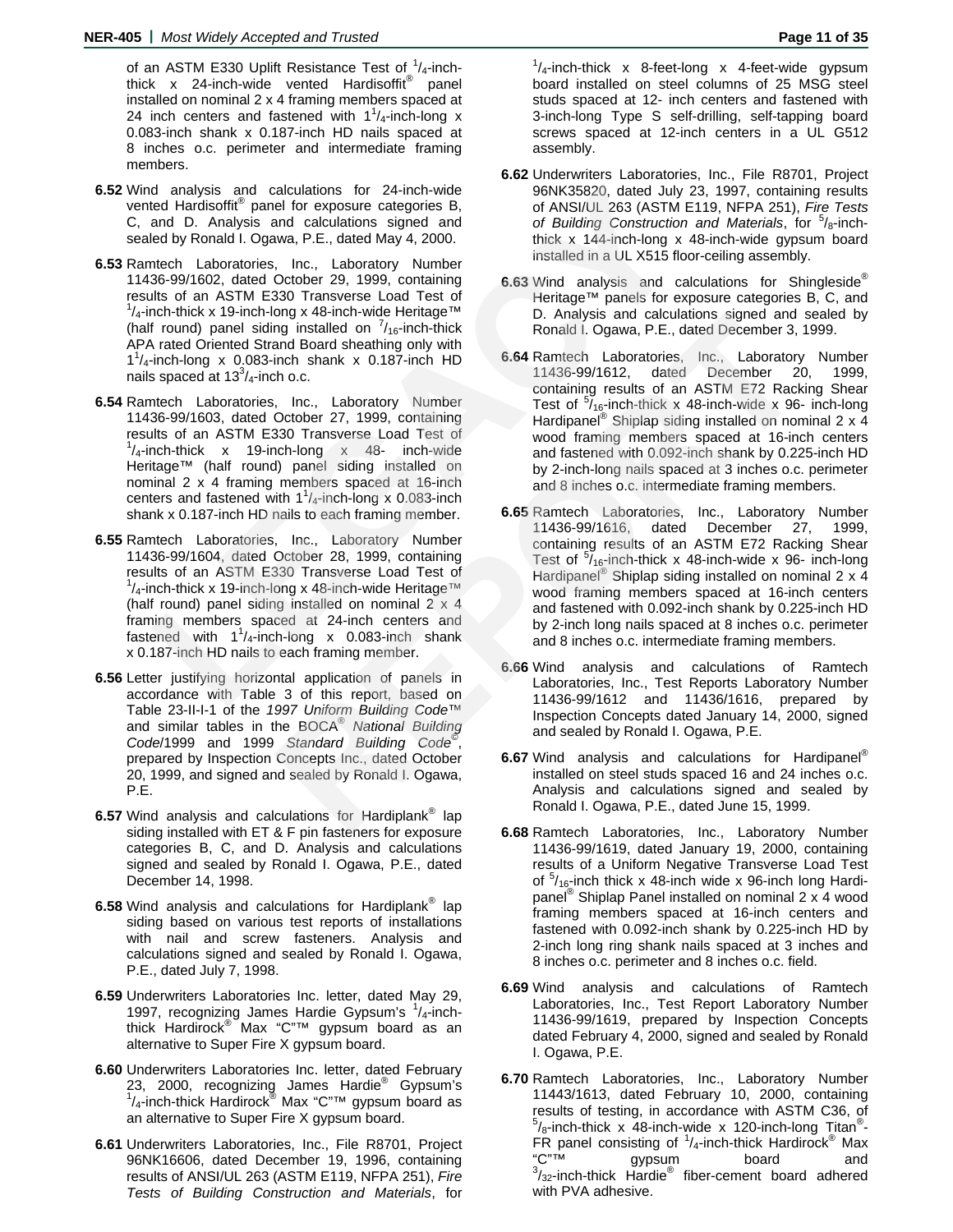- **6.71** Ramtech Laboratories, Inc., Laboratory Number 11443/1613, dated March 25, 2000, revision to report to additionally show compliance with ASTM C1278.
- **6.72** Ramtech Laboratories, Inc., Laboratory Number 11443/1629, dated March 22, 2000, containing testing of Hardibacker 500<sup>®</sup> in accordance with ASTM C1288, *Standard Specification for Discrete Non-*Asbestos *Fiber-Cement Interior Substrate Sheets.*
- **6.73** Omega Point Laboratories, Report Number 11710- 106315, dated March 7, 2000, containing results of surface burning characteristic testing, indicating compliance with ASTM E84 for the Hardibacker 500<sup>®</sup> backerboard.
- **6.74** Ramtech Laboratories, Inc., Laboratory Number 11569/1647, dated June 2, 2000, containing results of water tightness testing performed in accordance with ASTM C1185 on Hardibacker 500® .
- **6.75** Ramtech Laboratories, Inc., Laboratory Number 11569B/1655, dated June 27, 2000, containing results of falling ball impact testing performed in accordance with ASTM D1037 on Hardibacker 500® .
- **6.76** Ramtech Laboratories, Inc. Laboratory Number 11569A/1654, dated July 10, 2000, containing results of flexural strength testing performed in accordance with ASTM C947, freeze thaw testing performed in accordance with ASTM C666, and bacteria resistance testing performed in accordance with ASTM G22 on the Hardibacker 500® . estos *Fiber-Cement Interior* Substrate Sheets. application.<br>
egga Point Laboratories, Report Number 14710-<br>
315, dated March 7, 2000, containing results of<br>
shingle and panel sidings shall<br>
ace burning characteristic test
- **6.77** Analysis of screw attachment to 20-gage metal studs and calculations by Ronald I. Ogawa, P.E., signed and sealed 10/10/01.
- **6.78** Analysis and wind load and wind speed by analysis of Ramtech Laboratories Report Lab No. IC-1035-88, analysis prepared by Inspection concepts, Inc., 15-Oct-01, signed and sealed by Ronald I. Ogawa, P.E, 10/16/01.
- **6.79** Test report on thermal conductivity under ASTM C177 for 13/32-inch-thick Hardibacker 500, Ramtech Laboratories, Inc., Lab No. 11670/1685, November 29, 2000, signed and sealed by Ronald I. Ogawa, P.E. and signed by David R. Macey.
- **6.80** Test report on moisture vapor transmission under ASTM E96 for 13/32-inch Hardibacker 500, Ramtech Laboratories, Inc., Lab No. 11639/1674, October 10, 2000, signed and sealed by Ronald I. Ogawa, P.E. and signed by David R. Macey.
- **6.81** Test report equivalency testing for  $5/16$ -inch Hardipanel Cladding with 6-,4-,3- and 2-inch nail spacing on 16- and 24-inch o.c. wood 2x4 studs, Ramtech Laboratories, Inc., Lab No. 11992/1783, January 17, 2002, signed and sealed by Ronald I. Ogawa, P.E. 12/1/02, and David R. Macey, 12/1/02.

### **7.0 CONDITIONS OF USE**

The ICC-ES Subcommittee for the National Evaluation Service finds that James Hardie Building Products, as described in this report, comply with or are suitable alternates to that specified in the 2000 *International Building Code*® , the BOCA®  *National Building Code*/1999, the 1999 *Standard Building Code*© , the 1997 *Uniform Building Code*™, the 2000 *International Residential Code*® , the *2002 Accumulative Supplement to the International*  *Codes*™, and the 1998 *International One and Two Family Dwelling Code*© subject to the following conditions:

- **7.1** James Hardie Building Products listed in this report shall be installed in accordance with this report. This Evaluation Report and the manufacturer's published installation instructions, when required by the code official, shall be submitted at the time of permit application.
- **7.2** Hardiplank® lap siding and Hardishingle™ cladding shingle and panel sidings shall be installed on exterior walls braced in accordance with the applicable code:
	- **7.2.1** Section 2305.7 of the BOCA®  *National Building Code*.
	- **7.2.2** Section 2308.2 of the *Standard Building Code*© .
	- **7.2.3** Section 2320.11.3 and 2320.11.4 of the *Uniform Building Code*™.
	- **7.2.4** Section 2308.9.3 of the *International Building Code*® .
	- **7.2.5** Section R602.10.3 of the *International Residential Code®.*
	- **7.2.6** Section 602.10 of the *International One and Two Family Dwelling Code*® .
- **7.3** Design Wind Loads applied to James Hardie Sidings listed in this report shall be determined in accordance with Chapter 16 of the applicable code and shall be less than those shown in the design tables in this report.
- **7.3.1** Design Tables 2a and 2b as shown in this report provides allowable capacity in MPH for transverse load conditions for James Hardie Sidings attached to studs. When using the *International Building Code*® the wind speeds must be converted to 3-second gust wind speed (mph) using Table 1609.3.1 of the IBC and the allowable wind speeds shown in Tables 2a and 2b for the column titled BOCA® *National Building Code* (See 7.3.5 below). **REPORT**
	- **7.3.2** Design Table 3 as shown in this report provides allowable shear capacity in plf for James Hardie Sidings.
	- **7.3.3** Design Tables 6A, 6B, 6C, 7A, 7B, 7C, 8A, 8B, 8C as shown in this report provides allowable capacity in MPH for transverse load conditions for James Hardie Sidings attached to sheathing. When using the *International Building Code*® the wind speeds must be converted to 3 second gust wind speed (mph) using Table 1609.3.1of the IBC and the allowable wind speeds shown in Tables 6A, 7A, and 8A for the BOCA®  *National Building Code* (See 7.3.5 below).
	- **7.3.4** Design Tables 9A, 9B, 9C as shown in this report provides allowable fastener spacing for James Hardiplank Lap Siding attached to CMUs in 110 MPH wind speed. When using the *International Building Code*® fastener spacings shown in Table 9B are applicable for a Wind Speed of 130 MPH.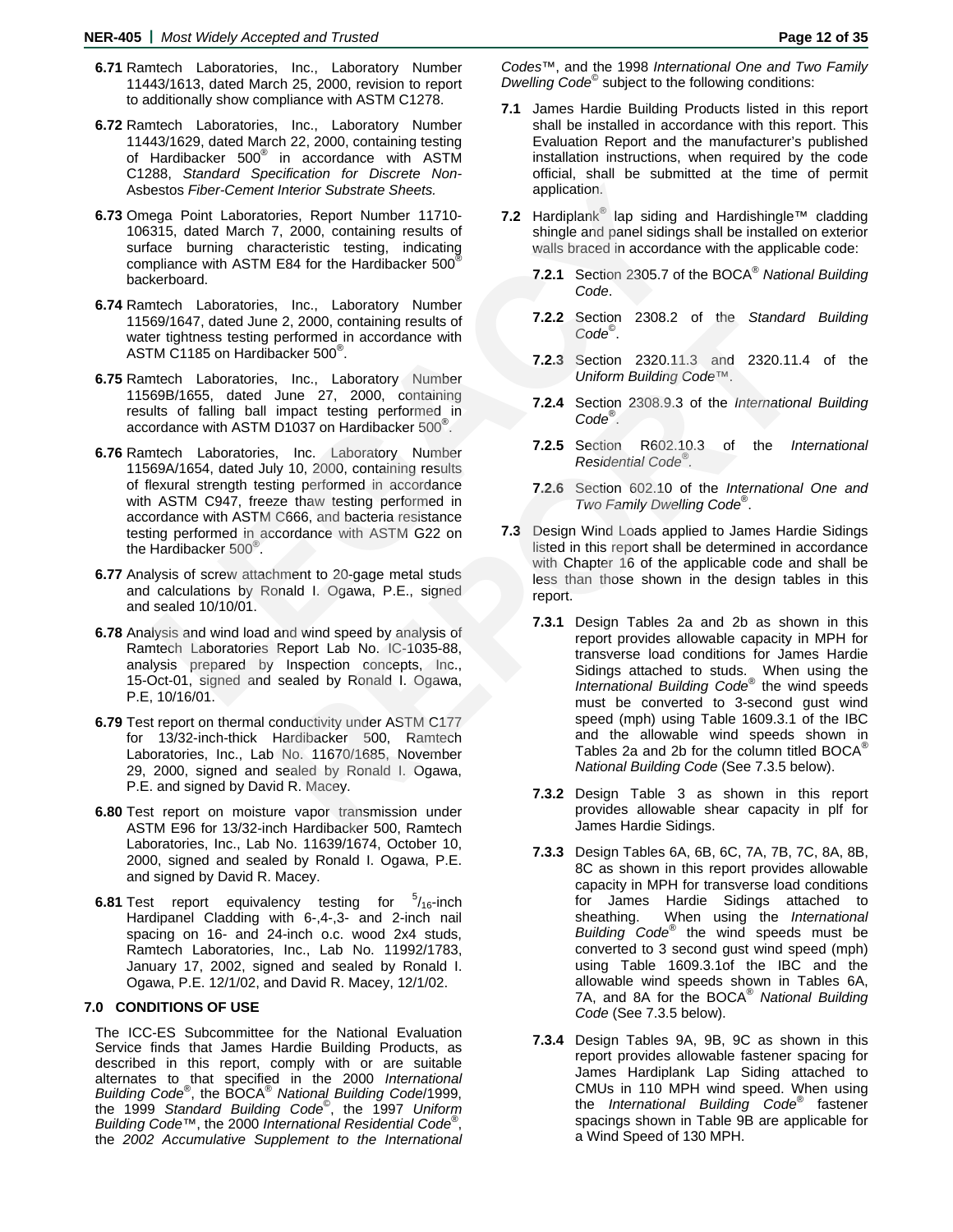# **7.3.5 INTERNATIONAL BUILDING CODE® TABLE 1609.3.1 EQUIVALENT BASIC WIND SPEEDS<sup>a,b,c</sup>**

| $V_{3s}$        | 85 | 90 |      | 100   105   110   120   125   130   140   145   150   160 |  |  |                                              |  | 170 |
|-----------------|----|----|------|-----------------------------------------------------------|--|--|----------------------------------------------|--|-----|
| $V_{\text{fm}}$ | 70 | 75 | 80 l | 85                                                        |  |  | 90   100   105   110   120   125   130   140 |  | 150 |

### **INTERNATIONAL RESIDENTIAL CODE® TABLE R301.2.1.3 EQUIVALENT BASIC WIND SPEEDS<sup>a</sup>**

| v IIII                                                                                                                                                                                                  |    |    |     |     |     |                                                                                                               | 1 v v |       | 14 Y                           |     |     |                                            | 1 v v                                                                                                                                                                             |
|---------------------------------------------------------------------------------------------------------------------------------------------------------------------------------------------------------|----|----|-----|-----|-----|---------------------------------------------------------------------------------------------------------------|-------|-------|--------------------------------|-----|-----|--------------------------------------------|-----------------------------------------------------------------------------------------------------------------------------------------------------------------------------------|
| For SI: 1 mile per hour = $0.44$ m/s.                                                                                                                                                                   |    |    |     |     |     |                                                                                                               |       |       |                                |     |     |                                            |                                                                                                                                                                                   |
| a. Linear interpolation is permitted.<br>b. $V_{3s}$ is the 3 second gust wind speed (mph).<br>c. $V_{\text{fm}}$ is the fastest mile wind speed (mph).                                                 |    |    |     |     |     |                                                                                                               |       |       |                                |     |     |                                            |                                                                                                                                                                                   |
|                                                                                                                                                                                                         |    |    |     |     |     | <b>INTERNATIONAL RESIDENTIAL CODE®</b><br>TABLE R301.2.1.3<br><b>EQUIVALENT BASIC WIND SPEEDS<sup>a</sup></b> |       |       |                                |     |     |                                            |                                                                                                                                                                                   |
| 3-<br>second<br>gust                                                                                                                                                                                    | 85 | 90 | 100 | 105 | 110 | 120                                                                                                           | 125   | 130   | 140                            | 145 | 150 | 160                                        | 170                                                                                                                                                                               |
| Fastest<br>mile                                                                                                                                                                                         | 70 | 75 | 80  | 85  | 90  | 100                                                                                                           | 105   | 110   | 120                            | 125 | 130 | 140                                        | 150                                                                                                                                                                               |
| For SI: 1 mile per hour = $1.609$ km/h.                                                                                                                                                                 |    |    |     |     |     |                                                                                                               |       |       |                                |     |     |                                            |                                                                                                                                                                                   |
| a. Linear interpolation is permitted.                                                                                                                                                                   |    |    |     |     |     |                                                                                                               |       |       |                                |     |     |                                            |                                                                                                                                                                                   |
| exterior plank and panel products installed on<br>erior walls shall be installed over a weather-<br>stive barrier in accordance with applicable codes.                                                  |    |    |     |     |     |                                                                                                               |       |       | in the above referenced codes. |     |     |                                            | $\frac{5}{8}$ -inch-thick ASTM C1278, Type "X" gyp<br>panel for use in fire-resistive construction r                                                                              |
| 1 In jurisdictions adopting the Uniform Building<br>Code <sup><math>\tau</math><i>M</i></sup> and the Standard Building Code <sup>®</sup> ,<br>Harditex <sup>®</sup> baseboard is acceptable for use as |    |    |     |     |     |                                                                                                               | 7.8   |       |                                |     |     |                                            | $5/_{16}$ -inch-thick (7.5 mm) Hardipanel <sup>®</sup> clad<br>Harditex <sup>®</sup> baseboard are recognized as an<br>to $\frac{3}{8}$ -inch-thick (9.5 mm) Structural I panel i |
| water repellant panel sheathing. The weather-<br>resistance<br>performance<br>of joints<br>and<br>terminations has not been evaluated.                                                                  |    |    |     |     |     |                                                                                                               |       |       | <b>Building Code.</b>          |     |     | <b>7.8.1</b> Table 2306.4.6.2 of the BOCA® |                                                                                                                                                                                   |
| npressed sheet of equivalent thickness to Species<br>up 1 plywood is an acceptable alternative to                                                                                                       |    |    |     |     |     |                                                                                                               |       |       | $Code^{\circ}$ .               |     |     |                                            | 7.8.2 Table 2310.2.B of the Standard                                                                                                                                              |
| vood subflooring specified in:                                                                                                                                                                          |    |    |     |     |     |                                                                                                               |       |       |                                |     |     |                                            | 7.8.3 Table 23-II-I-1 of the Uniform Building                                                                                                                                     |
| 1 Section 2307.3.3 of the BOCA <sup>®</sup> National<br>Building Code, Table 2307.3.3.                                                                                                                  |    |    |     |     |     |                                                                                                               |       |       | $Code^{\circledR}$ .           |     |     |                                            | 7.8.4 Table 2306.4.1 of the Internationa                                                                                                                                          |
| 2 Section 2307.6 of the Standard Building<br>$C_{\alpha}$ de Teble 2207.6C                                                                                                                              |    |    |     |     |     |                                                                                                               |       | 7.8.5 | $Code^{\circledR}$ .           |     |     |                                            | Table R703.4 of the International F                                                                                                                                               |

- **7.4** The exterior plank and panel products installed on exterior walls shall be installed over a weatherresistive barrier in accordance with applicable codes.
	- **7.4.1** In jurisdictions adopting the *Uniform Building Code™* and the *Standard Building Code*© , Harditex® baseboard is acceptable for use as water repellant panel sheathing. The weatherresistance performance of joints and terminations has not been evaluated.
- **7.5** Compressed sheet of equivalent thickness to Species Group 1 plywood is an acceptable alternative to plywood subflooring specified in:
	- **7.5.1** Section 2307.3.3 of the BOCA® *National Building Code*, Table 2307.3.3.
	- **7.5.2** Section 2307.6 of the *Standard Building Code*© , Table 2307.6C.
	- **7.5.3** Section 2320.9.2 and Table 23-II-F-1 of the *Uniform Building Code*™.
	- **7.5.4** Section 2304.7.2 of the *International Building Code*® , Table 2304.7(4).
	- **7.5.5** Section R503.2.1.1 of the *International Residential Code®*, Table R503.2.1(2).
	- **7.5.6** Section 503.2.1.1of the *International One and Two Family Dwelling Code*® , Table 503.2.1.1(2).
- **7.6** Use of compressed sheet subfloor as a component of a floor diaphragm is outside the scope of this report.
- **7.7** <sup>5</sup>/<sub>8</sub>-inch-thick (15.9 mm) Titan<sup>®</sup>-FR<sub>\_</sub> panel is recognized as an alternative to  $5/8$ -inch-thick (15.9 mm) ASTM C36, Type "X", gypsum board, or

 $5/8$ -inch-thick ASTM C1278, Type "X" gypsum fiber panel for use in fire-resistive construction recognized in the above referenced codes.

- **7.8** 5/16-inch-thick (7.5 mm) Hardipanel® cladding and Harditex® baseboard are recognized as an alternative to  $\frac{3}{8}$ -inch-thick (9.5 mm) Structural I panel in:
	- **7.8.1** Table 2306.4.6.2 of the BOCA® *National Building Code*.
	- **7.8.2** Table 2310.2.B of the *Standard Building Code*© .
	- **7.8.3** Table 23-II-I-1 of the *Uniform Building Code*™.
	- **7.8.4** Table 2306.4.1 of the *International Building Code*® .
	- **7.8.5** Table R703.4 of the *International Residential Code®*.
	- **7.8.6** Table 703.4 of the *International One and Two Family Dwelling Code*® .
- **7.9** Flashing shall be installed at all penetrations and terminations in accordance with the applicable code.
- **7.10** The products shall be manufactured at the following locations with quality control inspections by ICC-ES:
	- Fontana, California
	- Cleburne, Texas
	- Plant City, Florida
	- Tacoma, Washington
	- Waxahachie, Texas
	- Peru, Illinois
- **7.11** This report is subject to periodic re-examination. For information on the current status of this report, consult the ICC-ES website.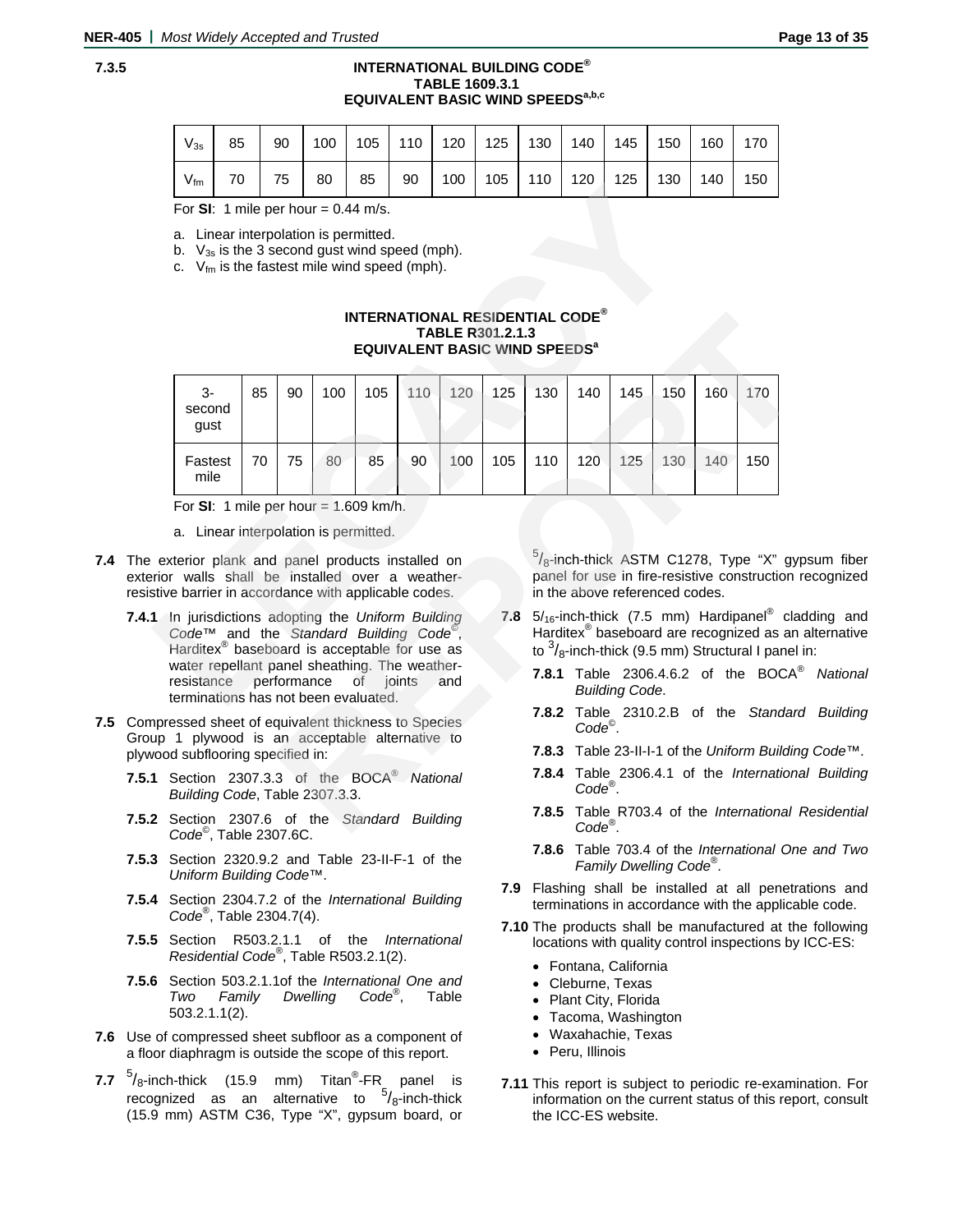|                                           | Table 1 |  |  |
|-------------------------------------------|---------|--|--|
| STANDARD NOMINAL PLANK & PANEL DIMENSIONS |         |  |  |

| <b>Product</b><br><b>Type</b>                                          | Width                                                                                                         | Length           | <b>Thicknesses</b><br>(Inches) |
|------------------------------------------------------------------------|---------------------------------------------------------------------------------------------------------------|------------------|--------------------------------|
| Hardiplank                                                             | 4, 5-1/4, 6, 6-1/4, 7-1/4, 7-1/2, 8,<br>8-1/4, 9-1/4, 9-1/2 11-1/4 & 12 inches                                | 12, 14 feet      | $5/16$                         |
| Hardisoffit<br>(unvented)                                              | 4, 6, 12, 16, 24 & 48 inches                                                                                  | 8 & 12 feet      | $3/16$ & $1/4$                 |
| Hardisoffit<br>(vented)                                                | 4, 6, 12, 16 & 24 inches                                                                                      | 12 feet          | 1/4                            |
| Hardiflex                                                              | 48 inches                                                                                                     | 8, 9 & 10 feet   | 3/16, 1/4, 5/16 & 3/8          |
| Hardipanel                                                             | 48 inches                                                                                                     | 8, 9 & 10 feet   | 1/4 & 5/16                     |
| Harditex                                                               | 48 inches                                                                                                     | 8, 9 & 10 feet   | 1/4, 5/16, 3/8 & 7/16          |
| Hardipanel Shiplap                                                     | 48-3/4 inches                                                                                                 | 8, 9 & 10 feet   | $5/16$                         |
| Hardibacker<br>(backerboard)                                           | 36 & 48 inches                                                                                                | 4, 5, 8 feet     | 1/4 & 7/16                     |
| Hardibacker 500<br>(backerboard)                                       | 36 & 48 inches                                                                                                | 5, 8, 9, 10 feet | 13/32                          |
| Titan<br>(tapered edge)                                                | 48 inches                                                                                                     | 8, 9 & 10 feet   | 1/4 & 7/16                     |
| Hardibacker<br>(underlayment)                                          | 36 & 48 inches                                                                                                | 4, 5 & 8 feet    | 1/4                            |
| Titan-FR                                                               | 48 inches                                                                                                     | 8, 9 & 10 feet   | $5/8$                          |
| Hardishingle cladding shingles                                         | 6, 8, & 12 inches                                                                                             | 18 inches        | 1/4                            |
| Hardishingle panel<br>(square & staggered edge)                        | 48 inches                                                                                                     | 16 inches        | 1/4                            |
| Hardishingle panel<br>(half round)                                     | 48 inches                                                                                                     | 19 inches        | 1/4                            |
| <b>Compressed Sheet</b>                                                | 48 inches                                                                                                     | 8, 9, 10 feet    | $\frac{1}{2}$ , 5/8 & 3/4      |
| Notes to Table 1:<br>1.<br>1 inch = $25.4$ mm, 1 ft = $304.8$ mm<br>2. | Plank and panel products are also available in other lengths, widths, and thicknesses by special arrangement. |                  |                                |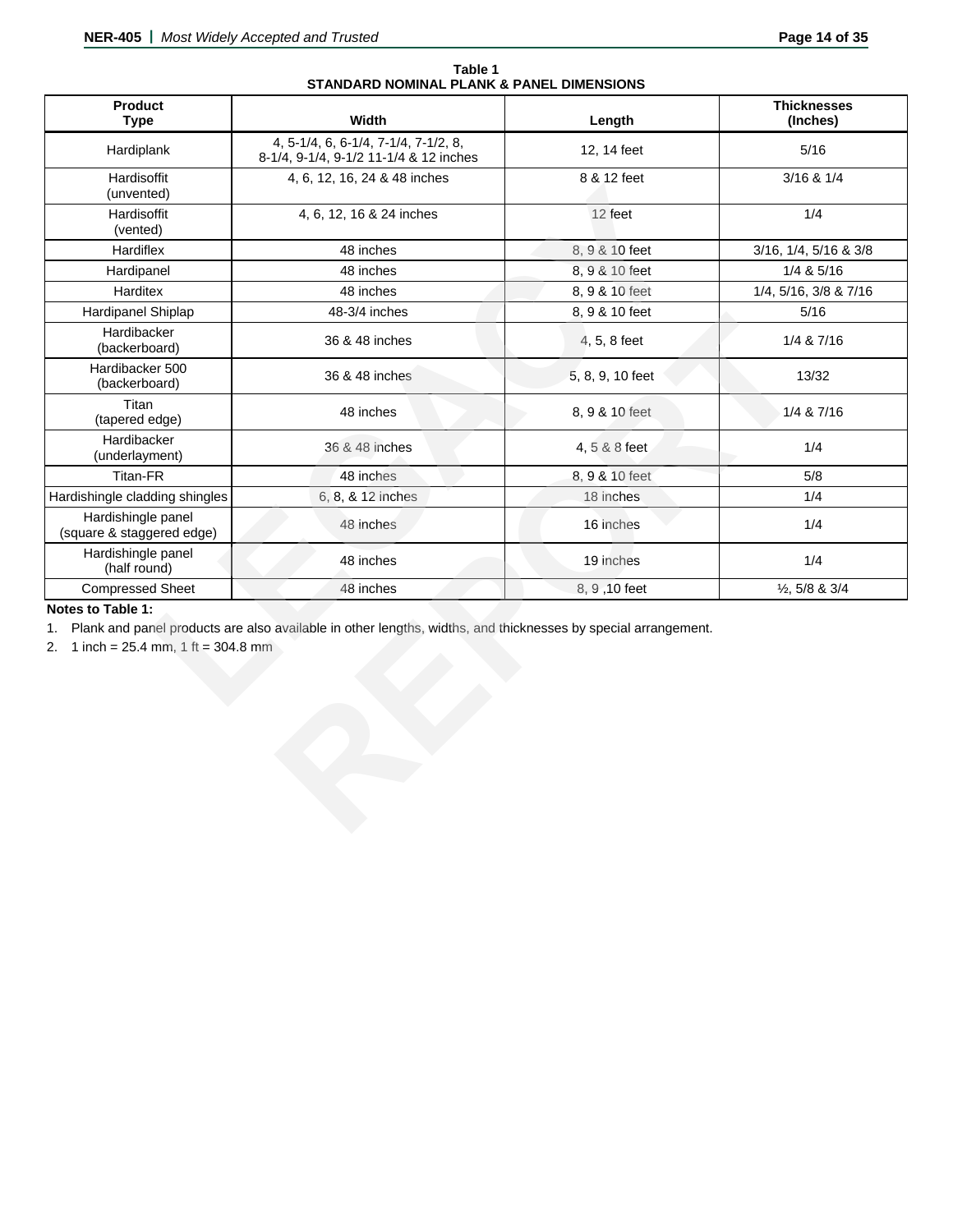|                                                                  |                   |                                                                               |                     |                                |                 |                                                  |                                                |                                        |                                 | Maximum Basic Wind Speed (Mph) for Exposure Category |                                         |                          |                                                |                                              |                                |
|------------------------------------------------------------------|-------------------|-------------------------------------------------------------------------------|---------------------|--------------------------------|-----------------|--------------------------------------------------|------------------------------------------------|----------------------------------------|---------------------------------|------------------------------------------------------|-----------------------------------------|--------------------------|------------------------------------------------|----------------------------------------------|--------------------------------|
| Product                                                          | Product<br>Thick. | Fastener                                                                      | Fastener<br>Spacing | Frame                          | Stud<br>Spacing | Height<br>of Bldg                                |                                                | <b>Uniform</b><br><b>Building Code</b> |                                 |                                                      | <b>Standard</b><br><b>Building Code</b> |                          |                                                | <b>BOCA National</b><br><b>Building Code</b> |                                |
| <b>Type</b>                                                      | (in.)             | <b>Type</b>                                                                   | (in.)               | Type                           | (in.)           | (f <sup>t</sup> )                                | B                                              | C                                      | D                               | $< 60$ ft                                            | C                                       | D                        | B                                              | C                                            | D                              |
| Hardiflex<br>Hardisoffit<br>(unvented)                           | 3/16              | 4d common<br>1-1/2 in. long                                                   | 6                   | $2 \times 4$ wood              | 16              | 20<br>40<br>60<br>100                            | 90<br>80<br>70<br>70                           | 70                                     | $\blacksquare$                  | 90<br>80<br>70                                       | 70                                      | $\overline{a}$           | 90<br>80<br>70<br>70                           | 70                                           |                                |
| Hardipanel<br>Hardiflex<br>Harditex<br>Hardisoffit<br>(unvented) | 1/4               | 4d common<br>1-1/2 in. long                                                   | 8                   | $2 \times 4$ wood              | 16<br>24        | 20<br>40<br>60<br>20<br>40                       | 90<br>80<br>70<br>70                           |                                        | $\overline{a}$                  | 90<br>80<br>70                                       |                                         | $\overline{\phantom{0}}$ | 90<br>80<br>70<br>70                           |                                              |                                |
| Hardisoffit<br>(vented)                                          | 1/4               | 0.083" shank x<br>0.187" HD<br>ringshank nail at<br>8" o.c. at all<br>bearing | $\overline{a}$      | $2 \times 4$<br>$SG = 0.40$    | 22.5 max        | $0 - 15$<br>20<br>40<br>60<br>100                | 150<br>150<br>150<br>150<br>140                | 140<br>130<br>130<br>120<br>105        | 120<br>120<br>110<br>110<br>100 | 150<br>140<br>130<br>120                             | 105                                     | 90                       | 150<br>150<br>150<br>150<br>130                | 140<br>130<br>120<br>110<br>105              | 110<br>110<br>100<br>100<br>90 |
| Hardipanel<br>Hardiflex<br>Harditex                              | 1/4               | 6d common<br>2 in. long                                                       | 6                   | $2 \times 4$ wood              | 16              | 20<br>40<br>60<br>100<br>200                     | 120<br>120<br>110<br>100<br>90                 | 100<br>95<br>90<br>85<br>80            |                                 | 120<br>120<br>120                                    | 120<br>110<br>110<br>70<br>70           | -                        | 120<br>120<br>120<br>95<br>80                  | 100<br>90<br>90<br>70<br>70                  | $\mathbf{r}$                   |
| Hardipanel<br>Hardiflex<br>Harditex                              | 1/4               | No. 11 ga.<br>1-1/4 in. long<br>qalvanized<br>roofing nail                    | 6                   | $2 \times 4$ wood              | 16<br>24        | 20<br>40<br>100<br>150<br>200<br>20<br>40<br>100 | 110<br>105<br>90<br>80<br>80<br>80<br>80<br>70 | 80<br>80<br>70<br>70                   |                                 | 110<br>105                                           | 80<br>80<br>70<br>70                    | $\overline{a}$           | 110<br>105<br>90<br>80<br>80<br>80<br>80<br>70 | 80<br>80<br>70<br>70                         |                                |
| Hardipanel<br>Hardiflex<br>Harditex                              | 1/4               | No. 11 ga.<br>1-1/4 in. long<br>qalvanized<br>roofing nail                    | 4 edge<br>12 field  | $2 \times 4$ wood              | 16              | 20<br>40<br>60<br>100<br>200                     | 120<br>120<br>100<br>90                        | 90<br>90<br>80<br>70                   | $\blacksquare$                  | 120<br>120<br>110                                    | 90<br>90<br>80<br>70                    | $\overline{a}$           | 120<br>120<br>100<br>90                        | 90<br>90<br>80<br>70                         |                                |
| Hardipanel<br>Hardiflex<br>Harditex                              | 5/16              | 0.091 in. shank,<br>0.225 in. HD,<br>1.5 in. long ring<br>shank nail          | 4 edge<br>8 field   | $2 \times 4$ wood <sup>2</sup> | 16              | $0 - 15$<br>20<br>40<br>60<br>100                | 110<br>110<br>95<br>90<br>80                   | 100<br>95<br>85<br>80                  | $\blacksquare$                  | 100<br>95<br>85<br>80                                | 80<br>75<br>70                          | $\overline{\phantom{a}}$ | 115<br>110<br>95<br>85<br>70                   | 85<br>80<br>75<br>70<br>70                   |                                |
| Hardipanel<br>Hardiflex<br>Harditex                              | 5/16              | 4d common<br>1-1/2 in. long                                                   | 8                   | $2 \times 4$ wood              | 16<br>24        | 40<br>100<br>150<br>200<br>20<br>40<br>60        | 110<br>90<br>80<br>70<br>90<br>80<br>70        | 80<br>70                               |                                 | 110                                                  | 80<br>70                                |                          | 110<br>90<br>80<br>70<br>90<br>80<br>70        | 80<br>70                                     |                                |
| Hardipanel<br>Hardiflex<br>Harditex                              | 5/16              | 6d common<br>2 in. long                                                       | 6                   | $2 \times 4$ wood              | 16              | 20<br>40<br>60<br>100<br>200                     | 120<br>120<br>110<br>100<br>90                 | 110<br>100<br>95<br>90<br>80           | $\overline{\phantom{a}}$        | 120<br>120<br>120                                    | 120<br>120<br>100<br>90                 | $\overline{\phantom{a}}$ | 120<br>120<br>120<br>95<br>80                  | 100<br>90<br>80<br>70                        |                                |
| Hardipanel<br>Hardiflex<br>Harditex                              | 5/16              | 6d common<br>2 in. long                                                       | 6                   | $2 \times 4$ wood              | 24              | 20<br>40<br>60<br>100<br>200                     | 110<br>100<br>90<br>80<br>70                   | 80<br>80<br>70<br>70                   | $\overline{\phantom{a}}$        | 120<br>105<br>95                                     | 110<br>90<br>90                         | $\overline{\phantom{0}}$ | 120<br>105<br>95<br>80<br>70                   | 80<br>80<br>70                               |                                |
| Hardipanel<br>Hardiflex<br>Harditex                              | 5/16              | 6d common<br>2 in. long                                                       | 4                   | $2 \times 4$ wood              | 16              | 20<br>40<br>60<br>100<br>200                     | 120<br>120<br>120<br>120<br>120                | 120<br>120<br>120<br>110<br>100        | $\blacksquare$                  | 120<br>120<br>120                                    | 120<br>120<br>110<br>80<br>70           | $\overline{\phantom{0}}$ | 120<br>120<br>120<br>120<br>105                | 100<br>100<br>90<br>80<br>70                 |                                |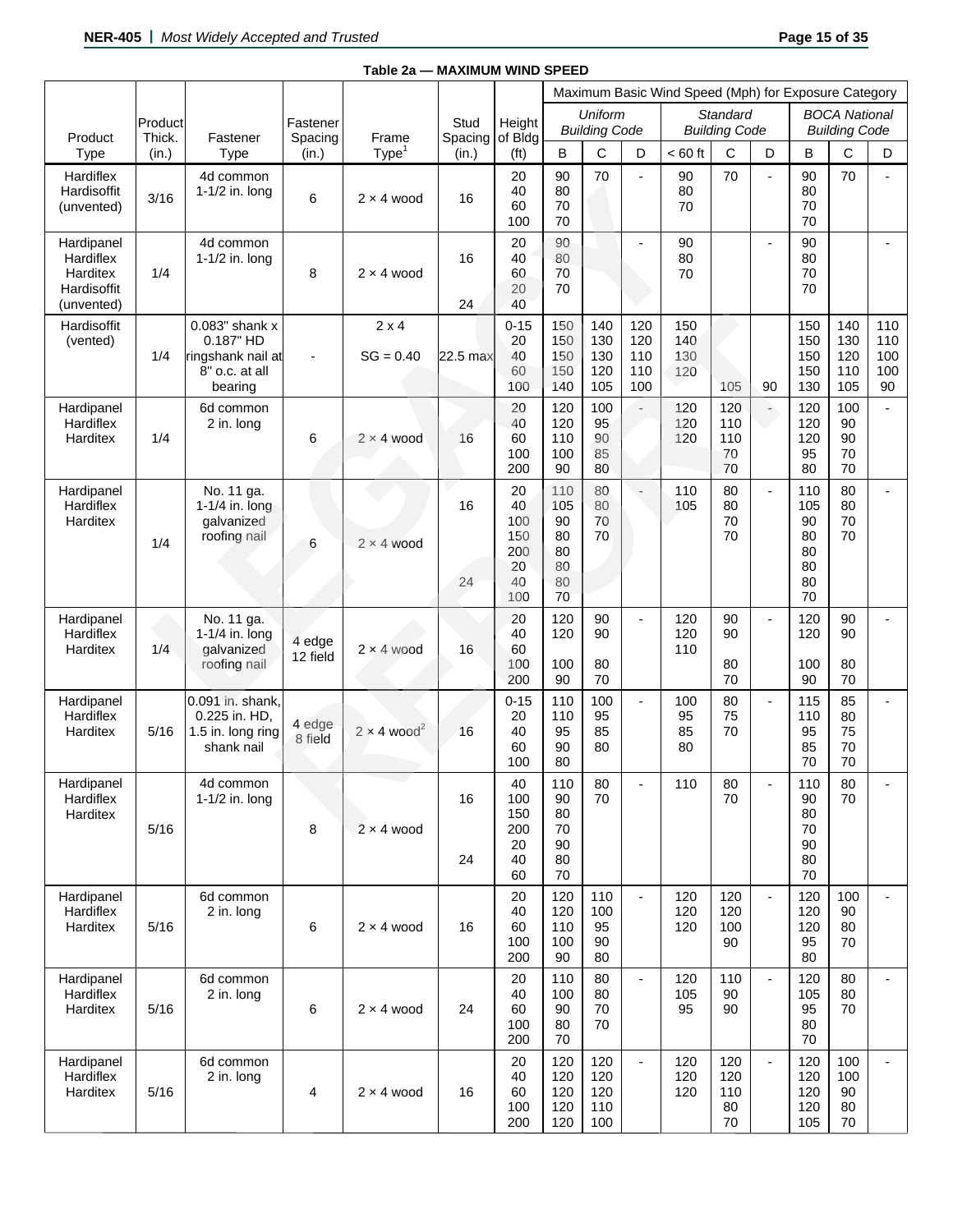|                                                    |                   |                                                                      |                     |                             |                 |                                   |                                 |                                                              |                                                                                                  | Maximum Basic Wind Speed (Mph) for Exposure Category |                                         |                          |                                                  |                                                  |                                            |
|----------------------------------------------------|-------------------|----------------------------------------------------------------------|---------------------|-----------------------------|-----------------|-----------------------------------|---------------------------------|--------------------------------------------------------------|--------------------------------------------------------------------------------------------------|------------------------------------------------------|-----------------------------------------|--------------------------|--------------------------------------------------|--------------------------------------------------|--------------------------------------------|
| Product                                            | Product<br>Thick. | Fastener                                                             | Fastener<br>Spacing | Frame                       | Stud<br>Spacing | Height<br>of Bldg                 |                                 | Uniform<br><b>Building Code</b>                              |                                                                                                  |                                                      | <b>Standard</b><br><b>Building Code</b> |                          |                                                  | <b>BOCA National</b><br><b>Building Code</b>     |                                            |
| <b>Type</b>                                        | (in.)             | <b>Type</b>                                                          | (in.)               | Type                        | (in.)           | (f <sup>t</sup> )                 | В                               | С                                                            | D                                                                                                | $< 60$ ft                                            | С                                       | D                        | B                                                | C                                                | D                                          |
| Hardipanel<br>Hardiflex<br>Harditex                | 5/16              | 6d common<br>2 in. long                                              | 4                   | $2 \times 4$ wood           | 24              | 20<br>40<br>60<br>100<br>200      | 120<br>120<br>110<br>100<br>90  | 105<br>100<br>90<br>85<br>80                                 |                                                                                                  | 120<br>120<br>120                                    | 120<br>110<br>110<br>80<br>70           |                          | 120<br>120<br>120<br>100<br>80                   | 105<br>95<br>90<br>80<br>70                      |                                            |
| Hardipanel<br>Hardiflex<br>Harditex                | 5/16              | 6d common<br>2 in. long                                              | 6 edge<br>12 field  | $2 \times 4$ wood           | 16              | 40<br>60<br>100<br>200            | 120<br>100<br>90                | 90<br>80<br>70                                               | $\overline{a}$                                                                                   | 120<br>110                                           | 90<br>80<br>70                          | $\blacksquare$           | 120<br>100<br>90                                 | 90<br>80<br>70                                   |                                            |
| Hardipanel<br><b>Shiplap</b><br>Panel              | 5/16              | 0.092" shank $\times$<br>2" × 0.225" HD<br>ringshank nail            | 3 edge<br>8 field   | $2 \times 4$<br>$SG = 0.40$ | 16              | $0 - 15$<br>20<br>40<br>60<br>100 | 140<br>130<br>120<br>115<br>105 | 110<br>105<br>95<br>90<br>85                                 | 95<br>95<br>90<br>85<br>80                                                                       | 125<br>120<br>110<br>100                             | 80                                      |                          | 150<br>150<br>130<br>120<br>95                   | 110<br>105<br>95<br>90<br>80                     | 90<br>85<br>80<br>75                       |
| Hardipanel<br>Shiplap<br>Panel                     | 5/16              | 0.092" shank $\times$<br>2" × 0.225" HD<br>ringshank nail            | 4 edge<br>8 field   | $2 \times 4$<br>$SG = 0.40$ | 16              | $0 - 15$<br>20<br>40<br>60<br>100 | 130<br>130<br>115<br>110<br>100 | 100<br>100<br>95<br>90<br>80                                 | 90<br>90<br>85<br>80<br>75                                                                       | 120<br>115<br>100<br>95                              | 75                                      | $\blacksquare$           | 150<br>140<br>125<br>115<br>90                   | 105<br>100<br>90<br>85<br>75                     | 85<br>80<br>75<br>75<br>$\blacksquare$     |
| Hardipanel<br>Shiplap<br>Panel                     | 5/16              | 0.092" shank $\times$<br>2" × 0.225" HD<br>ringshank nail            | 5 edge<br>8 field   | $2 \times 4$<br>$SG = 0.40$ | 16              | $0 - 15$<br>20<br>40<br>60<br>100 | 130<br>120<br>110<br>100<br>90  | 95<br>95<br>85<br>80<br>80                                   | 85<br>80<br>80<br>75<br>70                                                                       | 115<br>110<br>95<br>90                               | ÷,                                      | $\blacksquare$           | 140<br>140<br>120<br>110<br>90                   | 90<br>90<br>85<br>80<br>75                       | 80<br>80<br>75<br>$\blacksquare$           |
| Hardipanel<br><b>Shiplap</b><br>Panel              | 5/16              | $0.092$ " shank $\times$<br>2" × 0.225" HD<br>ringshank nail         | 6 edge<br>8 field   | $2 \times 4$<br>$SG = 0.40$ | 16              | $0 - 15$<br>20<br>40<br>60<br>100 | 120<br>115<br>110<br>100<br>95  | 90<br>90<br>85<br>80<br>75                                   | 80<br>80<br>75<br>75<br>$\overline{\phantom{a}}$                                                 | 105<br>100<br>90<br>85                               | ٠                                       | $\overline{\phantom{a}}$ | 140<br>130<br>110<br>100<br>80                   | 95<br>90<br>80<br>75                             | 75<br>70<br>70<br>$\overline{\phantom{a}}$ |
| Hardipanel<br>Shiplap<br>Panel                     | 5/16              | $0.092"$ shank $\times$<br>2" × 0.225" HD<br>ringshank nail          | 7 edge<br>8 field   | $2 \times 4$<br>$SG = 0.40$ | 16              | $0 - 15$<br>20<br>40<br>60<br>100 | 110<br>110<br>100<br>90<br>85   | 85<br>80<br>80<br>75<br>70                                   | 75<br>70<br>70<br>$\overline{\phantom{a}}$<br>$\overline{a}$                                     | 100<br>95<br>85<br>80                                | ۰                                       | $\blacksquare$           | 130<br>120<br>100<br>90<br>75                    | 90<br>85<br>80<br>70<br>$\overline{a}$           | 70<br>70                                   |
| Hardipanel<br>Shiplap<br>Panel                     | 5/16              | 0.092" shank $\times$<br>2" × 0.225" HD<br>ringshank nail            | 8 edge<br>8 field   | $2 \times 4$<br>$SG = 0.40$ | 16              | $0 - 15$<br>20<br>40<br>60<br>100 | 105<br>100<br>90<br>85<br>80    | 80<br>80<br>70<br>70<br>$\blacksquare$                       | 70<br>70<br>$\overline{a}$<br>$\overline{\phantom{a}}$<br>$\overline{a}$                         | 90<br>90<br>80<br>75                                 |                                         |                          | 120<br>110<br>95<br>90<br>75                     | 80<br>80<br>70<br>$\overline{\phantom{a}}$<br>L, | 70<br>$\blacksquare$                       |
| Hardiflex<br>Harditex                              | 7/16              | No. 11 ga<br>$1-3/4$ in. long<br>galvanized<br>roofing nail          | 6                   | $2 \times 4$ wood           | 16              | 20<br>40<br>60<br>100<br>200      | 120<br>120<br>120<br>110<br>110 | 120<br>110<br>110<br>110<br>100                              | $\overline{\phantom{0}}$                                                                         | 120<br>120<br>120                                    | 120<br>110<br>100<br>90<br>80           | $\blacksquare$           | 120<br>120<br>120<br>110<br>100                  | 120<br>110<br>100<br>90<br>80                    |                                            |
| Hardishingle<br>Panel<br>Straight<br>Installation  | 1/4               | 0.083" shank<br>x0.187" HD<br>ringshank nail<br>into OSB only        | 13.75               |                             |                 | $0 - 15$<br>20<br>40<br>60<br>100 | 100<br>90<br>85<br>80<br>70     | 70<br>70<br>70<br>$\overline{\phantom{a}}$<br>$\overline{a}$ | $\overline{a}$<br>$\overline{a}$<br>$\overline{\phantom{a}}$<br>$\blacksquare$                   | 80<br>80<br>70<br>70                                 |                                         | $\overline{\phantom{a}}$ | 110<br>105<br>90<br>80<br>70                     | 70<br>70<br>70                                   |                                            |
| Hardishingle<br>Panel<br>Staggered<br>Installation | 1/4               | 0.083" shank<br>x0.187" HD<br>ringshank nail<br>into OSB only        | 13.75               |                             |                 | $0 - 15$<br>20<br>40<br>60<br>100 | 90<br>90<br>80<br>70            | 70<br>70<br>$\overline{\phantom{a}}$<br>÷,<br>÷,             | $\blacksquare$<br>$\overline{\phantom{a}}$<br>$\overline{a}$<br>$\overline{a}$<br>$\blacksquare$ | 80<br>80<br>70                                       | $\overline{\phantom{a}}$                | $\overline{a}$           | 90<br>90<br>80<br>70<br>$\overline{\phantom{a}}$ | 70<br>$\overline{a}$<br>J.                       | $\blacksquare$                             |
| Hardishingle<br>Panel                              | 1/4               | 0.083" shank $\times$<br>0.187" HD<br>ringshank nail at<br>each stud |                     | $2 \times 4$<br>$SG = 0.40$ | 16              | $0 - 15$<br>20<br>40<br>60<br>100 | 150<br>150<br>140<br>130<br>120 | 120<br>120<br>110<br>105<br>100                              | 110<br>100<br>100<br>95<br>90                                                                    | 150<br>150<br>130<br>120                             | 90                                      | 80                       | 150<br>150<br>150<br>140<br>110                  | 120<br>120<br>110<br>100<br>90                   | 100<br>100<br>90<br>90<br>80               |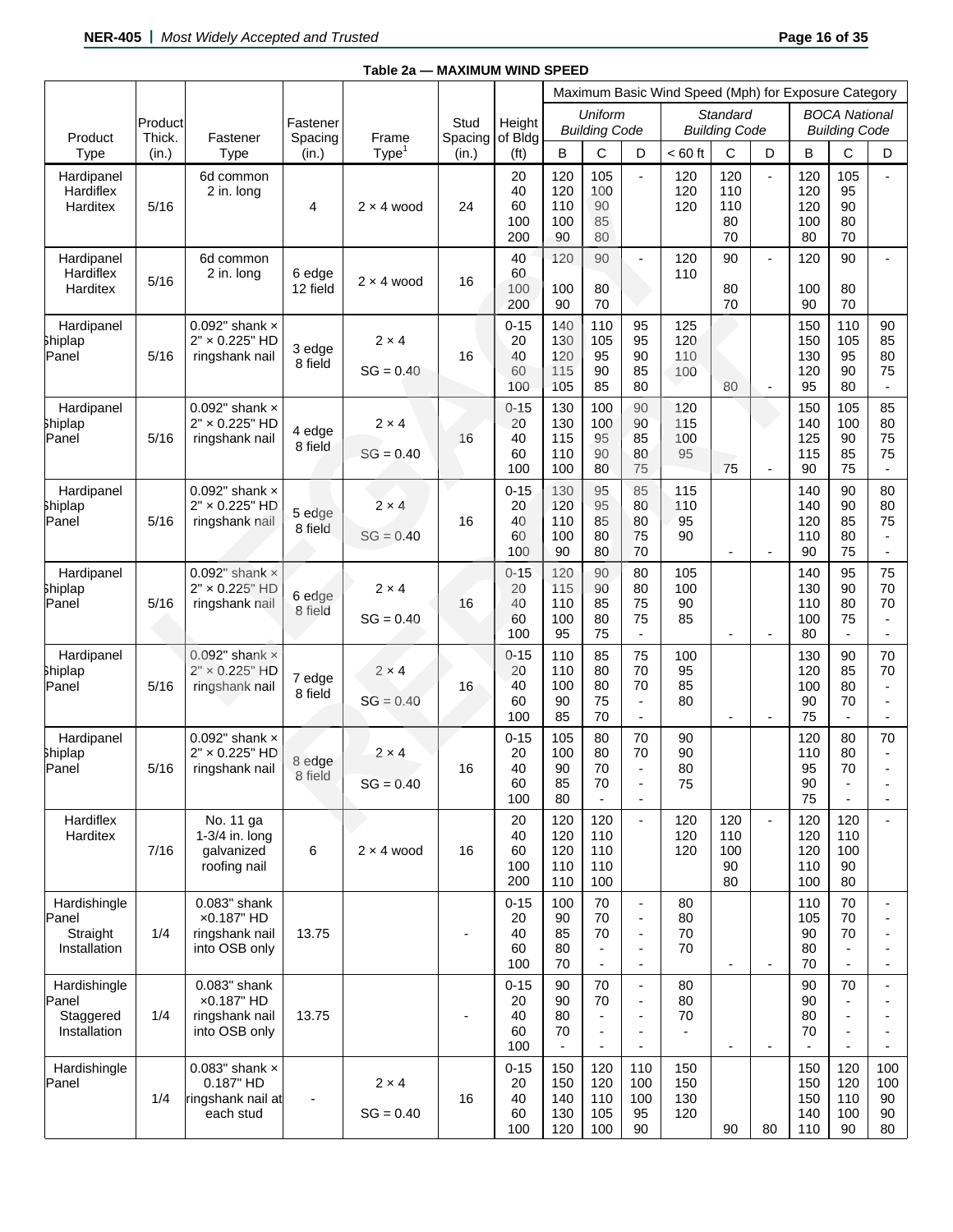|                                        |                   |                                                                                                                                                                                            |                     | Table 2a - MAXIMUM WIND SPEED                                         |                 |                                                                                                                   |                                                       |                                        |                                                              |                               |                                        |                          |                                                       |                                        |                                              |  |
|----------------------------------------|-------------------|--------------------------------------------------------------------------------------------------------------------------------------------------------------------------------------------|---------------------|-----------------------------------------------------------------------|-----------------|-------------------------------------------------------------------------------------------------------------------|-------------------------------------------------------|----------------------------------------|--------------------------------------------------------------|-------------------------------|----------------------------------------|--------------------------|-------------------------------------------------------|----------------------------------------|----------------------------------------------|--|
|                                        |                   |                                                                                                                                                                                            |                     |                                                                       |                 | Maximum Basic Wind Speed (Mph) for Exposure Category<br><b>Uniform</b><br><b>Standard</b><br><b>BOCA National</b> |                                                       |                                        |                                                              |                               |                                        |                          |                                                       |                                        |                                              |  |
| Product                                | Product<br>Thick. | Fastener                                                                                                                                                                                   | Fastener<br>Spacing | Frame                                                                 | Stud<br>Spacing | Height<br>of Bldg                                                                                                 |                                                       | <b>Building Code</b>                   |                                                              |                               | <b>Building Code</b>                   |                          |                                                       | <b>Building Code</b>                   |                                              |  |
| Type                                   | (in.)             | Type                                                                                                                                                                                       | (in.)               | Type <sup>1</sup>                                                     | (in.)           | (f <sup>t</sup> )                                                                                                 | B                                                     | $\mathsf{C}$                           | D                                                            | $< 60$ ft                     | C                                      | D                        | B                                                     | C                                      | D                                            |  |
| Hardishingle<br>Panel                  | 1/4               | 0.083" shank $\times$<br>0.187" HD<br>ringshank nail at<br>each stud                                                                                                                       |                     | $2 \times 4$<br>$SG = 0.40$                                           | 24              | $0 - 15$<br>20<br>40<br>60<br>100                                                                                 | 115<br>110<br>105<br>90<br>85                         | 90<br>85<br>80<br>75<br>70             | 80<br>70<br>70<br>$\overline{\phantom{a}}$<br>$\blacksquare$ | 100<br>100<br>90<br>85        |                                        | $\overline{\phantom{a}}$ | 130<br>120<br>110<br>100<br>80                        | 90<br>85<br>80<br>75                   | 70<br>70<br>$\overline{a}$<br>$\blacksquare$ |  |
| Hardiflex<br>Hardisoffit<br>(unvented) | 3/16              | Min. No. 8 x 1<br>in. long $\times$ 0.323<br>in. HD ribbed<br>buglehead<br>screws                                                                                                          | 6                   | Min. No. 20 ga.<br>$x 3 - 5/8$ in. $x1 -$<br>3/8 in. metal C-<br>stud | 16              | 20<br>40<br>60<br>100                                                                                             | 80<br>80<br>70<br>70                                  | 70                                     | $\overline{\phantom{a}}$                                     | 80<br>80<br>70                | 70                                     | $\overline{a}$           | 80<br>80<br>70<br>70                                  | 70                                     | $\overline{a}$                               |  |
| Hardipanel<br>Hardiflex<br>Harditex    | 1/4               | Min. No. 8 x 1<br>in. long $\times$ 0.323<br>in. HD ribbed<br>buglehead<br>screws                                                                                                          | 6                   | Min. No. 20 ga.<br>$× 3 - 5/8$ in. $×1 -$<br>3/8 in. metal C-<br>stud | 16<br>24        | 20<br>40<br>60<br>100<br>150<br>200<br>20<br>40<br>100                                                            | 120<br>110<br>100<br>90<br>90<br>80<br>90<br>80<br>70 | 90<br>90<br>80<br>80<br>70<br>70<br>70 | N/A                                                          | 120<br>110<br>100<br>90<br>80 | 90<br>90<br>80<br>80<br>70<br>70<br>70 | N/A                      | 120<br>110<br>100<br>90<br>90<br>80<br>90<br>80<br>70 | 90<br>90<br>80<br>80<br>70<br>70<br>70 | N/A                                          |  |
| Hardipanel                             | 5/16              | ET&F<br>$0.100 \times 1.5" \times$<br>25" HD<br>ES 4144                                                                                                                                    | 4 edge<br>8 field   | Min. No. 20 ga.<br>$\times$ 3.62" $\times$<br>1.375" Metal C-<br>stud | 16              | $0 - 15$<br>20<br>40<br>60<br>100                                                                                 | 150<br>140<br>130<br>120<br>110                       | 115<br>110<br>105<br>100<br>95         | 100<br>100<br>90<br>90<br>85                                 | 130<br>130<br>120<br>110      | 75                                     |                          | 150<br>150<br>140<br>130<br>105                       | 120<br>110<br>100<br>100<br>85         | 100<br>90<br>90<br>80<br>70                  |  |
| Hardipanel                             | 5/16              | ET&F<br>$0.100 \times 1.5" \times$<br>25" HD<br>ES 4144                                                                                                                                    | 4 edge<br>8 field   | Min. No. 20 ga.<br>$\times$ 3.62" $\times$<br>1.375" Metal C-<br>stud | 24              | $0 - 15$<br>20<br>40<br>60<br>100                                                                                 | 120<br>110<br>100<br>95<br>85                         | 90<br>85<br>80<br>75<br>70             | 80<br>75<br>70<br>70<br>$\overline{\phantom{a}}$             | 105<br>100<br>90<br>85        |                                        |                          | 135<br>130<br>110<br>100<br>80                        | 90<br>90<br>80<br>75                   | 75<br>70<br>70<br>70                         |  |
| Hardiflex<br>Harditex                  | 7/16              | Min. No. 8 x 1<br>in. long $\times$ 0.311<br>in. HD ribbed<br>buglehead<br>screws                                                                                                          | 6                   | Min. No. 20 ga.<br>$× 3-5/8$ in. $×1-$<br>3/8 in. metal C-<br>stud    | 16              | 20<br>40<br>60<br>100<br>200                                                                                      | 120<br>120<br>120<br>120<br>110                       | 120<br>120<br>110<br>110<br>110        | $\mathbf{L}$                                                 | 120<br>120<br>120             | 120<br>120<br>120<br>90<br>80          | $\overline{a}$           | 120<br>120<br>120<br>120<br>100                       | 120<br>120<br>110<br>90<br>80          |                                              |  |
| Notes to Table 2a:                     |                   | 1. Values are for species of wood having a specific gravity of 0.42 or greater, unless otherwise noted.<br>2. Values are for species of wood having a specific gravity of 0.36 or greater. |                     |                                                                       |                 |                                                                                                                   |                                                       |                                        |                                                              |                               |                                        |                          |                                                       |                                        |                                              |  |

# **Notes to Table 2a:**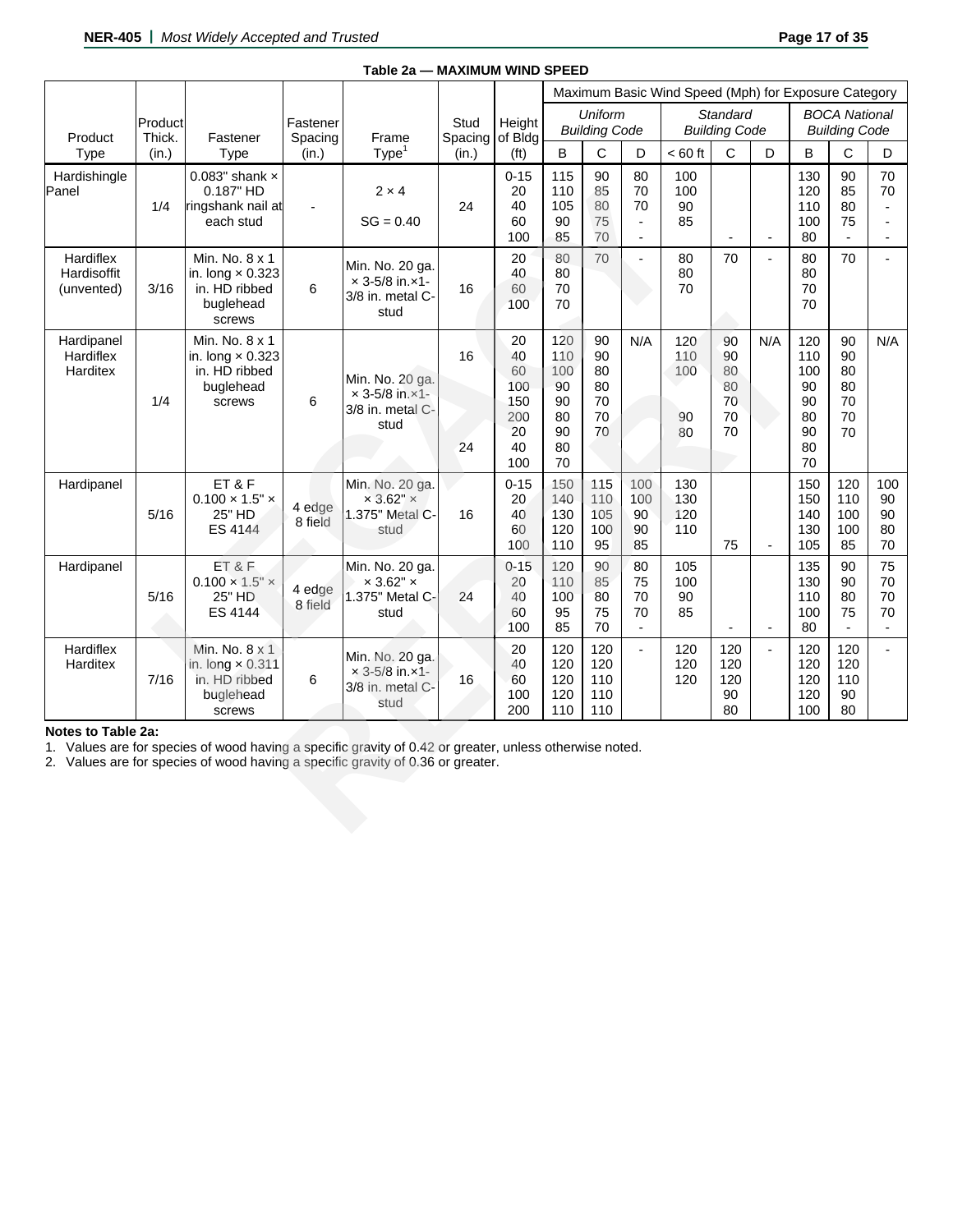|                 |        |                  |                                                         |                           |                                                                    |                  |                                   |                                 |                                 |                                 | Maximum Basic Wind Speed (Mph) for Exposure | Category                         |     |                                 |                                              |                                 |
|-----------------|--------|------------------|---------------------------------------------------------|---------------------------|--------------------------------------------------------------------|------------------|-----------------------------------|---------------------------------|---------------------------------|---------------------------------|---------------------------------------------|----------------------------------|-----|---------------------------------|----------------------------------------------|---------------------------------|
|                 |        | Product<br>(in.) |                                                         | Fastener                  |                                                                    | Stud             | Height                            |                                 | Uniform<br><b>Building Code</b> |                                 |                                             | Standard<br><b>Building Code</b> |     |                                 | <b>BOCA National</b><br><b>Building Code</b> |                                 |
| Product<br>Type | Thick. | Width            | Fastener<br>Type                                        | Spacing<br>(in.)          | Frame<br>Type <sup>1</sup>                                         | Spacing<br>(in.) | of Bldg<br>(f <sup>t</sup> )      | B                               | С                               | D                               | $< 60$ ft                                   | $\mathsf{C}$                     | D   | B                               | C                                            | D                               |
| Hardiplank      | 5/16   | 4.00             | ET & F pin<br>$0.100 \times 1.5$ "<br>$\times$ 0.25" HD | Through<br>Overlap        | Min. No. 20 ga. x<br>$3.62" \times 1.375"$<br>Metal C-stud         | 16               | $0 - 15$<br>20<br>40<br>60<br>100 | 150<br>150<br>150<br>150<br>150 | 150<br>150<br>150<br>150<br>150 | 150<br>150<br>150<br>150<br>150 | 150<br>150<br>150<br>150                    | 140                              | 120 | 150<br>150<br>150<br>150<br>150 | 150<br>150<br>150<br>150<br>140              | 150<br>150<br>150<br>140<br>120 |
| Hardiplank      | 5/16   | 6.00             | ET & F pin<br>$0.100 \times 1.5$ "<br>$\times$ 0.25" HD | Through<br>Overlap        | Min. No. 20 ga. x<br>$3.62" \times 1.375"$<br>Metal C-stud         | 16               | $0 - 15$<br>20<br>40<br>60<br>100 | 150<br>150<br>150<br>150<br>150 | 150<br>150<br>140<br>130<br>130 | 140<br>140<br>130<br>120<br>120 | 150<br>150<br>150<br>150                    | 110                              | 100 | 150<br>150<br>150<br>150<br>140 | 150<br>150<br>140<br>130<br>110              | 130<br>130<br>120<br>110<br>100 |
| Hardiplank      | 5/16   | 6.25             | ET & F pin<br>$0.100 \times 1.5"$<br>$\times$ 0.25" HD  | Through<br>Overlap        | Min. No. 20 ga. x<br>$3.62" \times 1.375"$<br>Metal C-stud         | 16               | $0 - 15$<br>20<br>40<br>60<br>100 | 150<br>150<br>150<br>140<br>130 | 150<br>150<br>140<br>130<br>130 | 140<br>130<br>130<br>120<br>120 | 150<br>150<br>150<br>150                    | 110                              | 100 | 150<br>150<br>150<br>150<br>130 | 150<br>150<br>140<br>130<br>110              | 130<br>120<br>120<br>110<br>100 |
| Hardiplank      | 5/16   | 7.50             | ET & F pin<br>$0.100 \times 1.5$ "<br>$\times$ 0.25" HD | Through<br>Overlap        | Min. No. 20 ga. x<br>$3.62" \times 1.375"$<br>Metal C-stud         | 16               | $0 - 15$<br>20<br>40<br>60<br>100 | 150<br>150<br>150<br>140<br>130 | 140<br>130<br>120<br>120<br>110 | 120<br>120<br>110<br>110<br>100 | 150<br>150<br>130<br>130                    | 100                              | 80  | 150<br>150<br>150<br>150<br>120 | 140<br>130<br>120<br>110<br>100              | 110<br>110<br>105<br>110<br>80  |
| Hardiplank      | 5/16   | 8.00             | ET & F pin<br>$0.100 \times 1.5"$<br>$\times$ 0.25" HD  | Through<br>Overlap        | Min. No. 20 ga. x<br>$3.62'' \times 1.375''$<br>Metal C-stud       | 16               | $0 - 15$<br>20<br>40<br>60<br>100 | 150<br>150<br>150<br>130<br>130 | 130<br>130<br>120<br>110<br>110 | 110<br>110<br>110<br>105<br>100 | 150<br>150<br>130<br>12                     | 95                               | 90  | 150<br>150<br>150<br>150<br>120 | 130<br>130<br>120<br>110<br>95               | 110<br>110<br>100<br>90<br>85   |
| Hardiplank      | 5/16   | 8.25             | ET & F pin<br>$0.100 \times 1.5$ "<br>$\times$ 0.25" HD | Through<br>Overlap        | Min. No. 20 ga. x<br>$3.62" \times 1.375"$<br>Metal C-stud         | 16               | $0 - 15$<br>20<br>40<br>60<br>100 | 150<br>150<br>140<br>130<br>120 | 130<br>130<br>110<br>110<br>105 | 110<br>110<br>100<br>100<br>100 | 150<br>140<br>130<br>120                    | 90                               | 80  | 150<br>150<br>150<br>140<br>120 | 130<br>130<br>115<br>110<br>90               | 110<br>100<br>100<br>90<br>80   |
| Hardiplank      | 5/16   | 9.50             | ET & F pin<br>$0.100 \times 1.5"$<br>$\times$ 0.25" HD  | <b>Through</b><br>Overlap | Min. No. 20 ga. x<br>$3.62" \times 1.375"$<br>Metal C-stud         | 16               | $0 - 15$<br>20<br>40<br>60<br>100 | 150<br>150<br>140<br>120<br>120 | 120<br>120<br>110<br>105<br>100 | 105<br>100<br>100<br>90<br>90   | 140<br>130<br>120<br>110                    | 80                               | 75  | 150<br>150<br>140<br>130<br>110 | 120<br>120<br>110<br>100<br>80               | 100<br>100<br>90<br>90<br>75    |
| Hardiplank      | 5/16   | 12.00            | ET & F pin<br>$0.100 \times 1.5$ "<br>$\times$ 0.25" HD | Overlap                   | Through Min. No. 20 ga. x<br>$3.62" \times 1.375"$<br>Metal C-stud | 16               | $0 - 15$<br>20<br>40<br>60<br>100 | 140<br>140<br>120<br>110<br>105 | 110<br>105<br>100<br>95<br>90   | 90<br>90<br>90<br>85<br>80      | 120<br>120<br>110<br>100                    | 75                               | 70  | 150<br>150<br>130<br>120<br>100 | 110<br>110<br>100<br>90<br>75                | 90<br>90<br>80<br>80<br>70      |
| Hardiplank      | $5/16$ | 4.00             | ET & F pin<br>$0.100 \times 1.5"$<br>$\times$ 0.25" HD  | Through<br>Overlap        | Min. No. 20 ga. x<br>$3.62" \times 1.375"$<br>Metal C-stud         | 24               | $0 - 15$<br>20<br>40<br>60<br>100 | 150<br>150<br>150<br>150<br>140 | 140<br>140<br>130<br>125<br>120 | 130<br>125<br>120<br>115<br>100 | 150<br>150<br>150<br>140                    | 100                              | 90  | 150<br>150<br>150<br>150<br>130 | 150<br>140<br>135<br>125<br>100              | 120<br>120<br>110<br>105<br>90  |
| Hardiplank      | 5/16   | 6.00             | ET & F pin<br>$0.100 \times 1.5"$<br>$\times$ 0.25" HD  | Through<br>Overlap        | Min. No. 20 ga. x<br>$3.62" \times 1.375"$<br>Metal C-stud         | 24               | $0 - 15$<br>20<br>40<br>60<br>100 | 150<br>150<br>130<br>125<br>115 | 120<br>115<br>110<br>100<br>100 | 100<br>100<br>95<br>90<br>90    | 140<br>135<br>120<br>110                    | 80                               | 70  | 150<br>150<br>140<br>130<br>110 | 120<br>120<br>105<br>100<br>80               | 100<br>100<br>90<br>85<br>75    |
| Hardiplank      | $5/16$ | 6.25             | ET & F pin<br>$0.100 \times 1.5"$<br>$\times$ 0.25" HD  | Through<br>Overlap        | Min. No. 20 ga. x<br>$3.62" \times 1.375"$<br>Metal C-stud         | 24               | $0 - 15$<br>20<br>40<br>60<br>100 | 150<br>150<br>130<br>120<br>110 | 120<br>110<br>105<br>100<br>95  | 100<br>100<br>95<br>90<br>90    | 135<br>130<br>120<br>110                    | 80                               | 70  | 150<br>150<br>130<br>120<br>90  | 120<br>110<br>105<br>100<br>90               | 100<br>95<br>90<br>80<br>70     |
| Hardiplank      | 5/16   | 7.50             | ET & F pin<br>$0.100 \times 1.5"$<br>$\times$ 0.25" HD  | Through<br>Overlap        | Min. No. 20 ga. x<br>$3.62" \times 1.375"$<br>Metal C-stud         | 24               | $0 - 15$<br>20<br>40<br>60<br>100 | 130<br>125<br>115<br>110<br>100 | 100<br>100<br>90<br>85<br>80    | 90<br>85<br>80<br>80<br>75      | 120<br>110<br>100<br>95                     | 75                               |     | 150<br>140<br>120<br>110<br>90  | 100<br>100<br>90<br>80<br>70                 | 85<br>80<br>75<br>75<br>$\sim$  |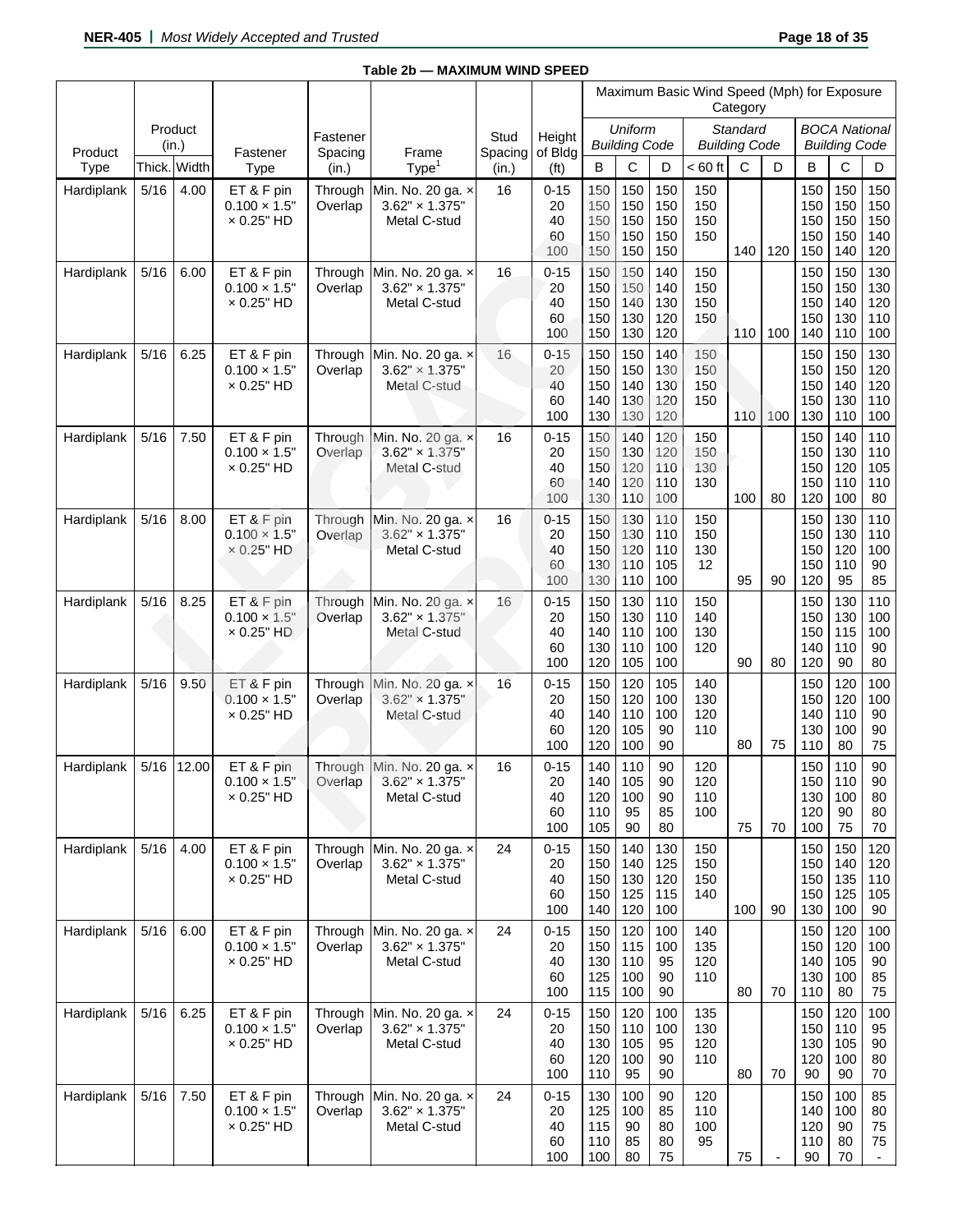|            |        |                  |                                                                   |                                 |                                                              |                 |                                   |                                 |                                 |                                                              | Maximum Basic Wind Speed (Mph) for Exposure | Category                         |                          |                                 |                                                    |                                                              |
|------------|--------|------------------|-------------------------------------------------------------------|---------------------------------|--------------------------------------------------------------|-----------------|-----------------------------------|---------------------------------|---------------------------------|--------------------------------------------------------------|---------------------------------------------|----------------------------------|--------------------------|---------------------------------|----------------------------------------------------|--------------------------------------------------------------|
| Product    |        | Product<br>(in.) | Fastener                                                          | Fastener<br>Spacing             | Frame                                                        | Stud<br>Spacing | Height<br>of Bldg                 |                                 | Uniform<br><b>Building Code</b> |                                                              |                                             | Standard<br><b>Building Code</b> |                          |                                 | <b>BOCA National</b><br><b>Building Code</b>       |                                                              |
| Type       |        | Thick. Width     | Type                                                              | (in.)                           | Type <sup>1</sup>                                            | (in.)           | (f <sup>t</sup> )                 | B                               | С                               | D                                                            | $< 60$ ft                                   | $\mathsf{C}$                     | D                        | B                               | C                                                  | D                                                            |
| Hardiplank | 5/16   | 8.00             | ET & F pin<br>$0.100 \times 1.5$ "<br>$\times$ 0.25" HD           | Through<br>Overlap              | Min. No. 20 ga. x<br>$3.62" \times 1.375"$<br>Metal C-stud   | 24              | $0 - 15$<br>20<br>40<br>60<br>100 | 130<br>120<br>110<br>105<br>95  | 100<br>95<br>90<br>85<br>80     | 85<br>80<br>80<br>75<br>70                                   | 115<br>110<br>100<br>95                     | 70                               | $\blacksquare$           | 150<br>140<br>120<br>110<br>90  | 100<br>100<br>90<br>80<br>70                       | 80<br>80<br>75<br>70<br>$\blacksquare$                       |
| Hardiplank | 5/16   | 8.25             | ET & F pin<br>$0.100 \times 1.5$ "<br>$\times$ 0.25" HD           | Through<br>Overlap              | Min. No. 20 ga. x<br>$3.62" \times 1.375"$<br>Metal C-stud   | 24              | $0 - 15$<br>20<br>40<br>60<br>100 | 125<br>120<br>110<br>100<br>90  | 95<br>90<br>85<br>80<br>80      | 85<br>80<br>80<br>75<br>70                                   | 110<br>105<br>95<br>90                      | 70                               | $\overline{\phantom{a}}$ | 140<br>140<br>120<br>110<br>90  | 100<br>90<br>85<br>80<br>70                        | 80<br>80<br>70<br>70<br>$\blacksquare$                       |
| Hardiplank | 5/16   | 9.50             | ET & F pin<br>$0.100 \times 1.5$ "<br>$\times$ 0.25" HD           | Through<br>Overlap              | Min. No. 20 ga. x<br>$3.62" \times 1.375"$<br>Metal C-stud   | 24              | $0 - 15$<br>20<br>40<br>60<br>100 | 120<br>110<br>100<br>90<br>85   | 90<br>90<br>80<br>80<br>70      | 80<br>75<br>70<br>70<br>$\overline{\phantom{a}}$             | 100<br>100<br>90<br>85                      | $\overline{a}$                   | D.                       | 130<br>130<br>110<br>110<br>80  | 90<br>90<br>80<br>80                               | 70<br>70<br>70<br>$\blacksquare$<br>$\overline{\phantom{0}}$ |
| Hardiplank | 5/16   | 12.00            | ET & F pin<br>$0.100 \times 1.5$ "<br>$\times$ 0.25" HD           | Through<br>Overlap              | Min. No. 20 ga. x<br>$3.62" \times 1.375"$<br>Metal C-stud   | 24              | $0 - 15$<br>20<br>40<br>60<br>100 | 100<br>100<br>90<br>85<br>80    | 80<br>80<br>70<br>70<br>÷,      | ÷.<br>$\overline{\phantom{a}}$<br>÷<br>$\blacksquare$<br>÷   | 90<br>90<br>80<br>75                        | $\overline{\phantom{a}}$         | ÷,                       | 120<br>110<br>90<br>90<br>70    | 80<br>80<br>70<br>$\blacksquare$<br>$\overline{a}$ | $\frac{1}{2}$<br>$\overline{\phantom{a}}$<br>$\overline{a}$  |
| Hardiplank | 5/16   | 4.00             | ET & F<br>Panelfast<br>$0.100 \times 1.5$ "<br>$\times$ 0.313" HD | Through<br>top edge<br>of plank | Min. No. 20 ga. x<br>$3.62'' \times 1.375''$<br>Metal C-stud | 16              | $0 - 15$<br>20<br>40<br>60<br>100 | 150<br>150<br>150<br>150<br>150 | 150<br>150<br>150<br>150<br>150 | 150<br>150<br>150<br>150<br>150                              | 150<br>150<br>150<br>150                    | 150                              | 150                      | 150<br>150<br>150<br>150<br>150 | 150<br>150<br>150<br>150<br>150                    | 150<br>150<br>150<br>150<br>140                              |
| Hardiplank | $5/16$ | 6.00             | ET&F<br>Panelfast<br>$0.100 \times 1.5$ "<br>× 0.313" HD          | Through<br>top edge<br>of plank | Min. No. 20 ga. x<br>$3.62" \times 1.375"$<br>Metal C-stud   | 16              | $0 - 15$<br>20<br>40<br>60<br>100 | 150<br>150<br>130<br>120<br>110 | 110<br>110<br>100<br>100<br>90  | 100<br>100<br>90<br>90<br>80                                 | 130<br>140<br>120<br>110                    | 75                               | $\blacksquare$           | 140<br>140<br>130<br>120<br>95  | 110<br>105<br>95<br>90<br>75                       | 90<br>85<br>80<br>80<br>$\blacksquare$                       |
| Hardiplank | 5/16   | 6.25             | ET&F<br>Panelfast<br>$0.100 \times 1.5$ "<br>× 0.313" HD          | Through<br>top edge<br>of plank | Min. No. 20 ga. x<br>$3.62" \times 1.375"$<br>Metal C-stud   | 16              | $0 - 15$<br>20<br>40<br>60<br>100 | 140<br>140<br>120<br>120<br>110 | 110<br>110<br>100<br>95<br>90   | 100<br>90<br>90<br>85<br>80                                  | 130<br>120<br>115<br>105                    | 70                               | $\overline{\phantom{a}}$ | 150<br>140<br>120<br>110<br>90  | 100<br>100<br>90<br>85<br>70                       | 85<br>80<br>75<br>70<br>$\blacksquare$                       |
| Hardiplank | 5/16   | 7.50             | ET&F<br>Panelfast<br>$0.100 \times 1.5"$<br>$\times$ 0.313" HD    | Through<br>top edge<br>of plank | Min. No. 20 ga. x<br>$3.62" \times 1.375"$<br>Metal C-stud   | 16              | $0 - 15$<br>20<br>40<br>60<br>100 | 120<br>120<br>110<br>100<br>90  | 90<br>90<br>80<br>80<br>75      | 80<br>80<br>75<br>70<br>70                                   | 110<br>100<br>95<br>90                      | $\overline{\phantom{a}}$         | $\overline{\phantom{a}}$ | 130<br>120<br>105<br>95<br>75   | 90<br>85<br>75<br>70<br>$\overline{\phantom{0}}$   | 70<br>70<br>$\overline{\phantom{a}}$                         |
| Hardiplank | $5/16$ | 8.00             | ET&F<br>Panelfast<br>$0.100 \times 1.5$ "<br>$\times$ 0.313" HD   | Through<br>top edge<br>of plank | Min. No. 20 ga. x<br>$3.62" \times 1.375"$<br>Metal C-stud   | 16              | $0 - 15$<br>20<br>40<br>60<br>100 | 110<br>110<br>100<br>90<br>80   | 90<br>85<br>80<br>70<br>70      | 80<br>70<br>70<br>70                                         | 100<br>100<br>90<br>80                      | $\overline{\phantom{a}}$         | $\overline{\phantom{a}}$ | 120<br>110<br>100<br>90<br>70   | 80<br>80<br>70<br>70                               | 70<br>$\overline{\phantom{a}}$                               |
| Hardiplank | 5/16   | 8.25             | ET&F<br>Panelfast<br>$0.100 \times 1.5$ "<br>$\times$ 0.313" HD   | Through<br>top edge<br>of plank | Min. No. 20 ga. x<br>$3.62" \times 1.375"$<br>Metal C-stud   | 16              | $0 - 15$<br>20<br>40<br>60<br>100 | 110<br>110<br>100<br>90<br>80   | 90<br>80<br>80<br>70<br>70      | 70<br>70<br>70<br>$\blacksquare$<br>$\overline{\phantom{a}}$ | 100<br>95<br>85<br>70                       | $\overline{\phantom{a}}$         | $\overline{\phantom{a}}$ | 120<br>110<br>100<br>90<br>70   | 80<br>80<br>70<br>$\overline{a}$                   | $\overline{\phantom{0}}$                                     |
| Hardiplank | $5/16$ | 4.00             | ET&F<br>Panelfast<br>$0.100 \times 1.5$ "<br>$\times$ 0.313" HD   | Through<br>top edge<br>of plank | Min. No. 20 ga. x<br>$3.62" \times 1.375"$<br>Metal C-stud   | 24              | $0 - 15$<br>20<br>40<br>60<br>100 | 150<br>150<br>150<br>150<br>150 | 150<br>150<br>150<br>1501<br>50 | 150<br>150<br>150<br>150<br>150                              | 150<br>150<br>150<br>150                    | 130                              | 110                      | 150<br>150<br>150<br>150<br>150 | 150<br>150<br>150<br>150<br>130                    | 150<br>150<br>140<br>130<br>110                              |
| Hardiplank | 5/16   | 6.00             | ET&F<br>Panelfast<br>$0.100 \times 1.5"$<br>$\times$ 0.313" HD    | Through<br>top edge<br>of plank | Min. No. 20 ga. x<br>$3.62" \times 1.375"$<br>Metal C-stud   | 24              | $0 - 15$<br>20<br>40<br>60<br>100 | 130<br>120<br>110<br>110<br>100 | 100<br>100<br>90<br>85<br>80    | 90<br>85<br>85<br>80<br>70                                   | 110<br>110<br>100<br>90                     |                                  |                          | 140<br>130<br>110<br>105<br>80  | 95<br>90<br>80<br>80<br>$\frac{1}{2}$              | 80<br>70<br>70<br>$\sim$                                     |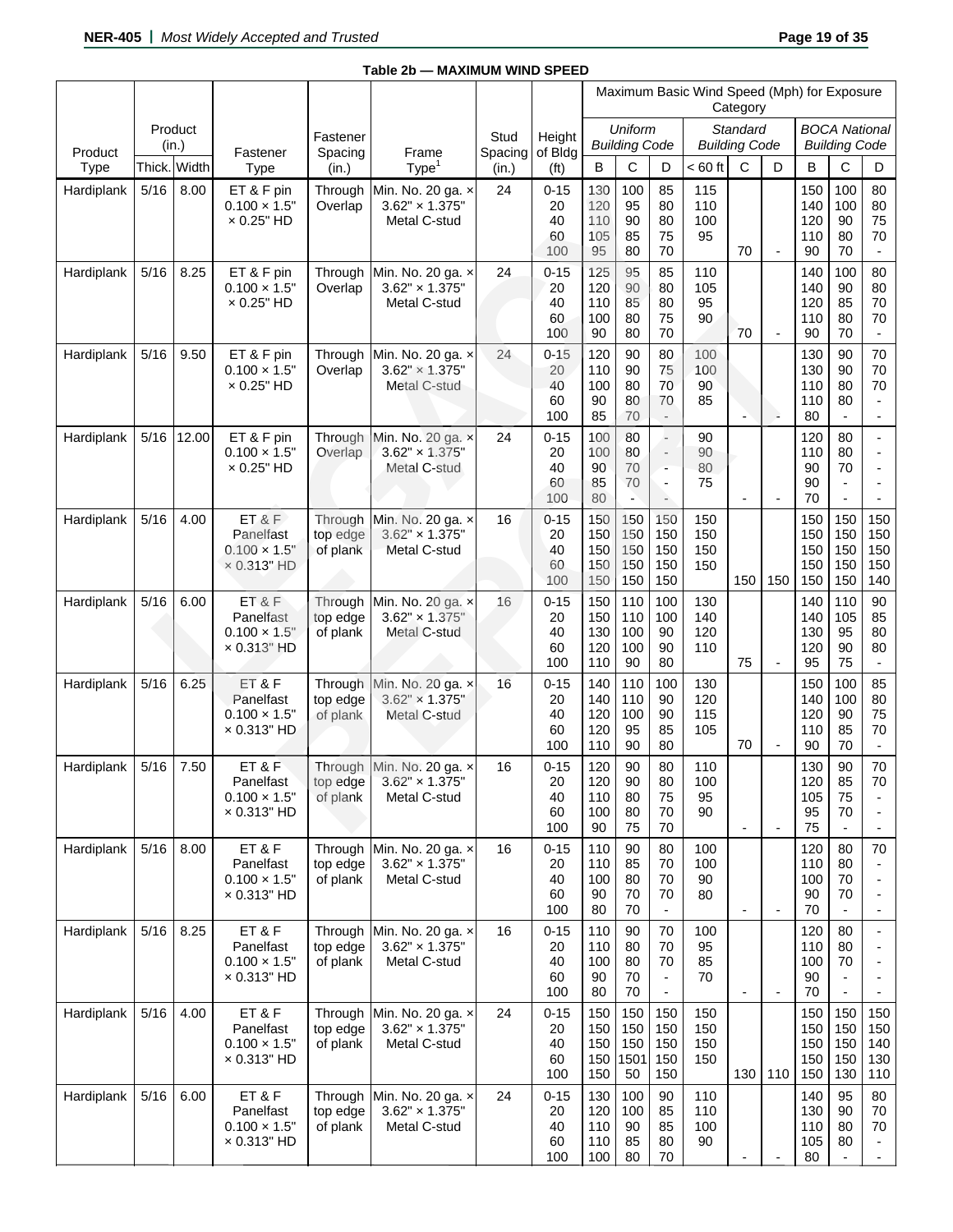|            |      |                  |                                                                 |                                 |                                                            |                         |                                   |                                 |                                                                        |                                                                                                                   | Maximum Basic Wind Speed (Mph) for Exposure | Category                         |                          |                                 |                                                  |                                                                              |
|------------|------|------------------|-----------------------------------------------------------------|---------------------------------|------------------------------------------------------------|-------------------------|-----------------------------------|---------------------------------|------------------------------------------------------------------------|-------------------------------------------------------------------------------------------------------------------|---------------------------------------------|----------------------------------|--------------------------|---------------------------------|--------------------------------------------------|------------------------------------------------------------------------------|
| Product    |      | Product<br>(in.) |                                                                 | Fastener                        | Frame                                                      | Stud<br>Spacing of Bldg | Height                            |                                 | Uniform<br><b>Building Code</b>                                        |                                                                                                                   |                                             | Standard<br><b>Building Code</b> |                          |                                 | <b>BOCA National</b><br><b>Building Code</b>     |                                                                              |
| Type       |      | Thick. Width     | Fastener<br><b>Type</b>                                         | Spacing<br>(in.)                | Type <sup>1</sup>                                          | (in.)                   | (f <sup>t</sup> )                 | B                               | С                                                                      | D                                                                                                                 | $< 60$ ft                                   | $\mathbf C$                      | D                        | B                               | C                                                | D                                                                            |
| Hardiplank | 5/16 | 6.25             | ET&F<br>Panelfast<br>$0.100 \times 1.5$ "<br>$\times$ 0.313" HD | Through<br>top edge<br>of plank | Min. No. 20 ga. x<br>$3.62" \times 1.375"$<br>Metal C-stud | 24                      | $0 - 15$<br>20<br>40<br>60<br>100 | 120<br>120<br>110<br>100<br>90  | 95<br>90<br>85<br>80<br>70                                             | 80<br>80<br>70<br>70<br>70                                                                                        | 110<br>100<br>90<br>80                      | $\overline{\phantom{a}}$         | $\overline{\phantom{a}}$ | 130<br>120<br>110<br>90<br>70   | 90<br>85<br>80<br>75<br>$\overline{\phantom{a}}$ | 70<br>$70\,$<br>$\blacksquare$<br>$\overline{\phantom{a}}$<br>$\blacksquare$ |
| Hardiplank | 5/16 | 7.50             | ET&F<br>Panelfast<br>$0.100 \times 1.5$ "<br>× 0.313" HD        | Through<br>top edge<br>of plank | Min. No. 20 ga. x<br>$3.62" \times 1.375"$<br>Metal C-stud | 24                      | $0 - 15$<br>20<br>40<br>60<br>100 | 110<br>110<br>100<br>90<br>85   | 90<br>85<br>80<br>75<br>70                                             | 70<br>70<br>70<br>70<br>$\overline{\phantom{a}}$                                                                  | 100<br>100<br>90<br>80                      | $\overline{\phantom{a}}$         | $\overline{\phantom{a}}$ | 120<br>110<br>100<br>90<br>70   | 80<br>80<br>70<br>70<br>$\overline{\phantom{a}}$ | 70<br>$\overline{\phantom{0}}$<br>$\overline{\phantom{a}}$                   |
| Hardiplank | 5/16 | 8.00             | ET&F<br>Panelfast<br>$0.100 \times 1.5$ "<br>× 0.313" HD        | Through<br>top edge<br>of plank | Min. No. 20 ga. x<br>$3.62" \times 1.375"$<br>Metal C-stud | 24                      | $0 - 15$<br>20<br>40<br>60<br>100 | 100<br>100<br>90<br>80<br>75    | 80<br>75<br>70<br>$\overline{\phantom{a}}$<br>$\overline{\phantom{a}}$ | 70<br>70<br>$\overline{\phantom{a}}$<br>$\overline{\phantom{a}}$<br>÷,                                            | 90<br>90<br>80<br>75                        | $\overline{\phantom{a}}$         | à                        | 110<br>100<br>85<br>80          | 70<br>70<br>$\blacksquare$<br>÷,                 | $\overline{\phantom{a}}$                                                     |
| Hardiplank | 5/16 | 8.25             | ET&F<br>Panelfast<br>$0.100 \times 1.5$ "<br>$\times$ 0.313" HD | Through<br>top edge<br>of plank | Min. No. 20 ga. x<br>$3.62" \times 1.375"$<br>Metal C-stud | 24                      | $0 - 15$<br>20<br>40<br>60<br>100 | 90<br>90<br>80<br>75<br>70      | 70<br>70<br>$\overline{\phantom{a}}$<br>$\overline{\phantom{a}}$       | $\overline{\phantom{m}}$<br>$\overline{\phantom{a}}$<br>٠<br>$\overline{\phantom{a}}$<br>$\overline{\phantom{a}}$ | 80<br>80<br>70<br>70                        | $\overline{\phantom{a}}$         | $\overline{a}$           | 100<br>90<br>80<br>70           | $\blacksquare$<br>$\blacksquare$                 |                                                                              |
| Hardiplank | 5/16 | 4.00             | 6d common 2"<br>long                                            | Through<br>Overlap              | $2 \times 4$                                               | 16                      | $0 - 15$<br>20<br>40<br>60<br>100 | 150<br>150<br>150<br>150<br>150 | 150<br>150<br>150<br>150<br>150                                        | 150<br>150<br>150<br>150<br>140                                                                                   | 150<br>150<br>150<br>150                    | 130                              | 120                      | 150<br>150<br>150<br>150<br>150 | 150<br>150<br>150<br>150<br>130                  | 150<br>150<br>150<br>130<br>120                                              |
| Hardiplank | 5/16 | 6.00             | 6d common 2"<br>long                                            | Through<br>Overlap              | $2 \times 4$                                               | 16                      | $0 - 15$<br>20<br>40<br>60<br>100 | 150<br>150<br>150<br>150<br>150 | 150<br>150<br>150<br>150<br>150                                        | 135<br>130<br>120<br>120<br>120                                                                                   | 150<br>150<br>150<br>150                    | 110                              | 100                      | 150<br>150<br>150<br>150<br>140 | 150<br>150<br>140<br>130<br>110                  | 130<br>130<br>120<br>115<br>100                                              |
| Hardiplank | 5/16 | 6.25             | 6d common 2"<br>long                                            | Through<br>Overlap              | $2 \times 4$                                               | 16                      | $0 - 15$<br>20<br>40<br>60<br>100 | 150<br>150<br>150<br>150<br>150 | 150<br>150<br>150<br>130<br>130                                        | 120<br>120<br>120<br>120<br>110                                                                                   | 150<br>150<br>150<br>150                    | 110                              | 100                      | 150<br>150<br>150<br>150<br>150 | 150<br>1501<br>40<br>130<br>110                  | 130<br>120<br>120<br>115<br>100                                              |
| Hardiplank | 5/16 | 7.50             | 6d common 2"<br>long                                            | Through<br>Overlap              | $2 \times 4$                                               | 16                      | $0 - 15$<br>20<br>40<br>60<br>100 | 1501<br>50<br>150<br>150<br>130 | 150<br>150<br>130<br>120<br>110                                        | 120<br>120<br>110<br>110<br>110                                                                                   | 150<br>150<br>140<br>130                    | 110                              | 90                       | 150<br>150<br>150<br>150<br>140 | 140<br>140<br>120<br>120<br>100                  | 120<br>120<br>120<br>115<br>90                                               |
| Hardiplank | 5/16 | 8.00             | 6d common 2"<br>long                                            | Through<br>Overlap              | $2 \times 4$                                               | 16                      | $0 - 15$<br>20<br>40<br>60<br>100 | 150<br>150<br>150<br>140<br>130 | 130<br>130<br>120<br>120<br>110                                        | 120<br>115<br>110<br>105<br>100                                                                                   | 150<br>150<br>130<br>130                    | 95                               | 85                       | 150<br>150<br>150<br>150<br>120 | 140<br>140<br>120<br>115<br>95                   | 110<br>110<br>100<br>100<br>85                                               |
| Hardiplank | 5/16 | 8.25             | 6d common 2"<br>long                                            | Through<br>Overlap              | $2 \times 4$                                               | 16                      | $0 - 15$<br>20<br>40<br>60<br>100 | 150<br>150<br>150<br>140<br>130 | 130<br>130<br>120<br>115<br>110                                        | 115<br>110<br>110<br>105<br>100                                                                                   | 150<br>150<br>130<br>120                    | 95                               | 80                       | 150<br>150<br>150<br>150<br>130 | 140<br>130<br>120<br>110<br>95                   | 110<br>100<br>100<br>100<br>80                                               |
| Hardiplank | 5/16 | 9.50             | 6d common 2"<br>long                                            | Through<br>Overlap              | $2 \times 4$                                               | 16                      | $0 - 15$<br>20<br>40<br>60<br>100 | 150<br>150<br>140<br>130<br>120 | 120<br>120<br>110<br>105<br>100                                        | 110<br>110<br>100<br>100<br>95                                                                                    | 140<br>140<br>120<br>120                    | 90                               | 80                       | 150<br>150<br>140<br>120<br>115 | 130<br>120<br>120<br>120<br>90                   | 105<br>100<br>95<br>90<br>80                                                 |
| Hardiplank | 5/16 |                  | 12.00 6d common 2"<br>long                                      | Through<br>Overlap              | $2 \times 4$                                               | 16                      | $0 - 15$<br>20<br>40<br>60<br>100 | 140<br>140<br>120<br>115<br>110 | 110<br>105<br>100<br>95<br>90                                          | 95<br>95<br>90<br>85<br>80                                                                                        | 130<br>120<br>110<br>105                    | 80                               | 70                       | 150<br>150<br>140<br>120<br>100 | 110<br>110<br>100<br>95<br>80                    | 95<br>90<br>85<br>80<br>70                                                   |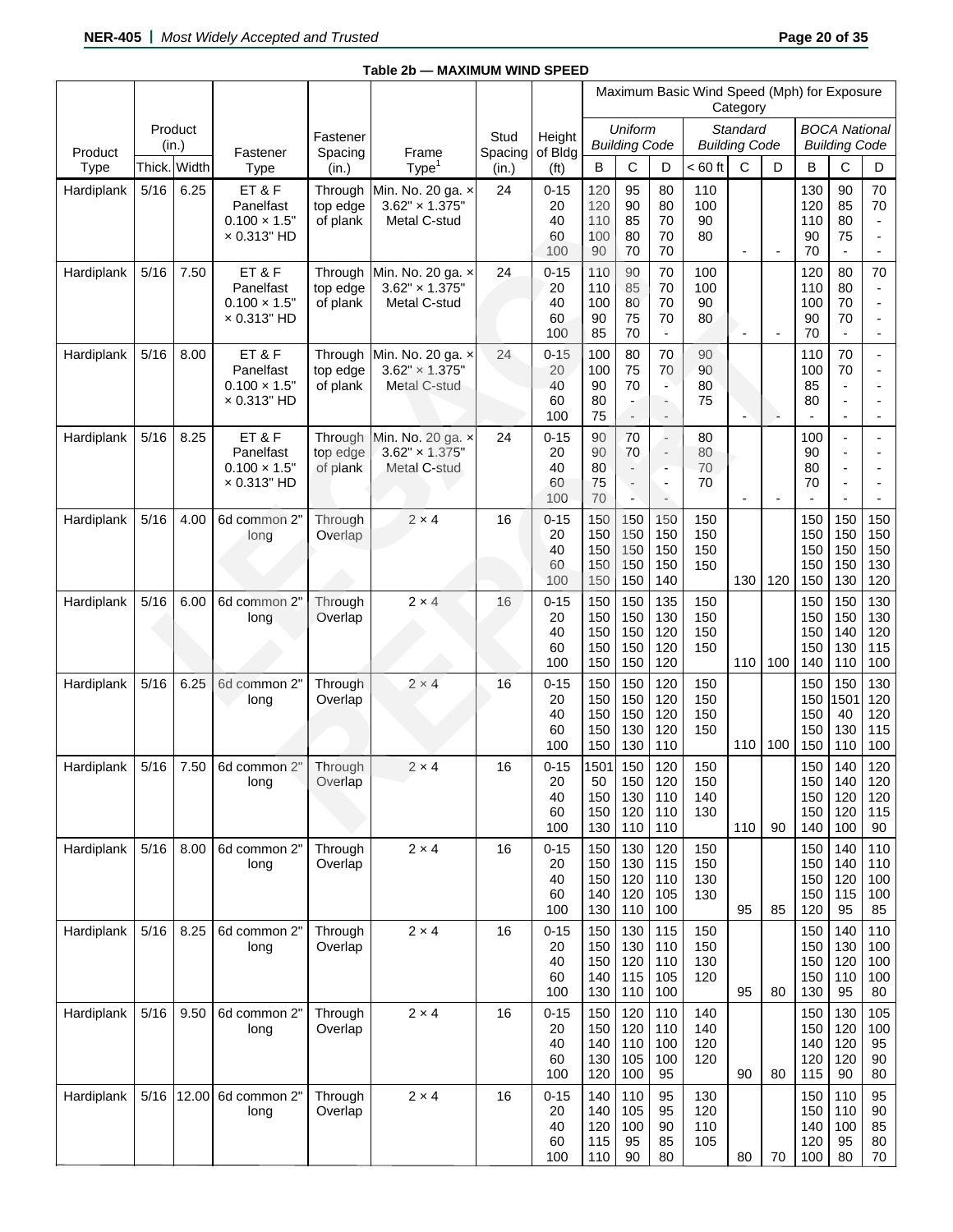|                 |      |                  |                                                                                   |                    |                                                            |                  |                                   |                                 |                                            |                                                                                          | Maximum Basic Wind Speed (Mph) for Exposure | Category                         |                          |                                 |                                                  |                                                                                    |
|-----------------|------|------------------|-----------------------------------------------------------------------------------|--------------------|------------------------------------------------------------|------------------|-----------------------------------|---------------------------------|--------------------------------------------|------------------------------------------------------------------------------------------|---------------------------------------------|----------------------------------|--------------------------|---------------------------------|--------------------------------------------------|------------------------------------------------------------------------------------|
|                 |      | Product<br>(in.) |                                                                                   | Fastener           |                                                            | Stud             | Height                            |                                 | <b>Uniform</b><br><b>Building Code</b>     |                                                                                          |                                             | Standard<br><b>Building Code</b> |                          |                                 | <b>BOCA National</b><br><b>Building Code</b>     |                                                                                    |
| Product<br>Type |      | Thick. Width     | Fastener<br>Type                                                                  | Spacing<br>(in.)   | Frame<br>Type <sup>1</sup>                                 | Spacing<br>(in.) | of Bldg<br>(f <sub>t</sub> )      | B                               | C                                          | D                                                                                        | $< 60$ ft                                   | C                                | D                        | B                               | С                                                | D                                                                                  |
| Hardiplank      | 5/16 | 4.00             | 6d common 2"<br>long                                                              | Through<br>Overlap | $2 \times 4$                                               | 24               | $0 - 15$<br>20<br>40<br>60<br>100 | 150<br>150<br>150<br>140<br>130 | 130<br>130<br>120<br>120<br>110            | 115<br>110<br>110<br>100<br>100                                                          | 150<br>140<br>130<br>120                    | 95                               | 80                       | 150<br>150<br>150<br>150<br>120 | 130<br>130<br>120<br>115<br>95                   | 110<br>110<br>100<br>95<br>80                                                      |
| Hardiplank      | 5/16 | 6.00             | 6d common 2"<br>long                                                              | Through<br>Overlap | $2 \times 4$                                               | 24               | $0 - 15$<br>20<br>40<br>60<br>100 | 140<br>140<br>130<br>115<br>105 | 110<br>100<br>100<br>95<br>90              | 95<br>95<br>95<br>85<br>80                                                               | 130<br>120<br>110<br>105                    | 80                               | 70                       | 120<br>120<br>120<br>120<br>100 | 110<br>110<br>100<br>90<br>80                    | 90<br>90<br>80<br>80<br>70                                                         |
| Hardiplank      | 5/16 | 6.25             | 6d common 2"<br>long                                                              | Through<br>Overlap | $2 \times 4$                                               | 24               | $0 - 15$<br>20<br>40<br>60<br>100 | 120<br>120<br>120<br>110<br>105 | 105<br>100<br>95<br>90<br>85               | 95<br>90<br>85<br>80<br>80                                                               | 120<br>120<br>110<br>100                    | 80                               | 70                       | 120<br>120<br>120<br>120<br>100 | 110<br>100<br>95<br>90<br>80                     | 90<br>85<br>80<br>80<br>70                                                         |
| Hardiplank      | 5/16 | 7.50             | 6d common 2"<br>long                                                              | Through<br>Overlap | $2 \times 4$                                               | 24               | $0 - 15$<br>20<br>40<br>60<br>100 | 120<br>120<br>110<br>100<br>95  | 95<br>95<br>85<br>85<br>80                 | 85<br>85<br>80<br>75<br>70                                                               | 110<br>110<br>100<br>95                     | 70                               | 70                       | 120<br>120<br>120<br>120<br>90  | 100<br>95<br>90<br>85<br>70                      | 80<br>80<br>75<br>70<br>$\overline{\phantom{a}}$                                   |
| Hardiplank      | 5/16 | 8.00             | 6d common 2"<br>long                                                              | Through<br>Overlap | $2 \times 4$                                               | 24               | $0 - 15$<br>20<br>40<br>60<br>100 | 120<br>120<br>105<br>100<br>90  | 95<br>95<br>85<br>85<br>75                 | 80<br>80<br>70<br>70<br>70                                                               | 110<br>105<br>100<br>90                     | 70                               | $\blacksquare$           | 120<br>120<br>110<br>105<br>85  | 100<br>90<br>80<br>80<br>70                      | 80<br>70<br>70<br>70<br>$\blacksquare$                                             |
| Hardiplank      | 5/16 | 8.25             | 6d common 2"<br>long                                                              | Through<br>Overlap | $2 \times 4$                                               | 24               | $0 - 15$<br>20<br>40<br>60<br>100 | 115<br>115<br>105<br>100<br>90  | 95<br>95<br>85<br>85<br>75                 | 80<br>80<br>70<br>70<br>70                                                               | 110<br>100<br>95<br>90                      |                                  |                          | 120<br>120<br>110<br>105<br>85  | 95<br>90<br>80<br>75<br>$\overline{\phantom{a}}$ | 80<br>75<br>70<br>70<br>$\blacksquare$                                             |
| Hardiplank      | 5/16 | 9.50             | 6d common 2"<br>long                                                              | Through<br>Overlap | $2 \times 4$                                               | 24               | $0 - 15$<br>20<br>40<br>60<br>100 | 110<br>110<br>95<br>90<br>85    | 85<br>85<br>75<br>75<br>70                 | 75<br>70<br>70<br>$\overline{\phantom{a}}$<br>$\overline{\phantom{a}}$                   | 100<br>95<br>85<br>85                       | $\overline{\phantom{a}}$         | $\overline{a}$           | 120<br>120<br>100<br>100<br>80  | 90<br>85<br>80<br>70<br>$\overline{\phantom{0}}$ | 70<br>70<br>$\blacksquare$<br>$\overline{\phantom{0}}$<br>$\overline{\phantom{a}}$ |
| Hardiplank      |      | 5/16 12.00       | 6d common 2"<br>long                                                              | Through<br>Overlap | $2 \times 4$                                               | 24               | $0 - 15$<br>20<br>40<br>60<br>100 | 70<br>95<br>90<br>80<br>70      | 75<br>70<br>70<br>$\overline{\phantom{a}}$ | $\overline{a}$<br>$\overline{a}$<br>$\overline{\phantom{a}}$<br>$\overline{\phantom{a}}$ | 90<br>85<br>80<br>75                        | $\overline{\phantom{a}}$         | $\overline{\phantom{a}}$ | 110<br>110<br>95<br>85<br>70    | 80<br>75<br>70<br>$\overline{\phantom{a}}$<br>÷, | $\blacksquare$<br>$\overline{\phantom{a}}$                                         |
| Hardiplank      | 5/16 | 4.00             | No. 8-18 x<br>1-5/8" long x<br>0.323" HD<br>ribbed bugle<br>head screw            | Through<br>Overlap | Min. No. 20 ga. x<br>$3.62" \times 1.375"$<br>Metal C-stud | 16               | $0 - 15$<br>20<br>40<br>60<br>100 | 150<br>150<br>150<br>150<br>150 | 150<br>150<br>150<br>150<br>150            | 150<br>150<br>140<br>140<br>130                                                          | 150<br>150<br>150<br>150                    | 130                              | 115                      | 150<br>150<br>150<br>150<br>150 | 150<br>150<br>150<br>150<br>130                  | 150<br>140<br>140<br>130<br>115                                                    |
| Hardiplank      | 5/16 | 6.00             | No. $8 \times$<br>1-5/8" long x<br>0.323" HD<br>ribbed bugle<br>head screw        | Through<br>Overlap | Min. No. 20 ga. x<br>$3.62" \times 1.375"$<br>Metal C-stud | 16               | $0 - 15$<br>20<br>40<br>60<br>100 | 150<br>150<br>150<br>150<br>140 | 150<br>140<br>130<br>130<br>120            | 140<br>140<br>130<br>130<br>120                                                          | 150<br>150<br>150<br>140                    | 105                              | 95                       | 150<br>150<br>150<br>150<br>135 | 150<br>140<br>130<br>120<br>105                  | 120<br>120<br>115<br>110<br>95                                                     |
| Hardiplank      | 5/16 | 6.25             | No. $8 \times$<br>1-5/8" long $\times$<br>0.323" HD<br>ribbed bugle<br>head screw | Through<br>Overlap | Min. No. 20 ga. x<br>$3.62" \times 1.375"$<br>Metal C-stud | 16               | $0 - 15$<br>20<br>40<br>60<br>100 | 150<br>150<br>150<br>150<br>140 | 140<br>140<br>130<br>120<br>120            | 120<br>120<br>110<br>110<br>110                                                          | 150<br>150<br>140<br>140                    | 105                              | 90                       | 150<br>150<br>150<br>150<br>130 | 150<br>140<br>130<br>120<br>105                  | 120<br>120<br>110<br>105<br>90                                                     |
| Hardiplank      | 5/16 | 7.50             | No. $8 \times$<br>1-5/8" long x<br>0.323" HD<br>ribbed bugle<br>head screw        | Through<br>Overlap | Min. No. 20 ga. x<br>$3.62" \times 1.375"$<br>Metal C-stud | 16               | $0 - 15$<br>20<br>40<br>60<br>100 | 150<br>150<br>140<br>130<br>120 | 130<br>120<br>110<br>110<br>100            | 110<br>110<br>105<br>100<br>95                                                           | 150<br>140<br>130<br>120                    | 90                               | 80                       | 150<br>150<br>150<br>150<br>115 | 130<br>130<br>115<br>110<br>90                   | 110<br>105<br>100<br>90<br>80                                                      |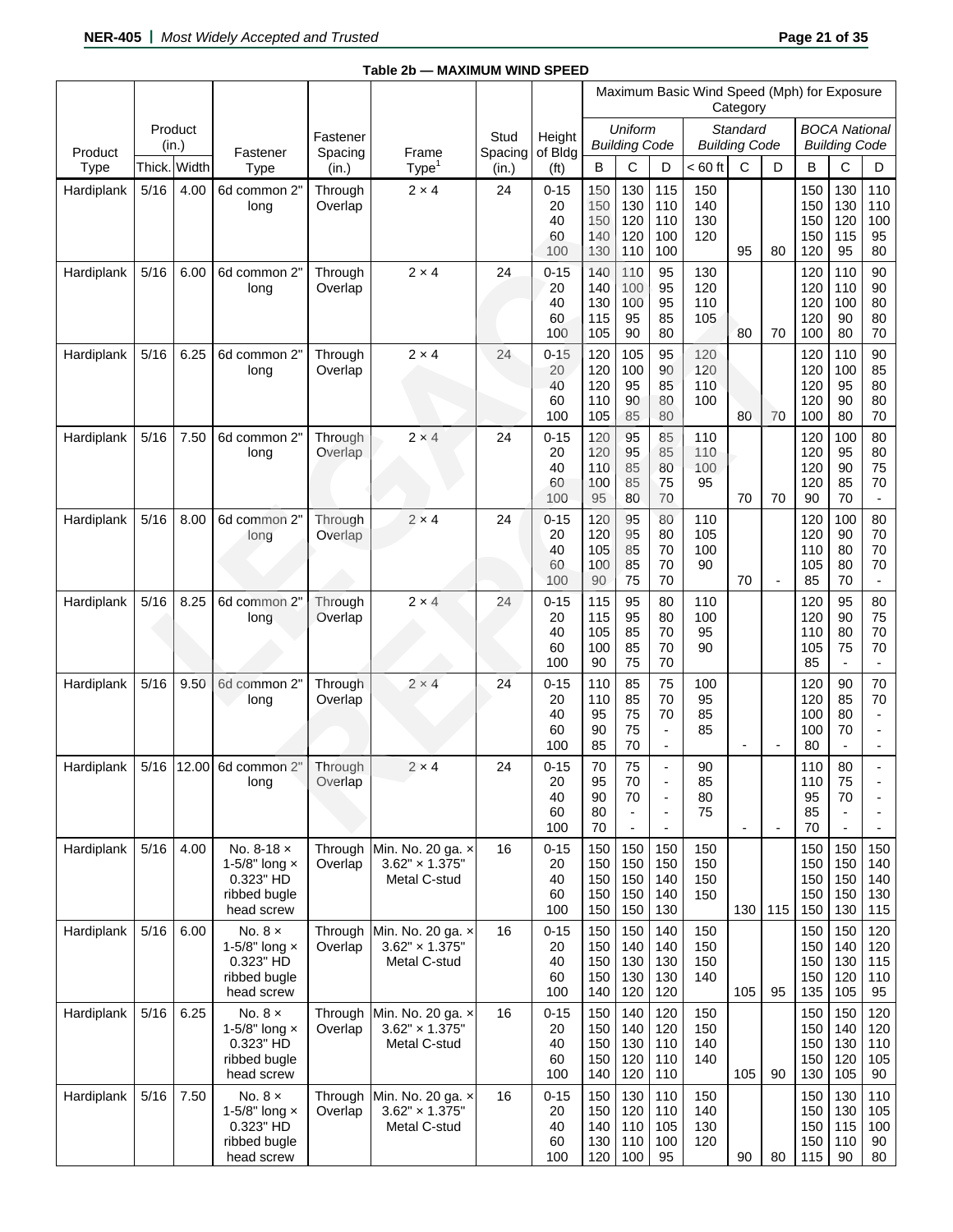|                 |              |            |                                                                                   |                           |                                                                    |                  |                                   |                                 |                                 |                                                                        | Maximum Basic Wind Speed (Mph) for Exposure | Category                         |                          |                                 |                                              |                                                                  |
|-----------------|--------------|------------|-----------------------------------------------------------------------------------|---------------------------|--------------------------------------------------------------------|------------------|-----------------------------------|---------------------------------|---------------------------------|------------------------------------------------------------------------|---------------------------------------------|----------------------------------|--------------------------|---------------------------------|----------------------------------------------|------------------------------------------------------------------|
|                 | (in.)        | Product    |                                                                                   | Fastener                  |                                                                    | Stud             | Height                            |                                 | Uniform<br><b>Building Code</b> |                                                                        |                                             | Standard<br><b>Building Code</b> |                          |                                 | <b>BOCA National</b><br><b>Building Code</b> |                                                                  |
| Product<br>Type | Thick. Width |            | Fastener<br><b>Type</b>                                                           | Spacing<br>(in.)          | Frame<br>Type <sup>1</sup>                                         | Spacing<br>(in.) | of Bldg<br>(f <sub>t</sub> )      | B                               | С                               | D                                                                      | $< 60$ ft                                   | C                                | D                        | B                               | C                                            | D                                                                |
| Hardiplank      | 5/16         | 8.00       | No. $8 \times$<br>1-5/8" long x<br>0.323" HD<br>ribbed bugle<br>head screw        | Through<br>Overlap        | Min. No. 20 ga. x<br>$3.62" \times 1.375"$<br>Metal C-stud         | 16               | $0 - 15$<br>20<br>40<br>60<br>100 | 150<br>150<br>150<br>150<br>130 | 130<br>120<br>110<br>110<br>100 | 110<br>110<br>105<br>100<br>95                                         | 150<br>140<br>130<br>120                    | 90                               | 80                       | 150<br>150<br>150<br>140<br>115 | 130<br>130<br>115<br>110<br>90               | 110<br>105<br>100<br>90<br>80                                    |
| Hardiplank      | 5/16         | 8.25       | No. $8 \times$<br>1-5/8" long $\times$<br>0.323" HD<br>ribbed bugle<br>head screw | Through<br>Overlap        | Min. No. 20 ga. x<br>$3.62" \times 1.375"$<br>Metal C-stud         | 16               | $0 - 15$<br>20<br>40<br>60<br>100 | 150<br>150<br>140<br>120<br>120 | 120<br>120<br>110<br>110<br>100 | 110<br>110<br>105<br>100<br>95                                         | 140<br>140<br>120<br>120                    | 90                               | 80                       | 150<br>150<br>150<br>140<br>115 | 130<br>120<br>115<br>105<br>90               | 110<br>105<br>100<br>90<br>80                                    |
| Hardiplank      | 5/16         | 9.50       | No. $8 \times$<br>1-5/8" long $\times$<br>0.323" HD<br>ribbed bugle<br>head screw | Through<br>Overlap        | Min. No. 20 ga. x<br>$3.62" \times 1.375"$<br><b>Metal C-stud</b>  | 16               | $0 - 15$<br>20<br>40<br>60<br>100 | 150<br>150<br>130<br>120<br>115 | 115<br>110<br>110<br>110<br>95  | 100<br>100<br>95<br>90<br>85                                           | 130<br>130<br>120<br>110                    | 85                               | 75                       | 150<br>150<br>140<br>130<br>110 | 120<br>115<br>105<br>100<br>85               | 100<br>95<br>90<br>85<br>75                                      |
| Hardiplank      | 5/16         | 12.00      | No. $8 \times$<br>1-5/8" long $\times$<br>0.323" HD<br>ribbed bugle<br>head screw | Through<br>Overlap        | Min. No. 20 ga. x<br>$3.62" \times 1.375"$<br>Metal C-stud         | 16               | $0 - 15$<br>20<br>40<br>60<br>100 | 130<br>130<br>120<br>110<br>100 | 100<br>100<br>90<br>90<br>85    | 90<br>90<br>80<br>80<br>80                                             | 120<br>120<br>100<br>100                    | 75                               | $\blacksquare$           | 150<br>150<br>120<br>120<br>95  | 110<br>105<br>95<br>90<br>75                 | 90<br>80<br>80<br>75<br>$\blacksquare$                           |
| Hardiplank      | 5/16         | 4.00       | No. $8 \times$<br>1-5/8" long $\times$<br>0.323" HD<br>ribbed bugle<br>head screw | Through<br>Overlap        | Min. No. 20 ga. x<br>$3.62'' \times 1.375''$<br>Metal C-stud       | 24               | $0 - 15$<br>20<br>40<br>60<br>100 | 150<br>150<br>150<br>150<br>140 | 150<br>140<br>130<br>130<br>110 | 130<br>130<br>120<br>110<br>110                                        | 150<br>150<br>150<br>140                    | 105                              | 90                       | 150<br>150<br>150<br>150<br>135 | 150<br>140<br>130<br>120<br>105              | 120<br>120<br>110<br>110<br>90                                   |
| Hardiplank      | 5/16         | 6.00       | No. $8 \times$<br>1-5/8" $long \times$<br>0.323" HD<br>ribbed bugle<br>head screw | Through<br>Overlap        | Min. No. 20 ga. x<br>$3.62" \times 1.375"$<br>Metal C-stud         | 24               | $0 - 15$<br>20<br>40<br>60<br>100 | 150<br>150<br>150<br>140<br>130 | 130<br>130<br>110<br>105<br>100 | 105<br>100<br>100<br>90<br>90                                          | 140<br>130<br>120<br>115                    | 85                               | 75                       | 150<br>150<br>140<br>130<br>110 | 120<br>120<br>110<br>100<br>85               | 100<br>100<br>95<br>90<br>75                                     |
| Hardiplank      | 5/16         | 6.25       | No. $8 \times$<br>1-5/8" long $\times$<br>0.323" HD<br>ribbed bugle<br>head screw | <b>Through</b><br>Overlap | Min. No. 20 ga. x<br>$3.62" \times 1.375"$<br>Metal C-stud         | 24               | $0 - 15$<br>20<br>40<br>60<br>100 | 150<br>150<br>130<br>120<br>110 | 120<br>110<br>105<br>100<br>95  | 100<br>100<br>90<br>90<br>90                                           | 135<br>130<br>120<br>110                    | 85                               | 70                       | 150<br>150<br>140<br>130<br>110 | 150<br>140<br>130<br>120<br>85               | 100<br>95<br>90<br>85<br>75                                      |
| Hardiplank      | 5/16         | 7.50       | No. $8 \times$<br>1-5/8" long $\times$<br>0.323" HD<br>ribbed bugle<br>head screw | Overlap                   | Through Min. No. 20 ga. x<br>$3.62" \times 1.375"$<br>Metal C-stud | 24               | $0 - 15$<br>20<br>40<br>60<br>100 | 140<br>130<br>120<br>110<br>100 | 110<br>100<br>95<br>90<br>90    | 90<br>90<br>85<br>80<br>80                                             | 120<br>120<br>110<br>100                    | 80                               | 70                       | 150<br>150<br>130<br>120<br>115 | 110<br>105<br>95<br>90<br>80                 | 90<br>90<br>80<br>80<br>70                                       |
| Hardiplank      | 5/16         | 8.00       | No. $8 \times$<br>1-5/8" long x<br>0.323" HD<br>ribbed bugle<br>head screw        | Through<br>Overlap        | Min. No. 20 ga. x<br>$3.62" \times 1.375"$<br>Metal C-stud         | 24               | $0 - 15$<br>20<br>40<br>60<br>100 | 130<br>130<br>120<br>110<br>100 | 105<br>100<br>95<br>90<br>85    | 90<br>90<br>80<br>80<br>80                                             | 120<br>115<br>105<br>100                    | 75                               | $\overline{\phantom{a}}$ | 150<br>150<br>130<br>120<br>95  | 110<br>105<br>95<br>90<br>75                 | 90<br>85<br>80<br>75<br>$\blacksquare$                           |
| Hardiplank      | 5/16         | 8.25       | No. $8 \times$<br>1-5/8" long $\times$<br>0.323" HD<br>ribbed bugle<br>head screw | Through<br>Overlap        | Min. No. 20 ga. x<br>$3.62" \times 1.375"$<br>Metal C-stud         | 24               | $0 - 15$<br>20<br>40<br>60<br>100 | 130<br>130<br>120<br>110<br>100 | 100<br>100<br>90<br>90<br>85    | 90<br>90<br>80<br>80<br>75                                             | 120<br>115<br>105<br>100                    | 75                               | $\overline{\phantom{a}}$ | 150<br>150<br>120<br>115<br>95  | 105<br>105<br>90<br>85<br>75                 | 90<br>85<br>80<br>75                                             |
| Hardiplank      | 5/16         | 9.50       | No. $8 \times$<br>1-5/8" long $\times$<br>0.323" HD<br>ribbed bugle<br>head screw | Through<br>Overlap        | Min. No. 20 ga. x<br>$3.62" \times 1.375"$<br>Metal C-stud         | 24               | $0 - 15$<br>20<br>40<br>60<br>100 | 120<br>120<br>110<br>100<br>90  | 95<br>90<br>85<br>80<br>80      | 80<br>80<br>75<br>70<br>70                                             | 110<br>105<br>95<br>90                      | 70                               | $\overline{\phantom{a}}$ | 140<br>140<br>120<br>110<br>90  | 100<br>95<br>85<br>80<br>70                  | 80<br>80<br>75<br>70<br>$\blacksquare$                           |
| Hardiplank      |              | 5/16 12.00 | No. $8 \times$<br>1-5/8" long $\times$<br>0.323" HD<br>ribbed bugle<br>head screw | Through<br>Overlap        | Min. No. 20 ga. x<br>$3.62" \times 1.375"$<br>Metal C-stud         | 24               | $0 - 15$<br>20<br>40<br>60<br>100 | 115<br>110<br>95<br>90<br>80    | 80<br>80<br>75<br>70<br>70      | 70<br>70<br>70<br>$\overline{\phantom{a}}$<br>$\overline{\phantom{a}}$ | 100<br>95<br>85<br>80                       |                                  |                          | 130<br>120<br>100<br>95<br>80   | 90<br>85<br>75<br>70<br>$\blacksquare$       | 70<br>70<br>$\overline{\phantom{a}}$<br>$\blacksquare$<br>$\sim$ |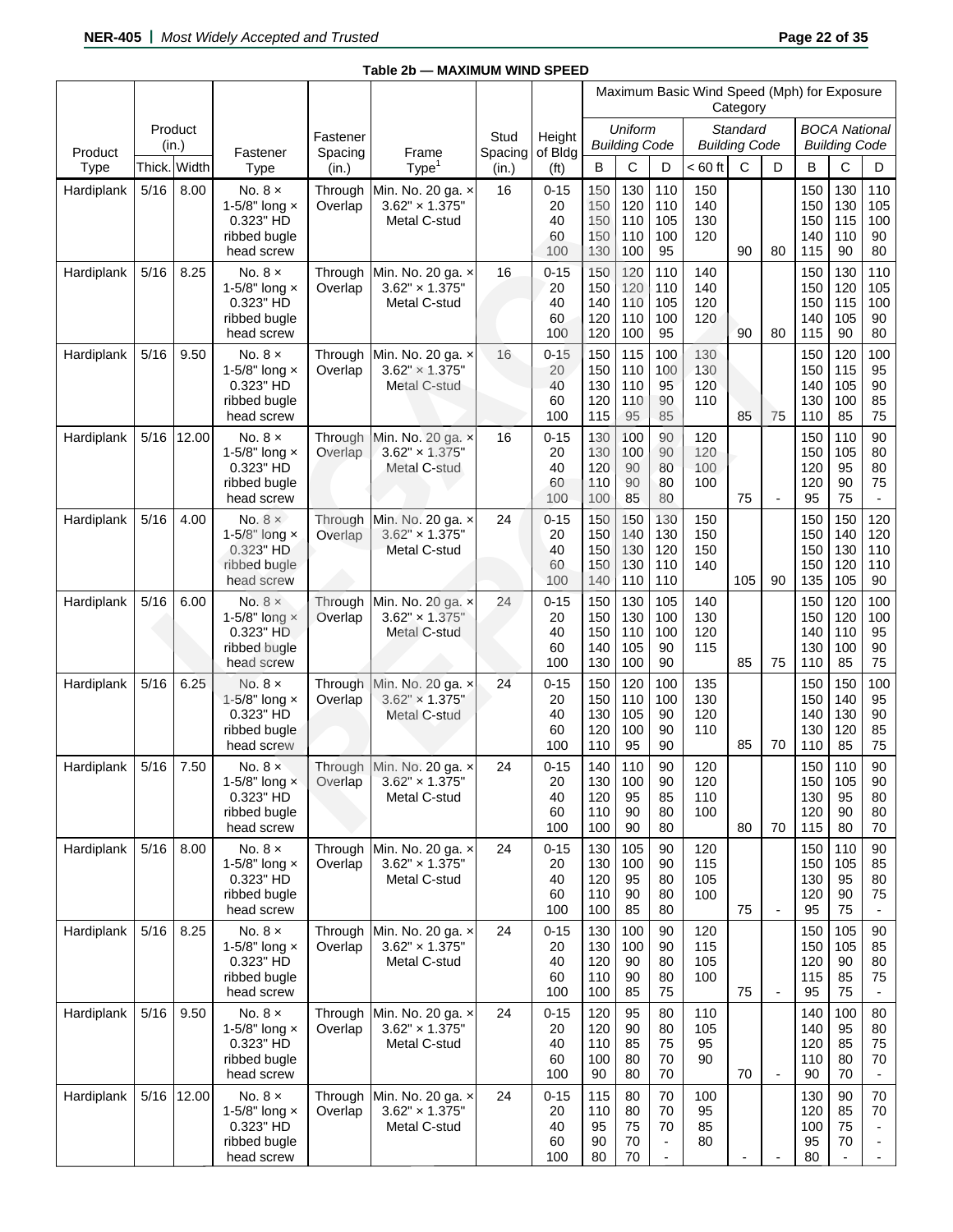|                 |        |                  |                                                         |                                 |                            |                  |                                   |                                 |                                 |                                 | Maximum Basic Wind Speed (Mph) for Exposure | Category                         |                          |                                 |                                              |                                        |
|-----------------|--------|------------------|---------------------------------------------------------|---------------------------------|----------------------------|------------------|-----------------------------------|---------------------------------|---------------------------------|---------------------------------|---------------------------------------------|----------------------------------|--------------------------|---------------------------------|----------------------------------------------|----------------------------------------|
|                 |        | Product<br>(in.) |                                                         | Fastener                        |                            | Stud             | Height                            |                                 | Uniform<br><b>Building Code</b> |                                 |                                             | Standard<br><b>Building Code</b> |                          |                                 | <b>BOCA National</b><br><b>Building Code</b> |                                        |
| Product<br>Type |        | Thick. Width     | Fastener<br>Type                                        | Spacing<br>(in.)                | Frame<br>Type <sup>1</sup> | Spacing<br>(in.) | of Bldg<br>(f <sup>t</sup> )      | B                               | C                               | D                               | $< 60$ ft                                   | C                                | D                        | B                               | C                                            | D                                      |
| Hardiplank      | 5/16   | 4.00             | No. 11 ga.<br>$1-1/4"$ long<br>Galv. roofing<br>nail    | Through<br>top edge<br>of plank | $2 \times 4$<br>wood       | 16               | $0 - 15$<br>20<br>40<br>60<br>100 | 150<br>150<br>150<br>150<br>150 | 150<br>150<br>150<br>150<br>150 | 150<br>150<br>150<br>150<br>150 | 150<br>150<br>150<br>150                    | 140                              | 120                      | 150<br>150<br>150<br>150<br>150 | 150<br>150<br>150<br>150<br>140              | 150<br>150<br>150<br>150<br>120        |
| Hardiplank      | 5/16   | 6.00             | No. 11 ga.<br>$1-1/4"$ long<br>galv. roofing<br>nail    | Through<br>top edge<br>of plank | $2 \times 4$<br>wood       | 16               | $0 - 15$<br>20<br>40<br>60<br>100 | 150<br>150<br>150<br>150<br>150 | 150<br>150<br>140<br>130<br>120 | 130<br>130<br>120<br>120<br>110 | 150<br>150<br>150<br>140                    | 110                              | 95                       | 150<br>150<br>150<br>150<br>140 | 150<br>150<br>130<br>130<br>110              | 130<br>120<br>115<br>110<br>95         |
| Hardiplank      | 5/16   | 6.25             | No. 11 ga.<br>$1-1/4"$ long<br>galv. roofing<br>nail    | Through<br>top edge<br>of plank | $2 \times 4$<br>wood       | 16               | $0 - 15$<br>20<br>40<br>60<br>100 | 150<br>150<br>150<br>150<br>140 | 150<br>140<br>130<br>130<br>120 | 130<br>120<br>120<br>110<br>110 | 150<br>150<br>150<br>140                    | 100                              | 95                       | 150<br>150<br>150<br>150<br>135 | 150<br>140<br>130<br>120<br>100              | 120<br>120<br>110<br>110<br>95         |
| Hardiplank      | 5/16   | 7.50             | No. 11 ga.<br>$1-1/4"$ long<br>galv. roofing<br>nail    | Through<br>top edge<br>of plank | $2 \times 4$<br>wood       | 16               | $0 - 15$<br>20<br>40<br>60<br>100 | 150<br>150<br>150<br>140<br>130 | 130<br>130<br>120<br>115<br>110 | 115<br>110<br>110<br>105<br>100 | 150<br>140<br>135<br>125                    | 95                               | 85                       | 150<br>150<br>150<br>150<br>120 | 130<br>130<br>120<br>110<br>95               | 110<br>110<br>100<br>95<br>85          |
| Hardiplank      | 5/16   | 8.00             | No. 11 ga.<br>$1-1/4$ " long<br>galv. roofing<br>nail   | Through<br>top edge<br>of plank | $2 \times 4$<br>wood       | 16               | $0 - 15$<br>20<br>40<br>60<br>100 | 150<br>150<br>140<br>130<br>120 | 130<br>120<br>115<br>110<br>110 | 110<br>110<br>100<br>100<br>95  | 150<br>140<br>130<br>120                    | 90                               | 80                       | 150<br>150<br>150<br>140<br>115 | 130<br>120<br>115<br>110<br>90               | 105<br>100<br>95<br>95<br>80           |
| Hardiplank      | $5/16$ | 8.25             | No. 11 ga.<br>$1-1/4"$ long<br>galv. roofing<br>nail    | Through<br>top edge<br>of plank | $2 \times 4$<br>wood       | 16               | $0 - 15$<br>20<br>40<br>60<br>100 | 150<br>150<br>140<br>130<br>120 | 120<br>120<br>110<br>110<br>100 | 110<br>105<br>100<br>100<br>95  | 140<br>140<br>125<br>120                    | 90                               | 80                       | 150<br>150<br>150<br>140<br>115 | 130<br>120<br>110<br>105<br>90               | 105<br>105<br>95<br>90<br>80           |
| Hardiplank      | 5/16   | 9.50             | No. 11 ga.<br>$1 - 1/4$ " long<br>galv. roofing<br>nail | Through<br>top edge<br>of plank | $2 \times 4$<br>wood       | 16               | $0 - 15$<br>20<br>40<br>60<br>100 | 150<br>140<br>130<br>120<br>110 | 110<br>110<br>100<br>100<br>95  | 100<br>100<br>90<br>90<br>80    | 130<br>130<br>115<br>110                    | 80                               | 70                       | 150<br>150<br>140<br>130<br>105 | 120<br>115<br>100<br>100<br>80               | 100<br>95<br>90<br>85<br>70            |
| Hardiplank      | 5/16   | 12.00            | No. 11 ga.<br>1-1/4" $long$<br>galv. roofing<br>nail    | Through<br>top edge<br>of plank | $2 \times 4$<br>wood       | 16               | $0 - 15$<br>20<br>40<br>60<br>100 | 130<br>120<br>110<br>110<br>100 | 100<br>100<br>90<br>80<br>80    | 90<br>80<br>80<br>80<br>75      | 115<br>110<br>100<br>95                     | 75                               | $\overline{\phantom{a}}$ | 150<br>140<br>120<br>110<br>90  | 105<br>100<br>95<br>85<br>75                 | 85<br>80<br>75<br>75<br>$\blacksquare$ |
| Hardiplank      | 5/16   | 4.00             | No. 11 ga.<br>1-1/4" long<br>galv. roofing<br>nail      | Through<br>top edge<br>of plank | $2 \times 4$<br>wood       | 24               | $0 - 15$<br>20<br>40<br>60<br>100 | 150<br>150<br>150<br>150<br>150 | 150<br>150<br>150<br>140<br>130 | 140<br>140<br>130<br>130<br>120 | 150<br>150<br>150<br>150                    | 115                              | 105                      | 150<br>150<br>150<br>150<br>150 | 150<br>150<br>140<br>140<br>115              | 130<br>130<br>120<br>120<br>105        |
| Hardiplank      | $5/16$ | 6.00             | No. 11 ga.<br>1-1/4" long<br>galv. roofing<br>nail      | Through<br>top edge<br>of plank | $2 \times 4$<br>wood       | 24               | $0 - 15$<br>20<br>40<br>60<br>100 | 150<br>150<br>140<br>130<br>120 | 120<br>120<br>110<br>110<br>100 | 110<br>105<br>100<br>100<br>100 | 140<br>140<br>125<br>115                    | 90                               | 80                       | 150<br>150<br>150<br>140<br>110 | 130<br>120<br>110<br>105<br>90               | 105<br>105<br>95<br>90<br>80           |
| Hardiplank      | $5/16$ | 6.25             | No. 11 ga.<br>1-1/4" long<br>galv. roofing<br>nail      | Through<br>top edge<br>of plank | $2 \times 4$<br>wood       | 24               | $0 - 15$<br>20<br>40<br>60<br>100 | 150<br>150<br>130<br>120<br>120 | 120<br>120<br>110<br>110<br>100 | 110<br>100<br>100<br>95<br>90   | 140<br>130<br>120<br>110                    | 85                               | 80                       | 150<br>150<br>150<br>130<br>110 | 125<br>120<br>110<br>105<br>85               | 100<br>100<br>95<br>90<br>80           |
| Hardiplank      | 5/16   | 7.50             | No. 11 ga.<br>$1-1/4"$ long<br>galv. roofing<br>nail    | Through<br>top edge<br>of plank | $2 \times 4$<br>wood       | 24               | $0 - 15$<br>20<br>40<br>60<br>100 | 140<br>140<br>120<br>120<br>110 | 110<br>105<br>100<br>95<br>90   | 95<br>90<br>90<br>85<br>70      | 120<br>120<br>110<br>100                    | 80                               | 70                       | 150<br>150<br>130<br>120<br>100 | 115<br>110<br>100<br>95<br>80                | 90<br>90<br>80<br>80<br>70             |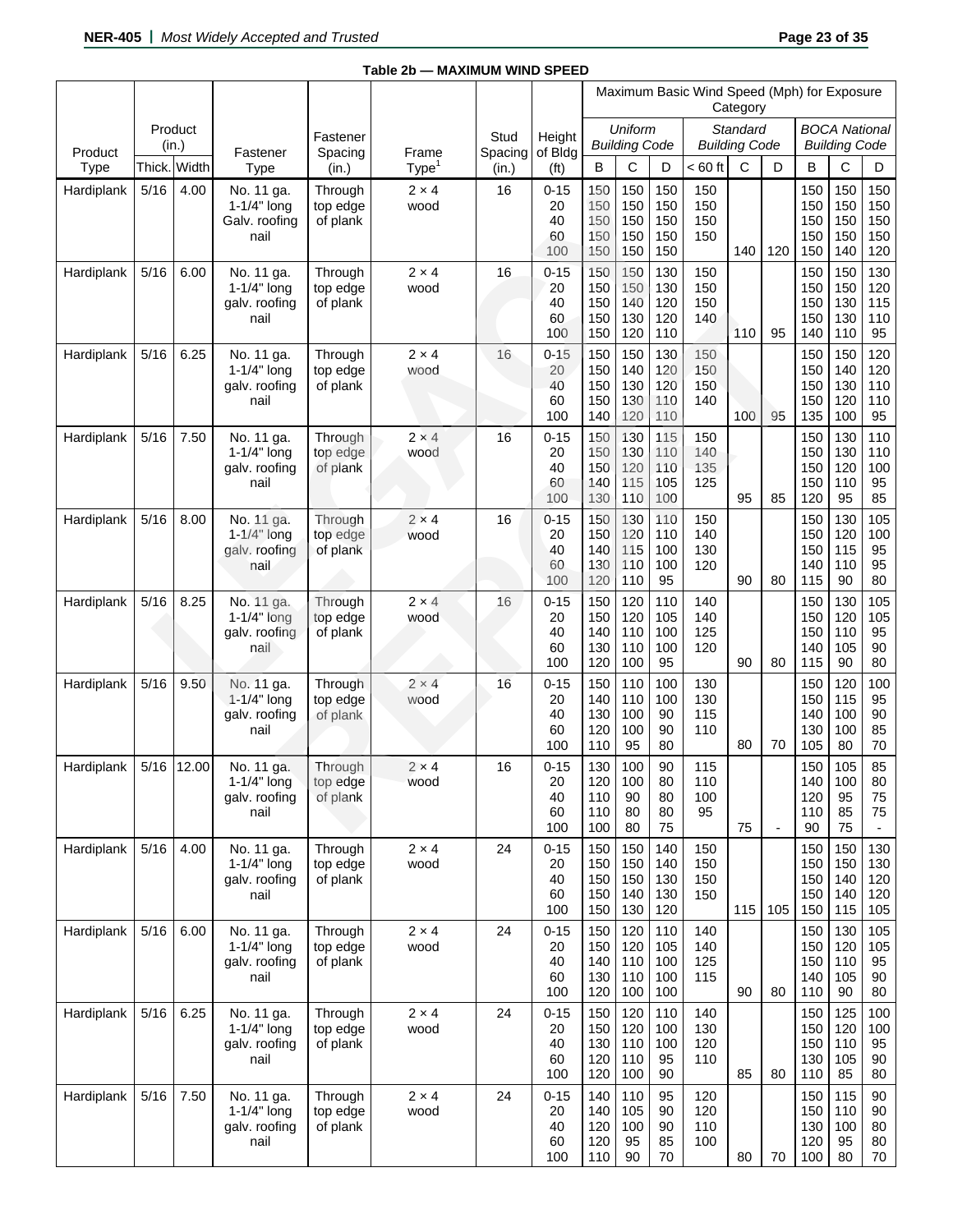|            |        |                  |                                                                                 |                                 |                                                     |                 |                                   |                                 |                                 |                                                 | Maximum Basic Wind Speed (Mph) for Exposure          | Category                         |                          |                                 |                                              |                                        |
|------------|--------|------------------|---------------------------------------------------------------------------------|---------------------------------|-----------------------------------------------------|-----------------|-----------------------------------|---------------------------------|---------------------------------|-------------------------------------------------|------------------------------------------------------|----------------------------------|--------------------------|---------------------------------|----------------------------------------------|----------------------------------------|
| Product    |        | Product<br>(in.) | Fastener                                                                        | Fastener<br>Spacing             | Frame                                               | Stud<br>Spacing | Height<br>of Bldg                 |                                 | Uniform<br><b>Building Code</b> |                                                 |                                                      | Standard<br><b>Building Code</b> |                          |                                 | <b>BOCA National</b><br><b>Building Code</b> |                                        |
| Type       | Thick. | Width            | Type                                                                            | (in.)                           | Type <sup>1</sup>                                   | (in.)           | (f <sup>t</sup> )                 | B                               | C                               | D                                               | $< 60$ ft                                            | $\mathbf C$                      | D                        | B                               | C                                            | D                                      |
| Hardiplank | 5/16   | 8.00             | No. 11 ga.<br>1-1/4" long<br>galv. roofing<br>nail                              | Through<br>top edge<br>of plank | $2 \times 4$<br>wood                                | 24              | $0 - 15$<br>20<br>40<br>60<br>100 | 130<br>130<br>120<br>120<br>110 | 100<br>100<br>95<br>95<br>90    | 90<br>90<br>80<br>80<br>70                      | 120<br>115<br>105<br>100                             | 90                               | $\overline{\phantom{a}}$ | 150<br>150<br>120<br>110<br>95  | 110<br>105<br>95<br>90<br>90                 | 90<br>80<br>80<br>75<br>$\blacksquare$ |
| Hardiplank | 5/16   | 8.25             | No. 11 ga.<br>$1-1/4"$ long<br>galv. roofing<br>nail                            | Through<br>top edge<br>of plank | $2 \times 4$<br>wood                                | 24              | $0 - 15$<br>20<br>40<br>60<br>100 | 130<br>130<br>120<br>110<br>100 | 100<br>100<br>95<br>95<br>90    | 90<br>90<br>80<br>80<br>75                      | 120<br>110<br>100<br>95                              | 75                               | $\overline{\phantom{a}}$ | 150<br>140<br>120<br>110<br>90  | 110<br>105<br>90<br>90<br>70                 | 85<br>85<br>80<br>75<br>$\blacksquare$ |
| Hardiplank | 5/16   | 9.50             | No. 11 ga.<br>$1-1/4"$ long<br>galv. roofing<br>nail                            | Through<br>top edge<br>of plank | $2 \times 4$<br>wood                                | 24              | $0 - 15$<br>20<br>40<br>60<br>100 | 120<br>120<br>110<br>100<br>95  | 95<br>90<br>90<br>85<br>75      | 80<br>80<br>70<br>70<br>70                      | 110<br>105<br>95<br>90                               | 70                               | ÷                        | 140<br>130<br>115<br>105<br>85  | 100<br>90<br>85<br>80<br>70                  | 80<br>75<br>70<br>70<br>$\blacksquare$ |
| Hardiplank | 5/16   | 12.00            | No. 11 ga.<br>$1-1/4"$ long<br>galv. roofing<br>nail                            | Through<br>top edge<br>of plank | $2 \times 4$<br>wood                                | 24              | $0 - 15$<br>20<br>40<br>60<br>100 | 110<br>110<br>100<br>80<br>80   | 80<br>80<br>80<br>80<br>80      | 70<br>70<br>70<br>$\overline{\phantom{a}}$<br>÷ | 90<br>90<br>80<br>80                                 | $\overline{a}$                   | $\overline{a}$           | 120<br>120<br>105<br>90<br>80   | 85<br>80<br>75<br>70<br>$\frac{1}{2}$        | 70<br>70                               |
| Hardiplank | $5/16$ | 4.00             | No. 8 x 1-1/4 in<br>long x 0.375 in.<br>HD ribbed<br>waferhead<br>screws        | Through<br>top edge<br>of plank | Min. No. 20 ga. X<br>3.62" x 1.375"<br>Metal C-stud | 16              | $0 - 15$<br>20<br>40<br>60<br>100 | 150<br>150<br>150<br>150<br>150 | 150<br>150<br>150<br>150<br>140 | 150<br>150<br>150<br>150<br>140                 | 150<br>150<br>150<br>160                             | 120                              | 110                      | 150<br>150<br>150<br>150<br>150 | 150<br>150<br>150<br>150<br>120              | 150<br>140<br>130<br>130<br>110        |
| Hardiplank | 5/16   | 6                | No. 8 x 1-1/4 in<br>long x 0.375 in.<br>HD ribbed<br>waferhead<br>screws        | Through<br>top edge<br>of plank | Min. No. 20 ga. X<br>3.62" x 1.375"<br>Metal C-stud | 16              | $0 - 15$<br>20<br>40<br>60<br>100 | 150<br>150<br>150<br>150<br>140 | 140<br>140<br>130<br>120<br>120 | 125<br>120<br>115<br>110<br>110                 | 150<br>150<br>140<br>140                             | 100                              | 90                       | 150<br>150<br>150<br>150<br>130 | 150<br>140<br>130<br>120<br>100              | 120<br>120<br>110<br>105<br>90         |
| Hardiplank | 5/16   | $6 - 1/4$        | No. 8 x 1-1/4 in<br>long x 0.375 in.<br>HD ribbed<br>waferhead<br>screws        | Through<br>top edge<br>of plank | Min. No. 20 ga. X<br>3.62" x 1.375"<br>Metal C-stud | 16              | $0 - 15$<br>20<br>40<br>60<br>100 | 150<br>150<br>150<br>150<br>135 | 140<br>140<br>130<br>120<br>110 | 120<br>120<br>110<br>110<br>100                 | 150<br>150<br>140<br>130                             | 100                              | 90                       | 150<br>150<br>150<br>150<br>130 | 140<br>140<br>130<br>120<br>100              | 125<br>115<br>110<br>105<br>90         |
| Hardiplank | 5/16   |                  | 7-1/2 No. 8 x 1-1/4 in.<br>long x 0.375 in.<br>HD ribbed<br>waferhead<br>screws | Through<br>top edge<br>of plank | Min. No. 20 ga. X<br>3.62" x 1.375"<br>Metal C-stud | 16              | $0 - 15$<br>20<br>40<br>60<br>100 | 150<br>150<br>140<br>140<br>125 | 130<br>120<br>115<br>100<br>95  | 110<br>105<br>105<br>105<br>95                  | 150<br>140<br>130<br>130                             | 90                               | 80                       | 150<br>150<br>150<br>140<br>115 | 135<br>130<br>120<br>110<br>90               | 110<br>100<br>100<br>95<br>80          |
| Hardiplank | 5/16   | 8                | No. 8 x 1-1/4 in.<br>long x 0.375 in.<br>HD ribbed<br>waferhead<br>screws       | Through<br>top edge<br>of plank | Min. No. 20 ga. X<br>3.62" x 1.375"<br>Metal C-stud | 16              | $0 - 15$<br>20<br>40<br>60<br>100 | 150<br>150<br>140<br>130<br>120 | 125<br>120<br>110<br>110<br>100 | 110<br>105<br>100<br>100<br>95                  | 140<br>140<br>125<br>120                             | 90                               | 85                       | 150<br>150<br>140<br>130<br>115 | 130<br>120<br>110<br>105<br>90               | 100<br>100<br>90<br>90<br>80           |
| Hardiplank | $5/16$ |                  | 8-1/4 No. 8 x 1-1/4 in<br>long x 0.375 in.<br>HD ribbed<br>waferhead<br>screws  | Through<br>top edge<br>of plank | Min. No. 20 ga. X<br>3.62" x 1.375"<br>Metal C-stud | 16              | $0 - 15$<br>20<br>40<br>60<br>100 | 150<br>150<br>140<br>130<br>120 | 120<br>120<br>110<br>105<br>100 | 110<br>105<br>100<br>95<br>90                   | 140<br>130<br>125<br>115                             | 85                               | 75                       | 150<br>150<br>140<br>130<br>110 | 125<br>120<br>110<br>100<br>85               | 105<br>100<br>95<br>90<br>75           |
| Hardiplank | 5/16   |                  | 9-1/2 No. 8 x 1-1/4 in<br>long x 0.375 in.<br>HD ribbed<br>waferhead<br>screws  | Through<br>top edge<br>of plank | Min. No. 20 ga. X<br>3.62" x 1.375"<br>Metal C-stud | 16              | $0 - 15$<br>20<br>40<br>60<br>100 | 150<br>140<br>130<br>120<br>110 | 115<br>110<br>105<br>100<br>90  | 100<br>100<br>90<br>90<br>85                    | 130<br>130<br>120<br>110<br>$\overline{\phantom{a}}$ | 85                               | 80                       | 150<br>150<br>140<br>120<br>100 | 120<br>110<br>100<br>95<br>85                | 100<br>90<br>90<br>85<br>80            |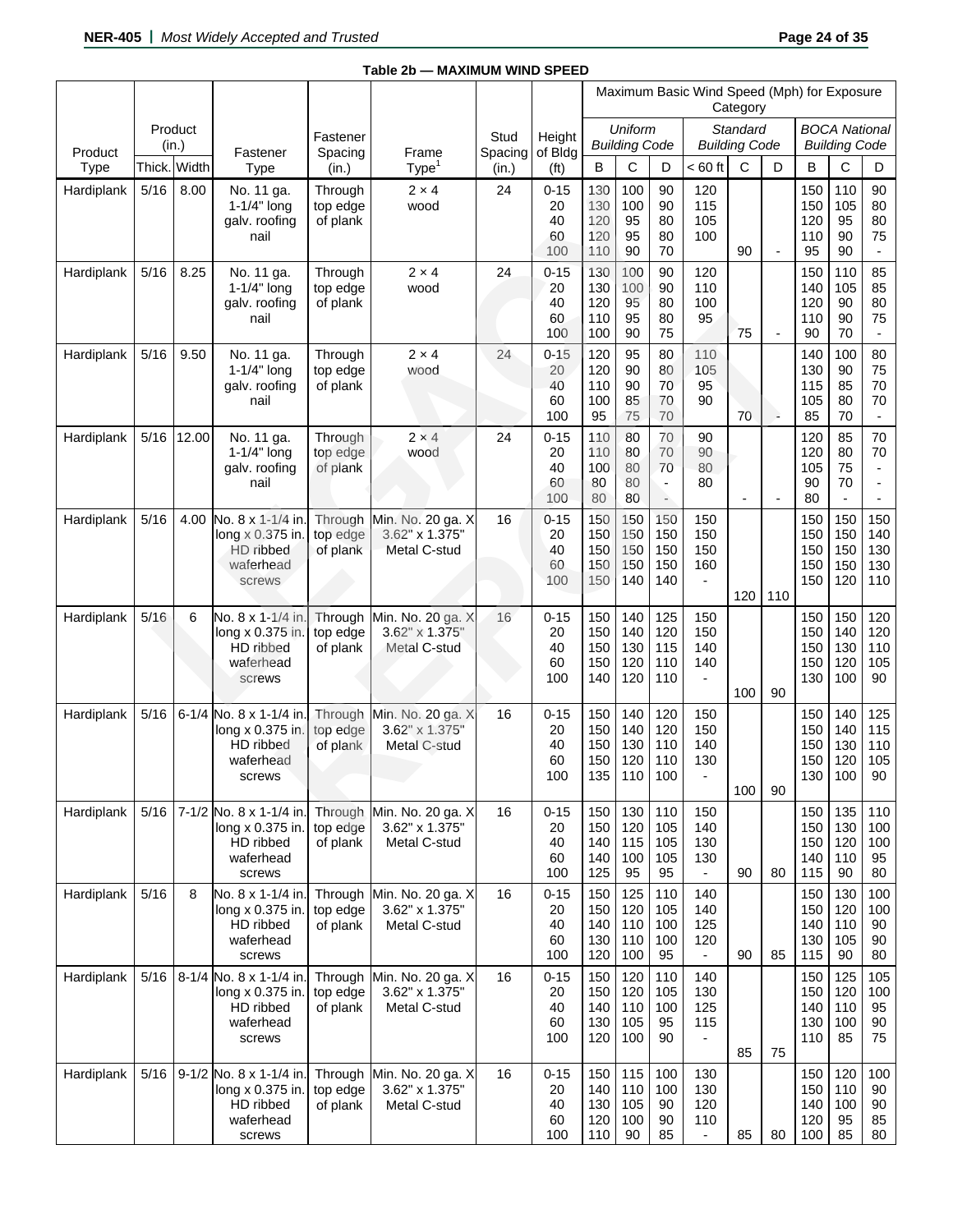|                 |        |                  |                                                                                |                                 |                                                     |                  |                                   | Maximum Basic Wind Speed (Mph) for Exposure |                                 |                                                                                              |                                                      | Category                         |                          |                                 |                                                  |                                      |
|-----------------|--------|------------------|--------------------------------------------------------------------------------|---------------------------------|-----------------------------------------------------|------------------|-----------------------------------|---------------------------------------------|---------------------------------|----------------------------------------------------------------------------------------------|------------------------------------------------------|----------------------------------|--------------------------|---------------------------------|--------------------------------------------------|--------------------------------------|
|                 |        | Product<br>(in.) |                                                                                | Fastener                        |                                                     | Stud             | Height                            |                                             | Uniform<br><b>Building Code</b> |                                                                                              |                                                      | Standard<br><b>Building Code</b> |                          |                                 | <b>BOCA National</b><br><b>Building Code</b>     |                                      |
| Product<br>Type |        | Thick. Width     | Fastener<br>Type                                                               | Spacing<br>(in.)                | Frame<br>Type <sup>1</sup>                          | Spacing<br>(in.) | of Bldg<br>(f <sup>t</sup> )      | в                                           | С                               | D                                                                                            | $< 60$ ft                                            | C                                | D                        | B                               | C                                                | D                                    |
| Hardiplank      | 5/16   | 4                | No. 8 x 1-1/4 in<br>long x 0.375 in.<br>HD ribbed<br>waferhead<br>screws       | Through<br>top edge<br>of plank | Min. No. 20 ga. X<br>3.62" x 1.375"<br>Metal C-stud | 24               | $0 - 15$<br>20<br>40<br>60<br>100 | 150<br>150<br>150<br>150<br>140             | 140<br>140<br>130<br>120<br>120 | 125<br>120<br>115<br>110<br>110                                                              | 150<br>150<br>140<br>140<br>$\overline{\phantom{a}}$ | 100                              | 90                       | 150<br>150<br>150<br>150<br>130 | 150<br>140<br>130<br>120<br>100                  | 120<br>120<br>110<br>105<br>90       |
| Hardiplank      | 5/16   | 6                | No. 8 x 1-1/4 in<br>long x 0.375 in.<br>HD ribbed<br>waferhead<br>screws       | Through<br>top edge<br>of plank | Min. No. 20 ga. X<br>3.62" x 1.375"<br>Metal C-stud | 24               | $0 - 15$<br>20<br>40<br>60<br>100 | 150<br>150<br>130<br>120<br>110             | 120<br>110<br>105<br>100<br>95  | 100<br>100<br>90<br>90<br>90                                                                 | 130<br>130<br>120<br>110                             | 85                               | 75                       | 150<br>150<br>135<br>130<br>105 | 120<br>115<br>105<br>100<br>85                   | 100<br>95<br>90<br>85<br>75          |
| Hardiplank      | 5/16   |                  | 6-1/4 No. 8 x 1-1/4 in<br>long x 0.375 in.<br>HD ribbed<br>waferhead<br>screws | Through<br>top edge<br>of plank | Min. No. 20 ga. X<br>3.62" x 1.375"<br>Metal C-stud | 24               | $0 - 15$<br>20<br>40<br>60<br>100 | 150<br>140<br>130<br>120<br>110             | 115<br>110<br>105<br>100<br>95  | 100<br>100<br>95<br>90<br>85                                                                 | 130<br>130<br>115<br>110<br>$\blacksquare$           | 85                               | 70                       | 150<br>150<br>140<br>130<br>105 | 120<br>115<br>105<br>100<br>85                   | 100<br>90<br>90<br>85<br>70          |
| Hardiplank      | 5/16   |                  | 7-1/2 No. 8 x 1-1/4 in<br>long x 0.375 in.<br>HD ribbed<br>waferhead<br>screws | Through<br>top edge<br>of plank | Min. No. 20 ga. X<br>3.62" x 1.375"<br>Metal C-stud | 24               | $0 - 15$<br>20<br>40<br>60<br>100 | 140<br>130<br>120<br>110<br>100             | 105<br>100<br>95<br>90<br>85    | 90<br>90<br>85<br>80<br>70                                                                   | 120<br>115<br>105<br>100<br>$\blacksquare$           | <b>NA</b>                        | <b>NA</b>                | 150<br>150<br>130<br>120<br>90  | 110<br>100<br>90<br>75<br><b>NA</b>              | 90<br>85<br>75<br>75<br><b>NA</b>    |
| Hardiplank      | $5/16$ | 8                | No. 8 x 1-1/4 in<br>long x 0.375 in.<br>HD ribbed<br>waferhead<br>screws       | Through<br>top edge<br>of plank | Min. No. 20 ga. X<br>3.62" x 1.375"<br>Metal C-stud | 24               | $0 - 15$<br>20<br>40<br>60<br>100 | 130<br>130<br>120<br>10<br>100              | 100<br>100<br>90<br>85<br>80    | 90<br>85<br>80<br>80<br>75                                                                   | 120<br>115<br>100<br>95<br>$\blacksquare$            | 75                               | <b>NA</b>                | 150<br>140<br>125<br>115<br>90  | 105<br>100<br>90<br>85<br>75                     | 85<br>85<br>75<br>75<br><b>NA</b>    |
| Hardiplank      | 5/16   |                  | 8-1/4 No. 8 x 1-1/4 in<br>long x 0.375 in.<br>HD ribbed<br>waferhead<br>screws | Through<br>top edge<br>of plank | Min. No. 20 ga. X<br>3.62" x 1.375"<br>Metal C-stud | 24               | $0 - 15$<br>20<br>40<br>60<br>100 | 130<br>125<br>115<br>105<br>100             | 100<br>100<br>90<br>85<br>80    | 90<br>85<br>80<br>80<br>75                                                                   | 110<br>110<br>100<br>95<br>$\blacksquare$            | 75                               | <b>NA</b>                | 150<br>140<br>125<br>110<br>90  | 105<br>100<br>90<br>85<br>75                     | 85<br>85<br>75<br>75<br><b>NA</b>    |
| Hardiplank      | 5/16   |                  | 9-1/2 No. 8 x 1-1/4 in<br>long x 0.375 in.<br>HD ribbed<br>waferhead<br>screws | Through<br>top edge<br>of plank | Min. No. 20 ga. X<br>3.62" x 1.375'<br>Metal C-stud | 24               | $0 - 15$<br>20<br>40<br>60<br>100 | 120<br>120<br>105<br>100<br>90              | 90<br>90<br>85<br>80<br>75      | 80<br>80<br>75<br>75<br><b>NA</b>                                                            | 110<br>105<br>95<br>90<br>$\overline{\phantom{a}}$   | <b>NA</b>                        | <b>NA</b>                | 140<br>130<br>115<br>105<br>85  | 100<br>90<br>80<br>75<br><b>NA</b>               | 80<br>75<br>70<br>70<br><b>NA</b>    |
| Hardiplank      | 5/16   | 4.00             | 0.089" shank $\times$<br>0.221<br>$HD \times 2"$ long<br>galv. siding nail     | Through<br>overlap              | $2 \times 4$                                        | 16               | $0 - 15$<br>20<br>40<br>60<br>100 | 150<br>140<br>130<br>120<br>110             | 115<br>110<br>105<br>100<br>90  | 100<br>95<br>90<br>90<br>85                                                                  | 130<br>125<br>115<br>110                             | 80                               | 70                       | 150<br>150<br>140<br>130<br>105 | 120<br>110<br>100<br>95<br>80                    | 95<br>95<br>90<br>85<br>70           |
| Hardiplank      | 5/16   | 6.00             | 0.089" shank $\times$<br>0.221"<br>$HD \times 2"$ long<br>galv. siding nail    | Through<br>overlap              | $2 \times 4$                                        | 16               | $0 - 15$<br>20<br>40<br>60<br>100 | 120<br>120<br>105<br>100<br>90              | 90<br>90<br>80<br>80<br>75      | 85<br>80<br>75<br>70<br>70                                                                   | 110<br>100<br>90<br>90                               | $\overline{\phantom{a}}$         | $\overline{\phantom{a}}$ | 140<br>130<br>110<br>105<br>90  | 95<br>90<br>85<br>80                             | 80<br>70<br>70<br>70                 |
| Hardiplank      | $5/16$ | 6.25             | 0.089" shank $\times$<br>0.221"<br>$HD \times 2"$ long<br>galv. siding nail    | Through<br>overlap              | $2 \times 4$                                        | 16               | $0 - 15$<br>20<br>40<br>60<br>100 | 120<br>105<br>105<br>95<br>90               | 90<br>90<br>85<br>80<br>75      | 80<br>80<br>70<br>70                                                                         | 100<br>100<br>90<br>85                               | $\overline{\phantom{a}}$         |                          | 140<br>130<br>110<br>105<br>90  | 95<br>90<br>80<br>75                             | 70<br>70<br>70                       |
| Hardiplank      | 5/16   | 7.50             | 0.089" shank $\times$<br>0.221"<br>$HD \times 2"$ long<br>galv. siding nail    | Through<br>overlap              | $2 \times 4$                                        | 16               | $0 - 15$<br>20<br>40<br>60<br>100 | 110<br>100<br>90<br>85<br>80                | 80<br>80<br>75<br>70<br>70      | 70<br>70<br>$\overline{\phantom{a}}$<br>$\overline{\phantom{a}}$<br>$\overline{\phantom{a}}$ | 90<br>90<br>80<br>80                                 | $\overline{\phantom{a}}$         | $\overline{\phantom{a}}$ | 120<br>120<br>100<br>95<br>75   | 85<br>80<br>75<br>70<br>$\blacksquare$           | 70<br>70<br>$\overline{\phantom{a}}$ |
| Hardiplank      | 5/16   | 8.00             | 0.089" shank $\times$<br>0.221"<br>$HD \times 2"$ long<br>galv. siding nail    | Through<br>overlap              | $2 \times 4$                                        | 16               | $0 - 15$<br>20<br>40<br>60<br>100 | 100<br>100<br>90<br>80<br>75                | 80<br>80<br>70<br>70            | 70<br>70<br>$\overline{\phantom{a}}$<br>$\blacksquare$<br>$\overline{a}$                     | 90<br>90<br>80<br>75                                 |                                  |                          | 120<br>115<br>100<br>90<br>70   | 80<br>80<br>70<br>70<br>$\overline{\phantom{a}}$ | 70<br>$\overline{\phantom{a}}$       |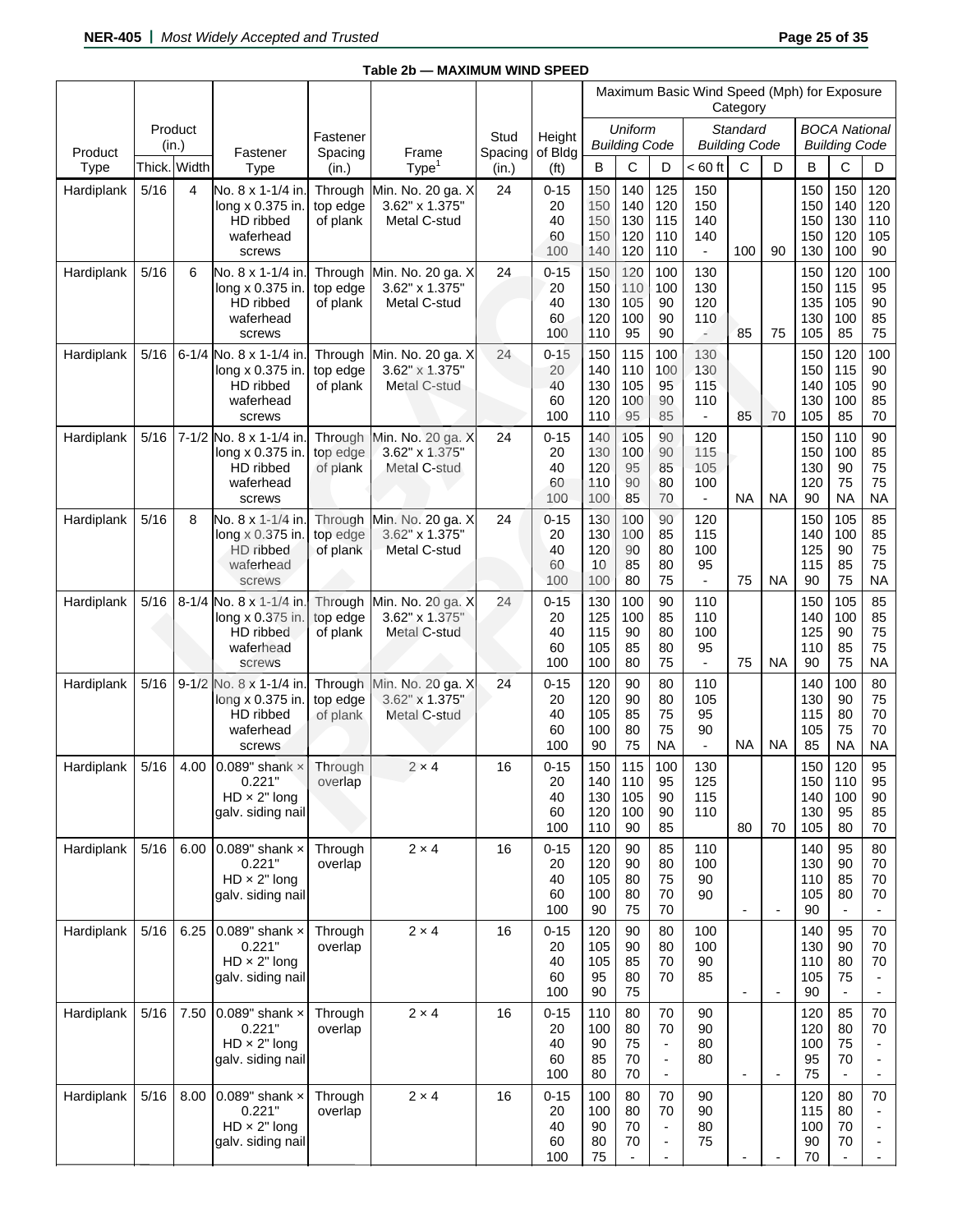|            |        |                  |                                                                                   |                                 |                            |                         |                                   |                                                                                                          |                                                                        |                                                                                                                      | Maximum Basic Wind Speed (Mph) for Exposure | Category                         |                          |                                 |                                                                                              |                                            |
|------------|--------|------------------|-----------------------------------------------------------------------------------|---------------------------------|----------------------------|-------------------------|-----------------------------------|----------------------------------------------------------------------------------------------------------|------------------------------------------------------------------------|----------------------------------------------------------------------------------------------------------------------|---------------------------------------------|----------------------------------|--------------------------|---------------------------------|----------------------------------------------------------------------------------------------|--------------------------------------------|
| Product    |        | Product<br>(in.) |                                                                                   | Fastener                        |                            | Stud<br>Spacing of Bldg | Height                            |                                                                                                          | Uniform<br><b>Building Code</b>                                        |                                                                                                                      |                                             | Standard<br><b>Building Code</b> |                          |                                 | <b>BOCA National</b><br><b>Building Code</b>                                                 |                                            |
| Type       | Thick. | Width            | Fastener<br>Type                                                                  | Spacing<br>(in.)                | Frame<br>Type <sup>1</sup> | (in.)                   | (f <sub>t</sub> )                 | B                                                                                                        | С                                                                      | D                                                                                                                    | $< 60$ ft                                   | C                                | D                        | B                               | C                                                                                            | D                                          |
| Hardiplank | 5/16   | 8.25             | 0.089" shank $\times$<br>0.221"<br>$HD \times 2"$ long<br>galv. siding nail       | Through<br>overlap              | $2 \times 4$               | 16                      | $0 - 15$<br>20<br>40<br>60<br>100 | 100<br>100<br>90<br>80<br>75                                                                             | 80<br>80<br>70<br>70<br>$\overline{\phantom{a}}$                       | 70<br>70<br>$\blacksquare$<br>÷,<br>$\blacksquare$                                                                   | 90<br>90<br>80<br>75                        | $\overline{\phantom{a}}$         | $\overline{\phantom{a}}$ | 120<br>110<br>100<br>90<br>70   | 80<br>80<br>70<br>70<br>$\overline{\phantom{a}}$                                             | $\overline{\phantom{a}}$                   |
| Hardiplank | 5/16   | 9.50             | 0.089" shank $\times$<br>0.221"<br>$HD \times 2"$ long<br>galv. siding nail       | Through<br>overlap              | $2 \times 4$               | 16                      | $0 - 15$<br>20<br>40<br>60<br>100 | 100<br>90<br>80<br>80<br>70                                                                              | 70<br>70<br>ъ.<br>÷,<br>$\overline{\phantom{a}}$                       | $\mathcal{L}$<br>÷,<br>$\blacksquare$<br>$\blacksquare$<br>$\overline{\phantom{a}}$                                  | 80<br>80<br>75<br>70                        | $\overline{\phantom{a}}$         | $\overline{\phantom{a}}$ | 110<br>105<br>90<br>85          | 75<br>70<br>$\overline{\phantom{a}}$<br>$\overline{\phantom{a}}$<br>$\overline{\phantom{a}}$ | $\overline{\phantom{a}}$                   |
| Hardiplank | 5/16   | 12.00            | 0.089" shank x<br>0.221"<br>$HD \times 2"$ long<br>galv. siding nail              | Through<br>overlap              | $2 \times 4$               | 16                      | $0 - 15$<br>20<br>40<br>60<br>100 | 90<br>80<br>70<br>70<br>$\overline{\phantom{a}}$                                                         | ÷,<br>$\blacksquare$<br>$\overline{a}$<br>$\blacksquare$<br>L,         | ÷,<br>÷<br>$\blacksquare$<br>$\overline{\phantom{a}}$                                                                | 70<br>70                                    | $\overline{\phantom{a}}$         | ۵                        | 100<br>90<br>80<br>70           | 70<br>$\overline{\phantom{a}}$<br>$\overline{a}$<br>÷,                                       |                                            |
| Hardiplank | 5/16   | 4.00             | 0.089" shank $\times$<br>0.221"<br>$HD \times 2"$ long<br>galv. siding nail       | Through<br>overlap              | $2 \times 4$               | 24                      | $0 - 15$<br>20<br>40<br>60<br>100 | 120<br>120<br>105<br>100<br>90                                                                           | 90<br>90<br>85<br>80<br>75                                             | 80<br>80<br>75<br>70<br>$\rightarrow$                                                                                | 110<br>105<br>90<br>90                      | $\overline{a}$                   | $\overline{a}$           | 140<br>130<br>110<br>105<br>90  | 95<br>90<br>85<br>80<br>$\blacksquare$                                                       | 80<br>75<br>70<br>70<br>$\blacksquare$     |
| Hardiplank | 5/16   | 6.00             | 0.089" shank $\times$<br>0.221"<br>$HD \times 2"$ long<br>galv. siding nail       | Through<br>overlap              | $2 \times 4$               | 24                      | $0 - 15$<br>20<br>40<br>60<br>100 | 100<br>90<br>85<br>80<br>70                                                                              | 70<br>70<br>70<br>Ξ.<br>$\overline{\phantom{a}}$                       | ÷<br>$\overline{\phantom{a}}$<br>$\overline{\phantom{a}}$<br>$\blacksquare$<br>$\overline{\phantom{a}}$              | 90<br>85<br>75<br>70                        | $\overline{\phantom{a}}$         |                          | 115<br>115<br>90<br>85<br>70    | 80<br>75<br>70<br>$\blacksquare$                                                             | $\overline{a}$<br>$\overline{\phantom{a}}$ |
| Hardiplank | 5/16   | 6.25             | $0.089"$ shank $\times$<br>0.221"<br>$HD \times 2"$ long<br>galv. siding nail     | Through<br>overlap              | $2 \times 4$               | 24                      | $0 - 15$<br>20<br>40<br>60<br>100 | 100<br>90<br>85<br>80<br>70                                                                              | 70<br>70<br>$\overline{\phantom{a}}$<br>÷,<br>$\overline{\phantom{a}}$ | $\overline{\phantom{a}}$<br>$\overline{\phantom{a}}$<br>$\overline{\phantom{a}}$<br>$\blacksquare$<br>$\blacksquare$ | 85<br>80<br>75<br>70                        | $\overline{\phantom{a}}$         | $\blacksquare$           | 110<br>105<br>90<br>80<br>70    | 75<br>70<br>$\overline{\phantom{a}}$<br>$\overline{a}$<br>$\overline{\phantom{a}}$           | $\overline{a}$<br>$\overline{\phantom{a}}$ |
| Hardiplank | 5/16   | 7.50             | $0.089"$ shank $\times$<br>0.221"<br>$HD \times 2"$ long<br>galv. siding nail     | Through<br>overlap              | $2 \times 4$               | 24                      | $0 - 15$<br>20<br>40<br>60<br>100 | 90<br>85<br>80<br>70<br>70                                                                               | 70<br>70<br>$\overline{\phantom{a}}$<br>$\blacksquare$<br>÷,           | $\overline{\phantom{a}}$<br>$\overline{\phantom{a}}$<br>$\overline{a}$<br>$\blacksquare$<br>$\overline{\phantom{a}}$ | 80<br>75<br>70                              | $\overline{\phantom{a}}$         | $\overline{\phantom{a}}$ | 105<br>100<br>85<br>80          | 70<br>70<br>$\blacksquare$<br>$\blacksquare$<br>$\overline{\phantom{a}}$                     | ÷,<br>÷                                    |
| Hardiplank | 5/16   | 8.00             | 0.089" shank $\times$<br>0.221"<br>$HD \times 2"$ long<br>galv. siding nail       | Through<br>overlap              | $2 \times 4$               | 24                      | $0 - 15$<br>20<br>40<br>60<br>100 | 80<br>80<br>75<br>70<br>$\overline{\phantom{a}}$                                                         | $\overline{a}$<br>÷,<br>$\overline{a}$                                 | $\overline{\phantom{a}}$<br>÷,<br>$\overline{\phantom{a}}$<br>$\overline{a}$                                         | 70<br>70                                    | $\overline{\phantom{a}}$         | $\overline{\phantom{a}}$ | 100<br>90<br>80<br>70           | $\overline{a}$<br>$\blacksquare$                                                             |                                            |
| Hardiplank | $5/16$ | 8.25             | 0.089" shank $\times$<br>0.221"<br>$HD \times 2"$ long<br>galv. siding nail       | Through<br>overlap              | $2 \times 4$               | 24                      | $0 - 15$<br>20<br>40<br>60<br>100 | 80<br>80<br>75<br>70<br>$\overline{\phantom{a}}$                                                         | ÷,<br>$\overline{a}$<br>٠                                              | $\overline{\phantom{a}}$<br>÷<br>$\blacksquare$<br>$\overline{\phantom{a}}$<br>$\blacksquare$                        | 70<br>70                                    | $\blacksquare$                   | $\overline{\phantom{a}}$ | 100<br>90<br>80<br>70           | $\overline{\phantom{a}}$<br>$\overline{a}$<br>$\overline{\phantom{a}}$                       | $\overline{a}$                             |
| Hardiplank | 5/16   | 9.50             | 0.089" shank $\times$<br>0.221"<br>$HD \times 2"$ long<br>galv. siding nail       | Through<br>overlap              | $2 \times 4$               | 24                      | $0 - 15$<br>20<br>40<br>60<br>100 | 80<br>70<br>$\blacksquare$<br>$\overline{\phantom{a}}$<br>$\overline{\phantom{a}}$                       | $\overline{a}$                                                         | $\overline{\phantom{a}}$<br>$\overline{\phantom{0}}$<br>$\blacksquare$<br>$\overline{a}$                             | 70                                          | $\overline{\phantom{a}}$         | $\overline{\phantom{a}}$ | 90<br>80<br>70<br>70            | $\overline{\phantom{a}}$<br>$\overline{a}$<br>$\overline{\phantom{a}}$<br>$\overline{a}$     | $\overline{\phantom{m}}$                   |
| Hardiplank | 5/16   |                  | 12.00 0.089" shank $\times$<br>0.221"<br>$HD \times 2"$ long<br>galv. siding nail | Through<br>overlap              | $2\times 4$                | 24                      | $0 - 15$<br>20<br>40<br>60<br>100 | 70<br>$\overline{\phantom{a}}$<br>$\overline{a}$<br>$\overline{\phantom{a}}$<br>$\overline{\phantom{a}}$ |                                                                        | $\overline{a}$<br>$\overline{a}$<br>$\overline{a}$<br>$\overline{\phantom{a}}$                                       |                                             | $\overline{\phantom{a}}$         |                          | 80<br>80                        | $\overline{a}$<br>$\overline{a}$                                                             |                                            |
| Hardiplank | 5/16   | 4.00             | 0.093" shank $\times$<br>0.222"<br>$HD \times 2"$ long<br>galv. siding nail       | Through<br>top edge<br>of plank | $2 \times 4$               | 16                      | $0 - 15$<br>20<br>40<br>60<br>100 | 150<br>150<br>140<br>140<br>125                                                                          | 130<br>120<br>115<br>110<br>100                                        | 110<br>110<br>100<br>100<br>95                                                                                       | 150<br>140<br>130<br>120                    | 90                               | 80                       | 150<br>150<br>150<br>140<br>110 | 130<br>130<br>115<br>110<br>90                                                               | 110<br>105<br>100<br>95<br>80              |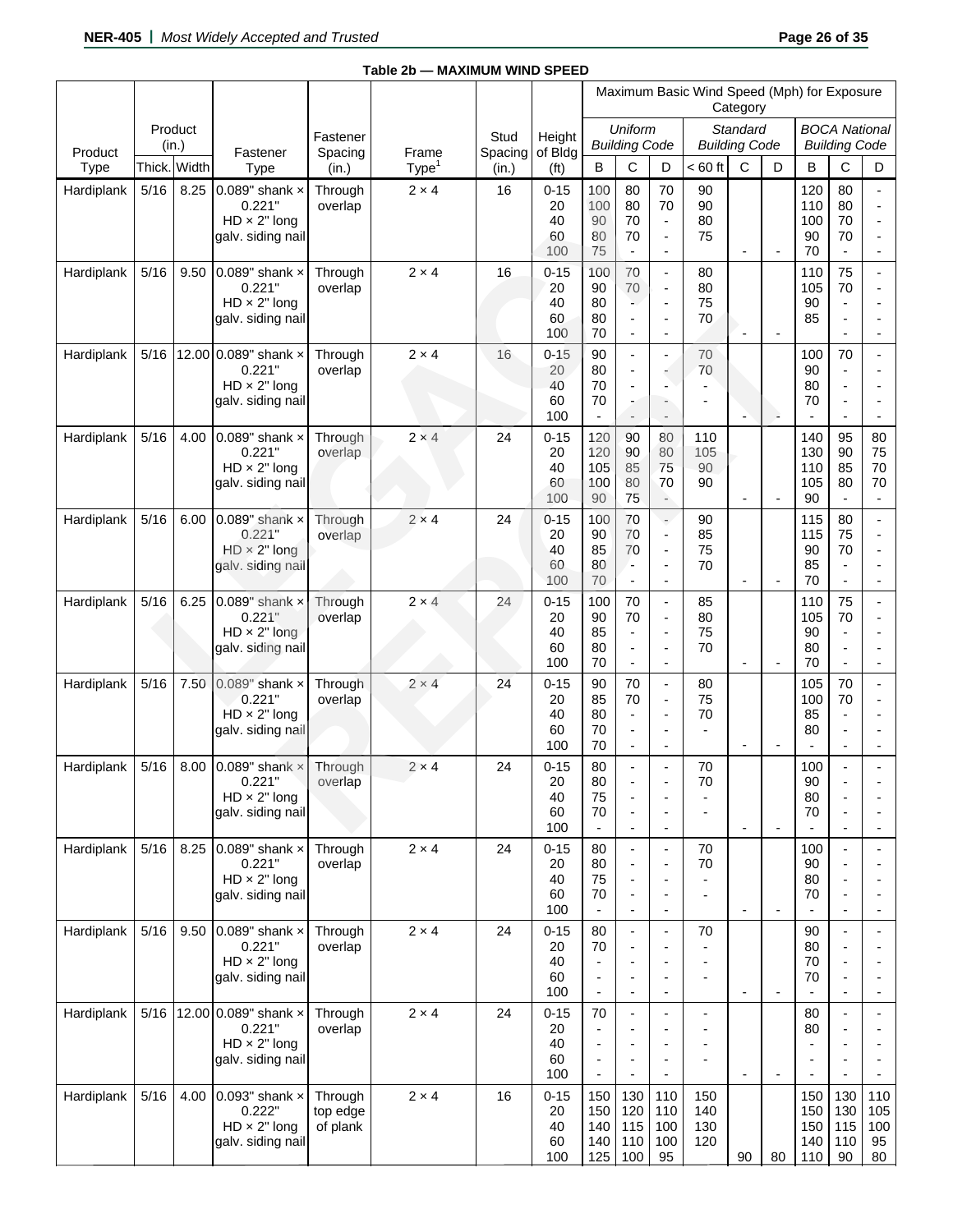|                 |       |              |                                                                               |                                 |                            |                  |                                   |                                                  |                                                                              |                                                                                                                                | Maximum Basic Wind Speed (Mph) for Exposure | Category                         |                          |                                                    |                                                                                              |                                                              |
|-----------------|-------|--------------|-------------------------------------------------------------------------------|---------------------------------|----------------------------|------------------|-----------------------------------|--------------------------------------------------|------------------------------------------------------------------------------|--------------------------------------------------------------------------------------------------------------------------------|---------------------------------------------|----------------------------------|--------------------------|----------------------------------------------------|----------------------------------------------------------------------------------------------|--------------------------------------------------------------|
|                 | (in.) | Product      |                                                                               | Fastener                        |                            | Stud             | Height                            |                                                  | Uniform<br><b>Building Code</b>                                              |                                                                                                                                |                                             | Standard<br><b>Building Code</b> |                          |                                                    | <b>BOCA National</b><br><b>Building Code</b>                                                 |                                                              |
| Product<br>Type |       | Thick. Width | Fastener<br>Type                                                              | Spacing<br>(in.)                | Frame<br>Type <sup>1</sup> | Spacing<br>(in.) | of Bldg<br>(f <sup>t</sup> )      | B                                                | С                                                                            | D                                                                                                                              | $< 60$ ft                                   | C                                | D                        | B                                                  | C                                                                                            | D                                                            |
| Hardiplank      | 5/16  | 6.00         | 0.093" shank $\times$<br>0.222"<br>$HD \times 2"$ long<br>galv. siding nail   | Through<br>top edge<br>of plank | $2 \times 4$               | 16               | $0 - 15$<br>20<br>40<br>60<br>100 | 130<br>120<br>110<br>100<br>95                   | 100<br>95<br>90<br>85<br>80                                                  | 80<br>80<br>80<br>75<br>70                                                                                                     | 110<br>110<br>100<br>90                     | 75                               | $\blacksquare$           | 150<br>140<br>120<br>110<br>90                     | 100<br>95<br>90<br>85<br>75                                                                  | 80<br>80<br>75<br>70<br>$\overline{\phantom{a}}$             |
| Hardiplank      | 5/16  | 6.25         | 0.093" shank $\times$<br>0.222"<br>$HD \times 2"$ long<br>galv. siding nail   | Through<br>top edge<br>of plank | $2 \times 4$               | 16               | $0 - 15$<br>20<br>40<br>60<br>100 | 120<br>120<br>105<br>100<br>90                   | 90<br>90<br>80<br>80<br>75                                                   | 80<br>80<br>75<br>70<br>70                                                                                                     | 110<br>100<br>95<br>90                      | 70                               | $\overline{\phantom{a}}$ | 140<br>130<br>115<br>110<br>95                     | 100<br>95<br>85<br>70<br>70                                                                  | 80<br>75<br>70<br>70                                         |
| Hardiplank      | 5/16  | 7.50         | 0.093" shank $\times$<br>0.222"<br>$HD \times 2"$ long<br>galv. siding nail   | Through<br>top edge<br>of plank | $2 \times 4$               | 16               | $0 - 15$<br>20<br>40<br>60<br>100 | 110<br>110<br>95<br>90<br>80                     | 85<br>80<br>80<br>75<br>70                                                   | 75<br>70<br>70<br>$\overline{\phantom{a}}$<br>$\overline{\phantom{a}}$                                                         | 100<br>95<br>85<br>80                       | $\overline{a}$                   | à                        | 130<br>120<br>105<br>95<br>85                      | 90<br>85<br>80<br>70<br>$\overline{\phantom{a}}$                                             | 70<br>70<br>$\overline{\phantom{a}}$                         |
| Hardiplank      | 5/16  | 8.00         | 0.093" shank $\times$<br>0.222"<br>$HD \times 2"$ long<br>galv. siding nail   | Through<br>top edge<br>of plank | $2 \times 4$               | 16               | $0 - 15$<br>20<br>40<br>60<br>100 | 100<br>100<br>90<br>80<br>80                     | 80<br>80<br>75<br>70<br>$\overline{\phantom{a}}$                             | 70<br>70<br>$\blacksquare$<br>$\overline{\phantom{a}}$<br>$\hat{\phantom{a}}$                                                  | 90<br>90<br>80<br>80                        | $\overline{\phantom{a}}$         | $\blacksquare$           | 120<br>115<br>100<br>90<br>80                      | 85<br>80<br>75<br>70<br>$\blacksquare$                                                       | 70<br>70<br>$\blacksquare$<br>$\overline{\phantom{a}}$<br>L, |
| Hardiplank      | 5/16  | 8.25         | 0.093" shank $\times$<br>0.222"<br>$HD \times 2"$ long<br>galv. siding nail   | Through<br>top edge<br>of plank | $2 \times 4$               | 16               | $0 - 15$<br>20<br>40<br>60<br>100 | 100<br>100<br>90<br>80<br>75                     | 80<br>80<br>75<br>75<br>$\blacksquare$                                       | 70<br>$\overline{\phantom{a}}$<br>$\overline{\phantom{a}}$<br>$\overline{\phantom{a}}$<br>$\overline{\phantom{a}}$             | 90<br>90<br>80<br>75                        | $\overline{\phantom{a}}$         |                          | 120<br>115<br>100<br>90<br>80                      | 80<br>80<br>70<br>70<br>$\blacksquare$                                                       | 70<br>÷,<br>÷                                                |
| Hardiplank      | 5/16  | 9.50         | $0.093"$ shank $\times$<br>0.222"<br>$HD \times 2"$ long<br>galv. siding nail | Through<br>top edge<br>of plank | $2 \times 4$               | 16               | $0 - 15$<br>20<br>40<br>60<br>100 | 100<br>90<br>80<br>80<br>70                      | 75<br>70<br>$\blacksquare$<br>$\overline{\phantom{a}}$<br>$\blacksquare$     | $\blacksquare$<br>$\overline{\phantom{a}}$<br>$\overline{\phantom{a}}$<br>$\overline{\phantom{a}}$<br>$\blacksquare$           | 80<br>80<br>70<br>70                        | $\overline{\phantom{a}}$         | $\overline{\phantom{a}}$ | 110<br>110<br>90<br>80<br>$\overline{\phantom{a}}$ | 80<br>75<br>70<br>$\blacksquare$<br>$\overline{\phantom{a}}$                                 | L,<br>$\blacksquare$                                         |
| Hardiplank      | 5/16  | 12.00        | $0.093"$ shank $\times$<br>0.222"<br>$HD \times 2"$ long<br>galv. siding nail | Through<br>top edge<br>of plank | $2 \times 4$               | 16               | $0 - 15$<br>20<br>40<br>60<br>100 | 90<br>80<br>75<br>70<br>$\blacksquare$           | ÷,<br>$\overline{\phantom{a}}$<br>$\blacksquare$<br>$\overline{\phantom{a}}$ | $\overline{\phantom{a}}$<br>$\overline{\phantom{a}}$<br>$\overline{a}$<br>$\overline{\phantom{a}}$<br>$\overline{\phantom{a}}$ | 70<br>70                                    | $\overline{\phantom{a}}$         | $\overline{\phantom{a}}$ | 100<br>90<br>80<br>70                              | 70<br>$\overline{\phantom{a}}$<br>$\overline{a}$<br>$\overline{a}$                           | $\overline{\phantom{a}}$                                     |
| Hardiplank      | 5/16  | 4.00         | 0.093" shank $\times$<br>0.222"<br>$HD \times 2"$ long<br>galv. siding nail   | Through<br>top edge<br>of plank | $2 \times 4$               | 24               | $0 - 15$<br>20<br>40<br>60<br>100 | 140<br>130<br>120<br>115<br>105                  | 105<br>100<br>95<br>90<br>85                                                 | 95<br>90<br>85<br>80<br>80                                                                                                     | 120<br>115<br>105<br>100                    | 75                               | $\overline{\phantom{a}}$ | 150<br>150<br>130<br>120<br>95                     | 110<br>105<br>95<br>90<br>75                                                                 | 90<br>85<br>80<br>75                                         |
| Hardiplank      | 5/16  | 6.00         | 0.093" shank $\times$<br>0.222"<br>$HD \times 2"$ long<br>galv. siding nail   | Through<br>top edge<br>of plank | $2 \times 4$               | 24               | $0 - 15$<br>20<br>40<br>60<br>100 | 100<br>100<br>90<br>85<br>75                     | 80<br>80<br>70<br>70<br>$\overline{\phantom{a}}$                             | 70<br>$\overline{\phantom{a}}$<br>$\overline{\phantom{a}}$<br>$\overline{\phantom{a}}$                                         | 90<br>90<br>80<br>75                        | $\overline{\phantom{a}}$         | $\overline{\phantom{a}}$ | 120<br>110<br>100<br>90<br>75                      | 80<br>80<br>70<br>70<br>$\blacksquare$                                                       | $\overline{\phantom{a}}$<br>$\overline{a}$                   |
| Hardiplank      | 5/16  | 6.25         | 0.093" shank $\times$<br>0.222"<br>$HD \times 2"$ long<br>galv. siding nail   | Through<br>top edge<br>of plank | $2 \times 4$               | 24               | $0 - 15$<br>20<br>40<br>60<br>100 | 100<br>100<br>90<br>85<br>75                     | 80<br>75<br>70<br>$\overline{\phantom{a}}$                                   | 70<br>$\overline{\phantom{a}}$<br>$\overline{\phantom{a}}$<br>$\overline{\phantom{a}}$<br>$\blacksquare$                       | 90<br>85<br>80<br>75                        | $\overline{\phantom{a}}$         | $\overline{\phantom{a}}$ | 120<br>110<br>95<br>85<br>70                       | 70<br>70<br>$\overline{\phantom{a}}$<br>$\overline{a}$<br>$\overline{\phantom{a}}$           | ÷                                                            |
| Hardiplank      | 5/16  | 7.50         | 0.093" shank $\times$<br>0.222"<br>$HD \times 2"$ long<br>galv. siding nail   | Through<br>top edge<br>of plank | $2 \times 4$               | 24               | $0 - 15$<br>20<br>40<br>60<br>100 | 90<br>90<br>80<br>70<br>$\overline{\phantom{a}}$ | 70<br>$\overline{\phantom{a}}$                                               | $\overline{\phantom{a}}$<br>÷<br>$\overline{\phantom{a}}$<br>$\overline{a}$<br>$\overline{\phantom{a}}$                        | 80<br>75<br>70                              | $\overline{\phantom{a}}$         | ÷,                       | 100<br>100<br>85<br>75                             | 70<br>70<br>$\blacksquare$<br>$\overline{a}$<br>$\blacksquare$                               | $\blacksquare$<br>÷                                          |
| Hardiplank      | 5/16  | 8.00         | 0.093" shank $\times$<br>0.222"<br>$HD \times 2"$ long<br>galv. siding nail   | Through<br>top edge<br>of plank | $2 \times 4$               | 24               | $0 - 15$<br>20<br>40<br>60<br>100 | 90<br>85<br>75<br>70<br>$\overline{\phantom{a}}$ | $\overline{\phantom{a}}$                                                     | ÷,<br>$\overline{\phantom{a}}$<br>÷<br>$\blacksquare$                                                                          | 80<br>75<br>70                              |                                  |                          | 100<br>100<br>80<br>75                             | 70<br>70<br>$\overline{\phantom{a}}$<br>$\overline{\phantom{a}}$<br>$\overline{\phantom{a}}$ |                                                              |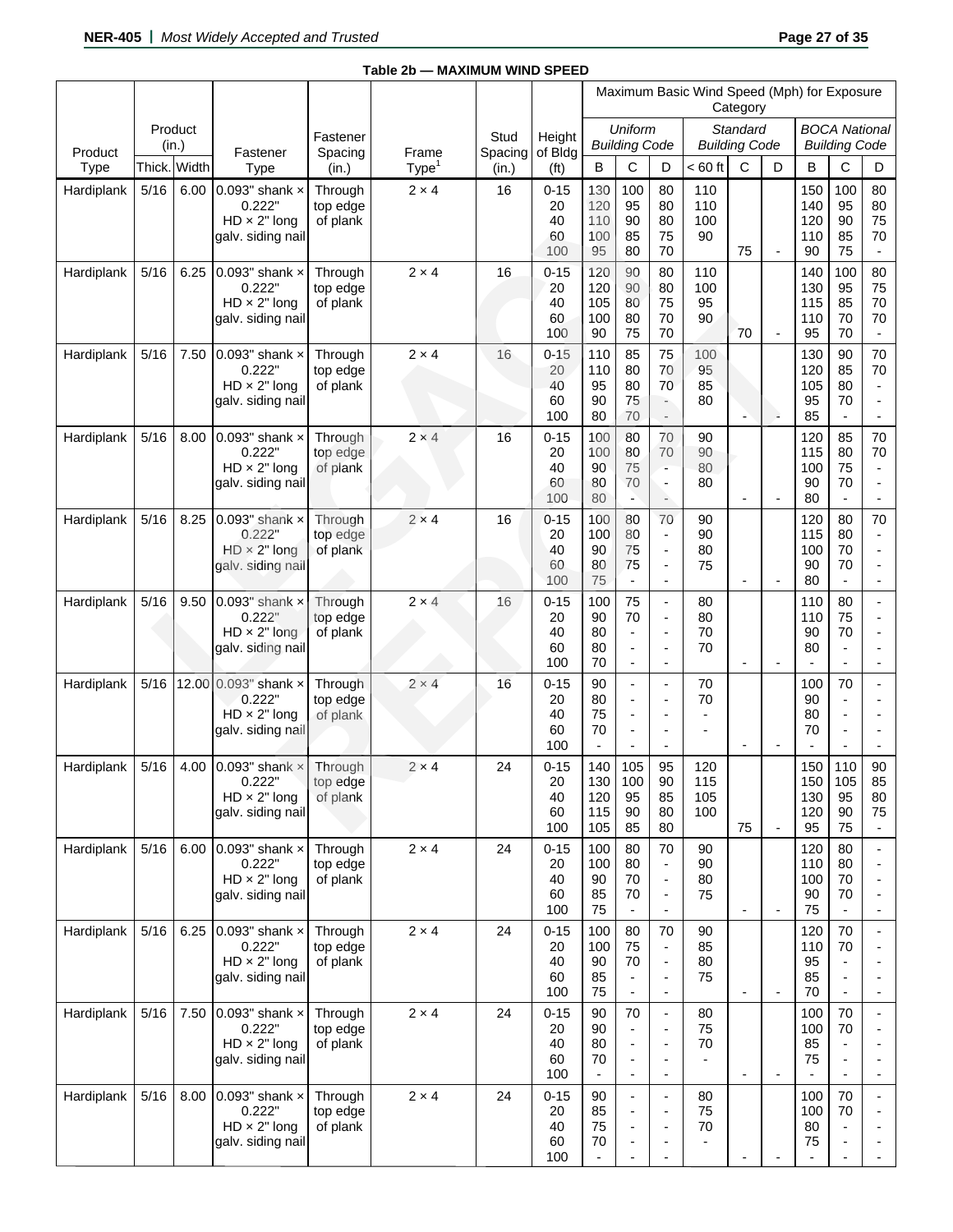|                    |        |                  |                                                                             |                                                                        | Table 2b - MAXIMUM WIND SPEED                                                                           |                 |                                   |                                                                                                          |                                                                                  |                                                                                                         |                                             |                                                                                                              |                          |                                                   |                                                  |                          |
|--------------------|--------|------------------|-----------------------------------------------------------------------------|------------------------------------------------------------------------|---------------------------------------------------------------------------------------------------------|-----------------|-----------------------------------|----------------------------------------------------------------------------------------------------------|----------------------------------------------------------------------------------|---------------------------------------------------------------------------------------------------------|---------------------------------------------|--------------------------------------------------------------------------------------------------------------|--------------------------|---------------------------------------------------|--------------------------------------------------|--------------------------|
|                    |        |                  |                                                                             |                                                                        |                                                                                                         |                 |                                   |                                                                                                          |                                                                                  |                                                                                                         | Maximum Basic Wind Speed (Mph) for Exposure | Category                                                                                                     |                          |                                                   |                                                  |                          |
| Product            |        | Product<br>(in.) | Fastener                                                                    | Fastener<br>Spacing                                                    | Frame                                                                                                   | Stud<br>Spacing | Height<br>of Bldg                 |                                                                                                          | <b>Uniform</b><br><b>Building Code</b>                                           |                                                                                                         | <b>Building Code</b>                        | Standard                                                                                                     |                          |                                                   | <b>BOCA National</b><br><b>Building Code</b>     |                          |
| Type               |        | Thick. Width     | Type                                                                        | (in.)                                                                  | Type <sup>1</sup>                                                                                       | (in.)           | (f <sup>t</sup> )                 | $\sf B$                                                                                                  | C                                                                                | D                                                                                                       | $< 60$ ft                                   | $\mathsf{C}$                                                                                                 | D                        | B                                                 | C                                                | D                        |
| Hardiplank         | $5/16$ | 8.25             | 0.093" shank $\times$<br>0.222"<br>$HD \times 2"$ long<br>galv. siding nail | Through<br>top edge<br>of plank                                        | $2 \times 4$                                                                                            | 24              | $0 - 15$<br>20<br>40<br>60<br>100 | 85<br>85<br>70<br>70<br>$\overline{\phantom{a}}$                                                         | $\overline{a}$<br>÷,<br>÷,<br>÷,<br>$\overline{\phantom{a}}$                     | $\frac{1}{2}$<br>$\overline{\phantom{a}}$<br>L,<br>$\overline{\phantom{m}}$<br>$\overline{\phantom{a}}$ | 70<br>70                                    | $\sim$                                                                                                       | $\overline{\phantom{a}}$ | 100<br>95<br>85<br>75<br>$\overline{\phantom{a}}$ | 70<br>$\overline{a}$<br>$\overline{a}$           | $\overline{a}$           |
| Hardiplank         | $5/16$ | 9.50             | 0.093" shank $\times$<br>0.222"<br>$HD \times 2"$ long<br>galv. siding nail | Through<br>top edge<br>of plank                                        | $2 \times 4$                                                                                            | 24              | $0 - 15$<br>20<br>40<br>60<br>100 | 80<br>80<br>70<br>$\overline{\phantom{a}}$<br>$\blacksquare$                                             | à,<br>$\overline{a}$<br>L.<br>$\overline{\phantom{a}}$                           | $\frac{1}{2}$<br>$\overline{\phantom{a}}$<br>÷,<br>$\overline{\phantom{m}}$<br>$\overline{\phantom{a}}$ | 70<br>70<br>$\overline{a}$<br>÷             | $\overline{\phantom{a}}$                                                                                     | $\overline{\phantom{a}}$ | 90<br>90<br>75<br>70<br>$\blacksquare$            | $\blacksquare$<br>$\blacksquare$                 | $\blacksquare$           |
| Hardiplank         | 5/16   |                  | 12.00 0.093" shank x<br>0.222"<br>$HD \times 2"$ long<br>galv. siding nail  | Through<br>top edge<br>of plank                                        | $2 \times 4$                                                                                            | 24              | $0 - 15$<br>20<br>40<br>60<br>100 | 70<br>$\overline{\phantom{a}}$<br>$\overline{\phantom{a}}$<br>$\overline{\phantom{a}}$<br>$\blacksquare$ | $\overline{\phantom{a}}$<br>$\overline{\phantom{a}}$<br>$\overline{\phantom{a}}$ | $\frac{1}{2}$<br>$\blacksquare$<br>$\overline{\phantom{a}}$<br>$\overline{\phantom{a}}$                 | $\overline{a}$                              | $\overline{\phantom{a}}$                                                                                     |                          | 70<br>80<br>$\overline{a}$<br>$\blacksquare$      | $\overline{a}$                                   | $\overline{\phantom{a}}$ |
| Hardiplank         | $5/16$ | 9.50             | 0.091" shank,<br>0.221" HD, 1.5"<br>long corrosion<br>resistant nail        | Face<br>nailed<br>through<br>the<br>overlap <sup>@</sup><br>$12"$ o.c. | 7/16" thick APA<br>rated OSB<br>sheathing or<br>equivalent solid<br>sheathing                           |                 | $0 - 15$<br>20<br>40<br>60<br>100 | 100<br>95<br>85<br>80<br>$70\,$                                                                          | 80<br>75<br>70                                                                   | ÷.<br>$\overline{\phantom{a}}$<br>$\sim$<br>$\frac{1}{2}$<br>٠                                          | 90<br>85<br>80<br>75                        | $\overline{\phantom{a}}$<br>$\overline{\phantom{a}}$<br>$\overline{\phantom{a}}$<br>$\overline{\phantom{a}}$ |                          | 115<br>110<br>90<br>85<br>$70\,$                  | 80<br>75<br>70<br>$\overline{\phantom{a}}$<br>L, | $\blacksquare$           |
| Notes to Table 2b: |        |                  |                                                                             |                                                                        | 1. Values are for species of wood having a specific gravity of 0.42 or greater, unless otherwise noted. |                 |                                   |                                                                                                          |                                                                                  |                                                                                                         |                                             |                                                                                                              |                          |                                                   |                                                  |                          |

# **Notes to Table 2b:**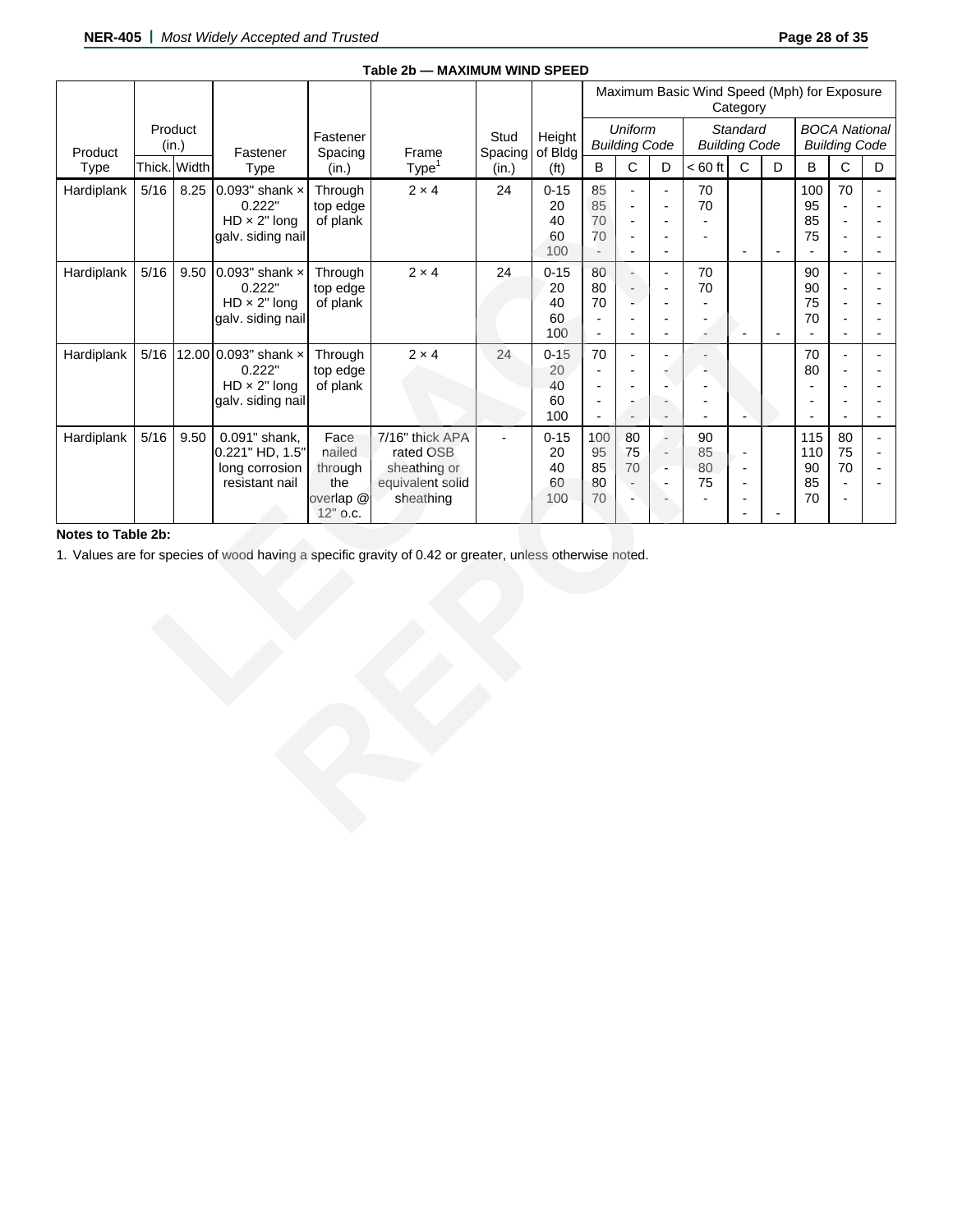| <b>Product</b>                                              | <b>Product</b><br><b>Thickness</b> | <b>Fastener</b>                                                | <b>Fastener</b><br><b>Spacing</b> | <b>Frame</b>                                                      | Stud<br><b>Spacing</b> | <b>Shear</b><br>Value |
|-------------------------------------------------------------|------------------------------------|----------------------------------------------------------------|-----------------------------------|-------------------------------------------------------------------|------------------------|-----------------------|
| <b>Type</b><br>Hardiflex                                    | (inch)<br>3/16                     | <b>Type</b><br>4d common 1-1/2 in. long                        | (inch)<br>6                       | <b>Types</b><br>$2 \times 4$ wood 5                               | (inch)<br>16           | (plf)<br>145          |
| Hardisoffit                                                 |                                    |                                                                |                                   |                                                                   |                        |                       |
| Hardipanel<br>Hardiflex<br>Hardisoffit                      | 1/4                                | 4d common 1-1/2 in. long                                       | 8                                 | $2 \times 4$ wood <sup>5</sup>                                    | 16 & 24                | 120                   |
| Hardibacker<br>Titan                                        | 1/4                                | 0.086 in. x 1-3/8 in.<br>long gypsum wall board nail           | 6                                 | $2 \times 4$ wood <sup>5</sup>                                    | 16 & 24                | 140                   |
| Hardipanel<br>Hardiflex                                     | 1/4                                | 6d common 2 in. long                                           | 6                                 | $2 \times 4$ wood <sup>5</sup>                                    | 16                     | 190                   |
| Hardipanel<br>Hardiflex<br>Harditex<br>Hardibacker<br>Titan | 1/4                                | No. 11 ga. 1-1/4 in. long<br>galvanized roofing nail           | 6                                 | $2 \times 4$ wood <sup>5</sup>                                    | 16 & 24                | 180                   |
| Hardipanel<br>Hardiflex<br>Harditex<br>Hardibacker<br>Titan | 1/4                                | No. 11 ga. 1-1/4 in. long<br>galvanized roofing nail           | 4 edge<br>12 field                | $2 \times 4$ wood <sup>5</sup>                                    | 16 & 24                | 265                   |
| Hardipanel<br>Hardiflex<br>Harditex<br>Hardibacker<br>Titan | 1/4                                | No. 11 ga. 1-1/4 in. long<br>galvanized roofing nail           | 3 edge<br>6 field                 | $2 \times 4$ wood <sup>5</sup><br>w/48 in.<br>mid-height<br>block | 16 & 24                | 295                   |
| Shiplap                                                     | 5/16                               | 0.092 in. shank, 0.225 in. HD, 2 in. long<br>ring shank nail   | 3 edge<br>8 field                 | $2 \times 4$ wood <sup>4</sup>                                    | 16                     | 268                   |
| Shiplap                                                     | 5/16                               | 0.092 in. shank, 0.225 in. HD, 2 in. long<br>ring shank nail   | 4 edge<br>8 field                 | $2 \times 4$ wood <sup>4</sup>                                    | 16                     | 238                   |
| Shiplap                                                     | 5/16                               | 0.092 in. shank, 0.225 in. HD, 2 in. long<br>ring shank nail   | 5 edge<br>8 field                 | $2 \times 4$ wood <sup>4</sup>                                    | 16                     | 208                   |
| Shiplap                                                     | 5/16                               | 0.092 in. shank, 0.225 in. HD, 2 in. long<br>ring shank nail   | 6 edge<br>8 field                 | $2 \times 4$ wood <sup>4</sup>                                    | 16                     | 179                   |
| Shiplap                                                     | 5/16                               | 0.092 in. shank, 0.225 in. HD, 2 in. long<br>ring shank nail   | 7 edge<br>8 field                 | $2 \times 4$ wood <sup>4</sup>                                    | 16                     | 149                   |
| Shiplap                                                     | 5/16                               | 0.092 in. shank, 0.225 in. HD, 2 in. long<br>ring shank nail   | 8 edge<br>8 field                 | $2 \times 4$ wood <sup>4</sup>                                    | 16                     | 119                   |
| Hardipanel<br>Hardiflex                                     | 5/16                               | 0.091 in. shank, 0.225 in. HD, 1.5 in.<br>long ring shank nail | 4 edge<br>8 field                 | $2 \times 4$ wood <sup>3</sup>                                    | 16                     | 198                   |
| Hardipanel<br>Hardiflex                                     | 5/16                               | 4d common 1-1/2 in. long                                       | 8                                 | $2 \times 4$ wood <sup>5</sup>                                    | 16 & 24                | 120                   |
| Hardipanel<br>Hardiflex                                     | 5/16                               | 6d common 2 in. long                                           | 6                                 | $2 \times 4$ wood <sup>5</sup>                                    | 16                     | 200                   |
| Hardipanel<br>Hardiflex                                     | 5/16                               | 6d common 2 in. long                                           | 6                                 | $2 \times 4$ wood <sup>5</sup>                                    | 24                     | 153                   |
| Hardipanel<br>Hardiflex                                     | 5/16                               | 6d common 2 in. long                                           | $\overline{4}$                    | $2 \times 4$ wood <sup>5</sup>                                    | 16                     | 233                   |
| Hardipanel<br>Hardiflex                                     | 5/16                               | 6d common 2 in. long                                           | $\overline{4}$                    | $2 \times 4$ wood <sup>5</sup>                                    | 24                     | 212                   |
| Hardipanel<br>Hardiflex                                     | $5/16$                             | 6d common 2 in. long                                           | 6 edge<br>12 field                | $2 \times 4$ wood <sup>5</sup>                                    | 16                     | 157                   |
| Hardipanel<br>Hardiflex                                     | $5/16$                             | 6d common 2 in. long                                           | 6 edge<br>12 field                | $2 \times 4$ wood <sup>5</sup>                                    | 24                     | 145                   |
| Hardipanel<br>Hardiflex<br>Harditex<br>Hardibacker          | 5/16                               | No. 11 ga. 1-1/2 in. long<br>galvanized roofing nail           | 6                                 | $2 \times 4$ wood <sup>5</sup>                                    | 16                     | 200                   |
| Hardipanel<br>Hardiflex<br>Harditex<br>Hardibacker          | 5/16                               | No. 11 ga. 1-1/2 in. long<br>galvanized roofing nail           | 4 edge<br>12 field                | $2 \times 4$ wood <sup>5</sup>                                    | 16                     | 280                   |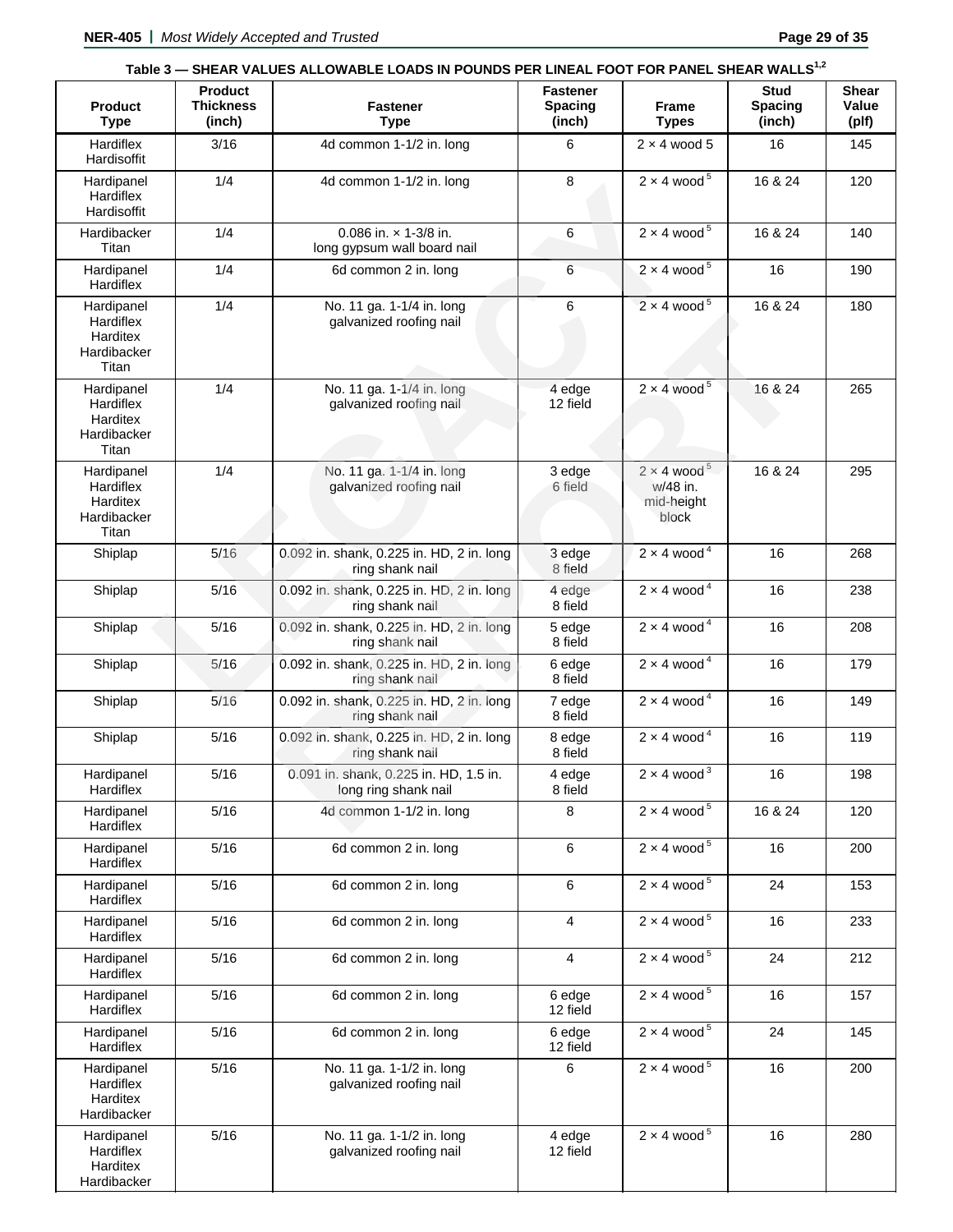|                                                             |                                              | SHEAN VALULO ALLUWADLE LUADO IN FUUNDO FEN LINEAL FUUT FUN FANLE SHEAN WALLO                                                                                                                                                                                                                                                                                                                                                                                                                                                                                                                                                               |                                             |                                                                               |                                         |                                |
|-------------------------------------------------------------|----------------------------------------------|--------------------------------------------------------------------------------------------------------------------------------------------------------------------------------------------------------------------------------------------------------------------------------------------------------------------------------------------------------------------------------------------------------------------------------------------------------------------------------------------------------------------------------------------------------------------------------------------------------------------------------------------|---------------------------------------------|-------------------------------------------------------------------------------|-----------------------------------------|--------------------------------|
| <b>Product</b><br><b>Type</b>                               | <b>Product</b><br><b>Thickness</b><br>(inch) | <b>Fastener</b><br><b>Type</b>                                                                                                                                                                                                                                                                                                                                                                                                                                                                                                                                                                                                             | <b>Fastener</b><br><b>Spacing</b><br>(inch) | <b>Frame</b><br><b>Types</b>                                                  | <b>Stud</b><br><b>Spacing</b><br>(inch) | <b>Shear</b><br>Value<br>(plf) |
| Hardipanel<br>Hardiflex<br>Harditex<br>Hardibacker          | 5/16                                         | No. 11 ga. 1-1/2 in. long<br>galvanized roofing nail                                                                                                                                                                                                                                                                                                                                                                                                                                                                                                                                                                                       | 3 edge<br>6 field                           | $2 \times 4$ wood <sup>5</sup><br>w/48 in.<br>mid-height<br>block             | 16                                      | 340                            |
| Hardiflex<br>Hardipanel<br>Harditex<br>Hardibacker<br>Titan | 7/16                                         | No. 11 ga. 1-3/4 in. long<br>galvanized roofing nail                                                                                                                                                                                                                                                                                                                                                                                                                                                                                                                                                                                       | 6                                           | $2 \times 4$ wood <sup>5</sup>                                                | 16                                      | 280                            |
| Hardiflex<br>Hardisoffit                                    | 3/16                                         | Min. No. 8 x 1 in. long x 0.323 in. HD<br>ribbed buglehead screws                                                                                                                                                                                                                                                                                                                                                                                                                                                                                                                                                                          | 6                                           | Min. No. 20<br>ga. x 3-5/8 in.<br>$\times$ 1-3/8 in.<br>metal C-stud          | 16                                      | $140^{6}$                      |
| Hardipanel<br>Hardiflex<br>Harditex<br>Hardibacker<br>Titan | 1/4                                          | Min. No. 8 x 1 in. long x 0.323 in. HD<br>ribbed buglehead screws                                                                                                                                                                                                                                                                                                                                                                                                                                                                                                                                                                          | 6                                           | Min. No. 20<br>ga. x 3-5/8 in.<br>$x 1 - 3/8$ in.<br>metal C-stud             | 16 & 24                                 | $125^6$                        |
| Hardipanel<br>Hardiflex<br>Harditex<br>Hardibacker          | 5/16                                         | Min. No. 8 x 1 in. long x 0.323 in. HD<br>ribbed buglehead screws                                                                                                                                                                                                                                                                                                                                                                                                                                                                                                                                                                          | 6                                           | Min. No. 20<br>ga. x 3-5/8 in.<br>$\times$ 1-3/8 in.<br>metal C-stud          | 16                                      | $160^6$                        |
| Hardipanel<br>Hardiflex<br>Harditex<br>Hardibacker<br>Titan | 7/16                                         | Min. No. 8 x 1 in. long x 0.311 in. HD<br>ribbed buglehead screws                                                                                                                                                                                                                                                                                                                                                                                                                                                                                                                                                                          | 6                                           | Min. No. 20<br>ga. $\times$ 3-5/8 in.<br>$x1-3/8$ in.<br>metal C-stud         | 16                                      | $162^{6}$                      |
| Hardipanel<br>Hardiflex<br>Harditex                         | 5/16                                         | ET & F 1-1/2 in. long $\times$ 0.10" knurled<br>shank x 0.25" HD pin fastener<br>(AKN100-0150NA)                                                                                                                                                                                                                                                                                                                                                                                                                                                                                                                                           | 4 edge<br>8 field                           | Min. No. 20<br>ga. $\times$ 3-5/8 in. $\times$<br>1-3/8 in. metal<br>C-stud   | 16                                      | 154                            |
| Hardipanel<br>Hardiflex<br>Harditex                         | 5/16                                         | ET & F 1-1/2 in. long x 0.10" knurled<br>shank $\times$ 0.25" HD pin fastener<br>(AKN100-0150NA)                                                                                                                                                                                                                                                                                                                                                                                                                                                                                                                                           | 4 edge<br>8 field                           | Min. No. 20<br>ga. $\times$ 3-5/8 in. $\times$<br>$1-3/8$ in. metal<br>C-stud | 24                                      | 133                            |
| 7. 1 inch = $25.4$ mm, 1plf = $14.59$ N/m                   |                                              | 1. All board edges shall be supported by framing. Panels shall be applied with the long dimension either parallel or perpendicular to studs.<br>2. The maximum height-to-length ratio for construction in this Table is 2:1.<br>3. Values are for species of wood having a specific gravity of 0.36 or greater.<br>4. Values are for species of wood having a specific gravity of 0.40 or greater.<br>5. Values are for species of wood having a specific gravity of 0.42 or greater, unless otherwise noted.<br>6. Under the Uniform Building Code <sup>™</sup> , these steel-framed assemblies are limited to wind load resistance only. |                                             |                                                                               |                                         |                                |

**Table 3 — SHEAR VALUES ALLOWABLE LOADS IN POUNDS PER LINEAL FOOT FOR PANEL SHEAR WALLS1,2**

| <b>Product</b><br>Thickness <sup>3</sup> | <b>Thermal</b><br>Conductivity <sup>1</sup> | Thermal<br>Resistance <sup>1</sup> | <b>Actual Thermal</b><br>Conductivity <sup>2</sup> | <b>Actual Thermal</b><br>Resistance <sup>2</sup> |
|------------------------------------------|---------------------------------------------|------------------------------------|----------------------------------------------------|--------------------------------------------------|
| (inch)                                   | $K$ eff = Btu/hr-ft2-EF                     | $R = 1/Keff$                       | (Keff)                                             | ®)                                               |
| 1/4                                      | 1.95                                        | 0.51                               | 7.80                                               | 0.13                                             |
| 5/16                                     | 2.07                                        | 0.48                               | 6.62                                               | 0.15                                             |
| 3/8                                      | 2.18                                        | 0.46                               | 5.81                                               | 0.17                                             |
| 13/32                                    | 8.39                                        | 0.12                               | 20.07                                              | 0.05                                             |
| 7/16                                     | 2.30                                        | 0.44                               | 5.26                                               | 0.19                                             |

# **Table 4 — "K" and "R" VALUES FOR FIBER-CEMENT PRODUCTS**

# **Notes to Table 4:**

1. Based on 1 inch of panel thickness.

2. Actual value for panel thickness shown.

3. SI units conversion: 1 inch =  $25.4$  mm, 1 Btu/h-ft2-EF =  $5.678$  W/m2-K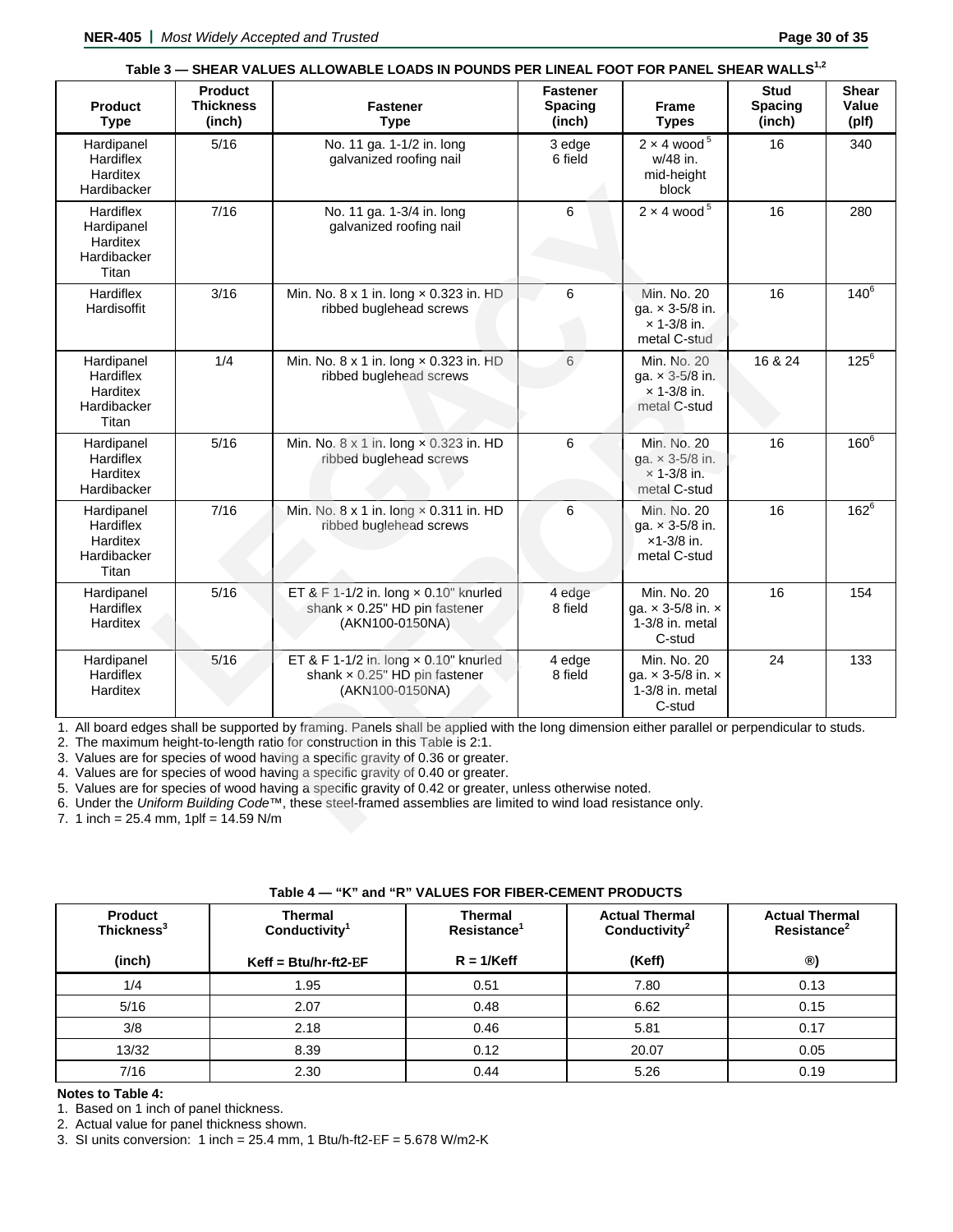| Product Thickness <sup>1</sup><br>(inch) | <b>Permeance</b><br>(perms) |
|------------------------------------------|-----------------------------|
| 1/4                                      | 1.75                        |
| 5/16                                     | 1.54                        |
| 3/8                                      | 1.32                        |
| 13/32                                    | 2.84                        |
| 7/16                                     | 1.10                        |

### **Table 5 — PERMEANCE VALUES FOR FIBER-CEMENT PRODUCTS**

# **Note to Table 5:**

**Table 6A BOCA®** *National Building Code***/1999 ALLOWABLE BASIC WIND SPEEDS (MILES PER HOUR) FOR HARDISHINGLE™ CLADDING EXTERIOR WALL FINISH** 

|                                                                          | 3/8                                                                                            | 1.32                                                                                                                                                                                                   |                                          |                                      |                                    |
|--------------------------------------------------------------------------|------------------------------------------------------------------------------------------------|--------------------------------------------------------------------------------------------------------------------------------------------------------------------------------------------------------|------------------------------------------|--------------------------------------|------------------------------------|
|                                                                          | 13/32                                                                                          | 2.84                                                                                                                                                                                                   |                                          |                                      |                                    |
|                                                                          | 7/16                                                                                           | 1.10                                                                                                                                                                                                   |                                          |                                      |                                    |
|                                                                          | Note to Table 5:                                                                               | 1. SI units conversion: 1 inch = 25.4 mm, 1 perm = 57 mg/(s•m <sup>2</sup> •Pa)<br>Table 6A<br><b>BOCA<sup>®</sup> National Building Code/1999</b><br>ALLOWABLE BASIC WIND SPEEDS (MILES PER HOUR) FOR |                                          |                                      |                                    |
|                                                                          |                                                                                                | HARDISHINGLE™ CLADDING EXTERIOR WALL FINISH<br><b>Weather Exposure and</b>                                                                                                                             | <b>Height of Building</b>                |                                      | <b>Exposure Category</b>           |
| <b>Sheathing Type</b>                                                    | <b>Fastener Type</b>                                                                           | <b>Fastener Location</b>                                                                                                                                                                               | (feet)                                   | B                                    | C                                  |
|                                                                          |                                                                                                | 8 inch exposure<br>2 roofing nails<br>9 inches from butt edge                                                                                                                                          | $0 - 15$<br>20<br>40<br>60<br>100<br>200 | 110<br>110<br>110<br>110<br>80<br>70 | 95<br>90<br>80<br>75               |
| Minimum 15/32 inch thick<br>plywood complying with<br><b>DOC PS 1-95</b> | Min. 0.121 in. shank x<br>0.371 in. HD x 1-1/4 in.<br>long corrosion resistant<br>roofing nail | 7 inch exposure<br>2 roofing nails<br>8 inches from butt edge                                                                                                                                          | $0 - 15$<br>20<br>40<br>60<br>100<br>200 | 110<br>110<br>110<br>110<br>95<br>80 | 110<br>105<br>95<br>90<br>75<br>70 |
|                                                                          |                                                                                                | 6 inch exposure<br>2 roofing nails                                                                                                                                                                     | $0 - 15$<br>20<br>40<br>60               | 110<br>110<br>110<br>110             | 110<br>110<br>105<br>100           |

### **Table 6B SBCCI - 1999 Standard Building Code© ALLOWABLE BASIC WIND SPEEDS (MILES PER HOUR) FOR HARDISHINGLE™ CLADDING EXTERIOR WALL FINISH**

|                                                                          |                                                                                                    | <b>Weather Exposure and</b>                                   | <b>Height of Building</b>  |                        | <b>Exposure Category</b> |
|--------------------------------------------------------------------------|----------------------------------------------------------------------------------------------------|---------------------------------------------------------------|----------------------------|------------------------|--------------------------|
| <b>Sheathing Type</b>                                                    | <b>Fastener Type</b>                                                                               | <b>Fastener Location</b>                                      | (feet)                     | <b>Standard</b>        | Coastal                  |
|                                                                          |                                                                                                    | 8 inch exposure<br>2 roofing nails<br>9 inches from butt edge | $0 - 15$<br>20<br>40       | 105<br>100<br>90       | 105<br>100<br>90         |
| Minimum 15/32 inch thick<br>plywood complying with<br><b>DOC PS 1-95</b> | Min. $0.121$ in. shank $x$<br>0.371 in. HD x 1-1/4 in.<br>long corrosion resistant<br>roofing nail | 7 inch exposure<br>2 roofing nails<br>8 inches from butt edge | 60<br>$0 - 20$<br>40<br>60 | 85<br>110<br>100<br>95 | 85<br>110<br>100<br>95   |
|                                                                          |                                                                                                    | 6 inch exposure<br>2 roofing nails<br>7 inches from butt edge | $0 - 60$<br>100<br>200     | 110<br>75<br>70        | 110<br>75<br>70          |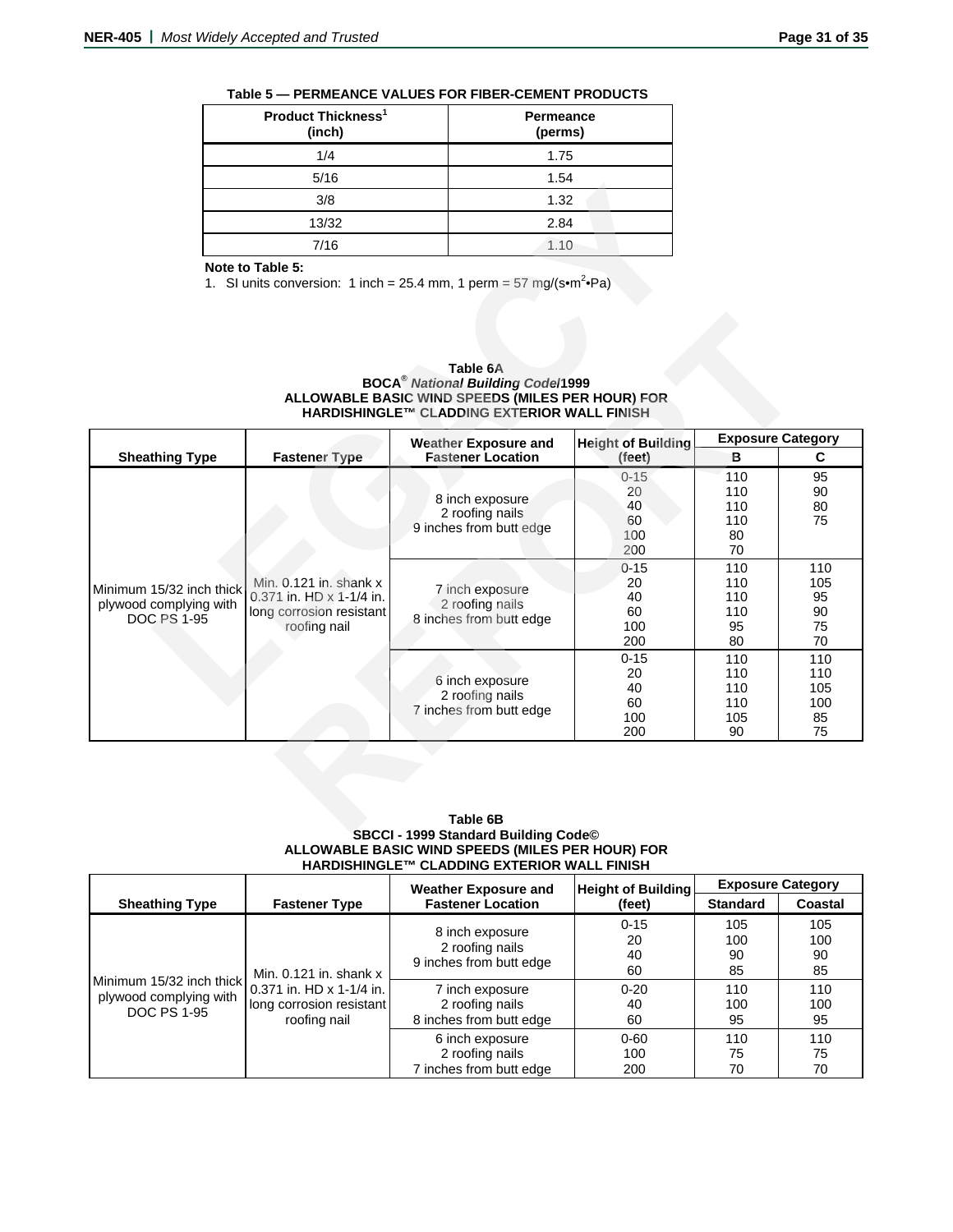#### **Table 6C ICBO - 1997 Uniform Building Code™ ALLOWABLE BASIC WIND SPEEDS (MILES PER HOUR) FOR HARDISHINGLE™ CLADDING EXTERIOR WALL FINISH**

|                                                                   |                                                                                                                  | <b>Weather Exposure and</b>                                                                                                                                               | <b>Height of Building</b>            |                                 | <b>Exposure Category</b>      |
|-------------------------------------------------------------------|------------------------------------------------------------------------------------------------------------------|---------------------------------------------------------------------------------------------------------------------------------------------------------------------------|--------------------------------------|---------------------------------|-------------------------------|
| <b>Sheathing Type</b>                                             | <b>Fastener Type</b>                                                                                             | <b>Fastener Location</b>                                                                                                                                                  | (feet)                               | в                               | C                             |
|                                                                   |                                                                                                                  | 8 inch exposure<br>2 roofing nails<br>9 inches from butt edge                                                                                                             | $0 - 20$<br>40<br>60<br>100<br>200   | 110<br>100<br>95<br>90<br>80    | 90<br>80<br>75<br>70<br>70    |
| Minimum 15/32 inch<br>thick plywood complying<br>with DOC PS 1-95 | Min. 0.121 in. shank x<br>0.371 in. HD x 1-1/4 in.<br>long corrosion resistant<br>roofing nail                   | 7 inch exposure<br>2 roofing nails<br>8 inches from butt edge                                                                                                             | $0 - 20$<br>40<br>60<br>100<br>200   | 110<br>110<br>110<br>105<br>95  | 105<br>95<br>90<br>85<br>80   |
|                                                                   |                                                                                                                  | 6 inch exposure<br>2 roofing nails<br>7 inches from butt edge                                                                                                             | $0 - 20$<br>40<br>60<br>100<br>200   | 110<br>110<br>110<br>110<br>100 | 110<br>105<br>100<br>95<br>90 |
| Notes to Tables 6A, 6B and 6C:<br>$\mathbf{1}$ .<br>2.            | Table values are based on an importance factor of 1.0<br>1 foot = 305 mm, 1 inch = $25.4$ mm, 1 mph = $1.6$ km/h | <b>Table 7A</b><br><b>BOCA<sup>®</sup> National Building Code/1999</b><br>ALLOWABLE BASIC WIND SPEEDS (MILES PER HOUR) FOR<br>HARDISHINGLE™ CLADDING EXTERIOR WALL FINISH |                                      |                                 |                               |
|                                                                   |                                                                                                                  | <b>Weather Exposure and</b><br><b>Fastener Location</b>                                                                                                                   | <b>Height of Building</b>            | B                               | <b>Exposure Category</b>      |
| <b>Sheathing Type</b>                                             | <b>Fastener Type</b>                                                                                             | 8 inch exposure<br>2 siding nails<br>9 inches from butt edge                                                                                                              | (feet)<br>$0 - 15$<br>20<br>40<br>60 | 110<br>110<br>90<br>85          | C<br>75<br>75<br>70           |
| Minimum 7/16 inch thick                                           | Min. $0.091$ in. shank $x$                                                                                       | 7 inch exposure<br>2 oiding noile                                                                                                                                         | $0 - 15$<br>20                       | 110<br>110                      | 90<br>85                      |

# **Notes to Tables 6A, 6B and 6C:**

| Table 7A                                            |
|-----------------------------------------------------|
| <b>BOCA<sup>®</sup> National Building Code/1999</b> |
| ALLOWABLE BASIC WIND SPEEDS (MILES PER HOUR) FOR    |
| HARDISHINGLE™ CLADDING EXTERIOR WALL FINISH         |

|                                | TOOHHY Hall                                             |                                                         | 200                                 | 95  | 80                       |
|--------------------------------|---------------------------------------------------------|---------------------------------------------------------|-------------------------------------|-----|--------------------------|
|                                |                                                         |                                                         | $0 - 20$                            | 110 | 110                      |
|                                |                                                         | 6 inch exposure                                         | 40                                  | 110 | 105                      |
|                                |                                                         | 2 roofing nails                                         | 60                                  | 110 | 100                      |
|                                |                                                         | 7 inches from butt edge                                 | 100                                 | 110 | 95                       |
|                                |                                                         |                                                         | 200                                 | 100 | 90                       |
| Notes to Tables 6A, 6B and 6C: |                                                         |                                                         |                                     |     |                          |
| 1.                             | Table values are based on an importance factor of 1.0   |                                                         |                                     |     |                          |
| 2.                             | 1 foot = 305 mm, 1 inch = $25.4$ mm, 1 mph = $1.6$ km/h |                                                         |                                     |     |                          |
|                                |                                                         |                                                         |                                     |     |                          |
|                                |                                                         |                                                         |                                     |     |                          |
|                                |                                                         |                                                         |                                     |     |                          |
|                                |                                                         | Table 7A                                                |                                     |     |                          |
|                                |                                                         | <b>BOCA<sup>®</sup> National Building Code/1999</b>     |                                     |     |                          |
|                                |                                                         | ALLOWABLE BASIC WIND SPEEDS (MILES PER HOUR) FOR        |                                     |     |                          |
|                                |                                                         | HARDISHINGLE™ CLADDING EXTERIOR WALL FINISH             |                                     |     |                          |
|                                |                                                         |                                                         |                                     |     |                          |
|                                |                                                         |                                                         |                                     |     | <b>Exposure Category</b> |
| <b>Sheathing Type</b>          | <b>Fastener Type</b>                                    | <b>Weather Exposure and</b><br><b>Fastener Location</b> | <b>Height of Building</b><br>(feet) | B   | C                        |
|                                |                                                         |                                                         | $0 - 15$                            | 110 | 75                       |
|                                |                                                         | 8 inch exposure                                         | 20                                  | 110 | 75                       |
|                                |                                                         | 2 siding nails                                          | 40                                  | 90  | 70                       |
|                                |                                                         | 9 inches from butt edge                                 | 60                                  | 85  |                          |
|                                |                                                         |                                                         | $0 - 15$                            | 110 | 90                       |
| Minimum 7/16 inch thick        | Min. $0.091$ in. shank $x$                              | 7 inch exposure                                         | 20                                  | 110 | 85                       |
| OSB sheathing                  | 0.221 in. HD $\times$ 1-1/2 in.                         | 2 siding nails                                          | 40                                  | 105 | 80                       |
| complying with DOC-PS          | long corrosion resistant                                | 8 inches from butt edge                                 | 60                                  | 100 | 75                       |
| $2 - 95$                       | siding nail                                             |                                                         | $0 - 15$                            | 110 | 100                      |
|                                |                                                         |                                                         | 20                                  | 110 | 95                       |
|                                |                                                         | 6 inch exposure                                         | 40                                  | 110 | 90                       |
|                                |                                                         | 2 siding nails                                          | 60                                  | 110 | 80                       |
|                                |                                                         | 7 inches from butt edge                                 | 100                                 | 85  | 70                       |

### **Table 7B SBCCI - 1999** *Standard Building Code***© ALLOWABLE BASIC WIND SPEEDS (MILES PER HOUR) FOR HARDISHINGLE™ CLADDING EXTERIOR WALL FINISH**

|                                                                           |                                                                                                   | <b>Weather Exposure and</b>                                  | <b>Height of Building</b>   |                         | <b>Exposure Category</b> |  |
|---------------------------------------------------------------------------|---------------------------------------------------------------------------------------------------|--------------------------------------------------------------|-----------------------------|-------------------------|--------------------------|--|
| <b>Sheathing Type</b>                                                     | <b>Fastener Type</b>                                                                              | <b>Fastener Location</b>                                     | (feet)                      | <b>Standard</b>         | Coastal                  |  |
| Minimum 7/16 inch thick<br>OSB sheathing<br>complying with DOC-PS<br>2-95 |                                                                                                   | 8 inch exposure<br>2 siding nails<br>9 inches from butt edge | $0 - 20$<br>40<br>60        | 85<br>75<br>70          | 85<br>75<br>70           |  |
|                                                                           | Min. $0.091$ in. shank $x$<br>0.221 in. HD x 1-1/2 in.<br>long corrosion resistant<br>siding nail | 7 inch exposure<br>2 siding nails<br>8 inches from butt edge | $0 - 15$<br>20<br>40<br>60  | 100<br>95<br>85<br>80   | 100<br>95<br>85<br>80    |  |
|                                                                           |                                                                                                   | 6 inch exposure<br>2 siding nails<br>7 inches from butt edge | $0 - 20$<br>40<br>60<br>100 | 110<br>105<br>100<br>70 | 110<br>105<br>100<br>70  |  |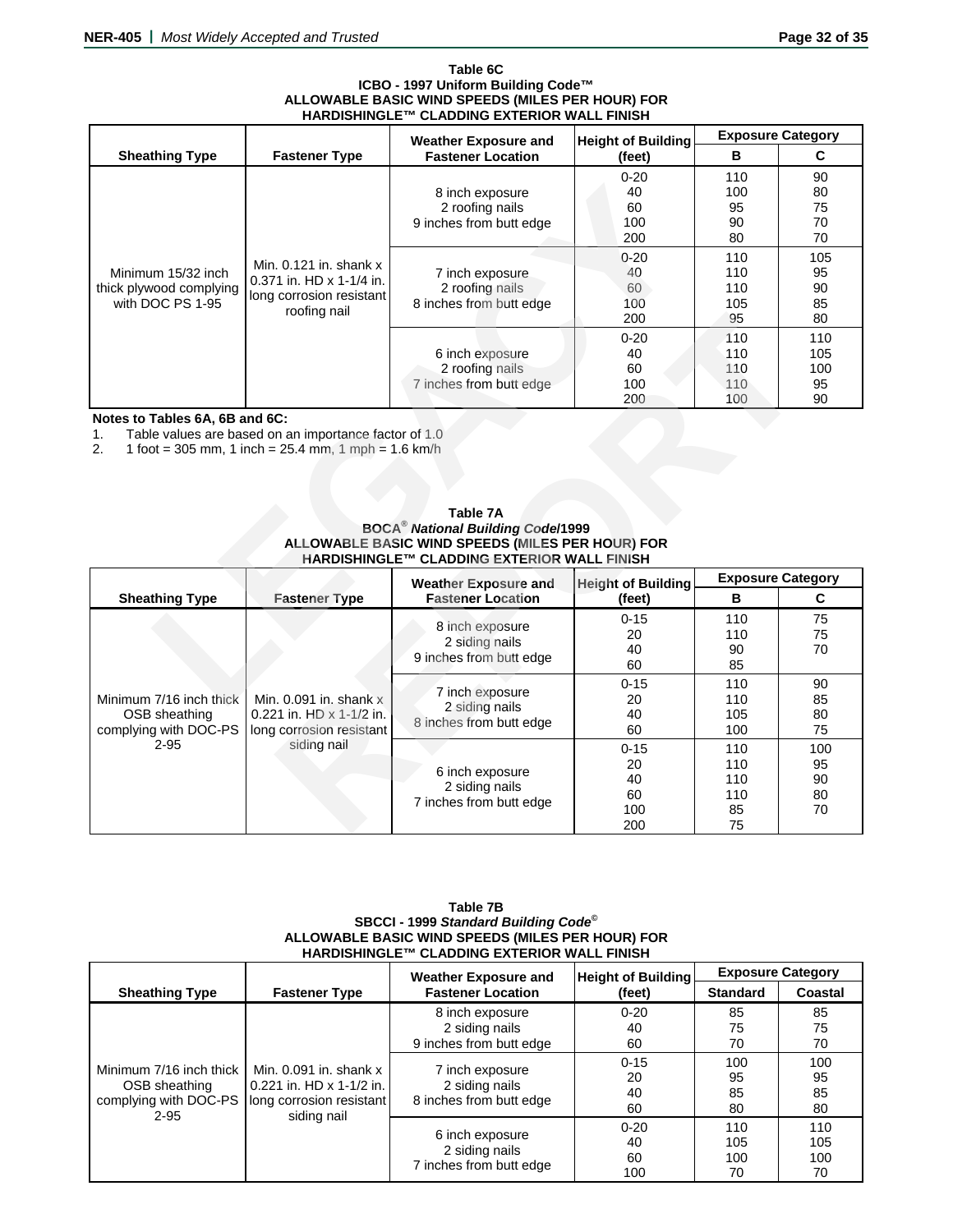#### **Table 7C ICBO - 1997** *Uniform Building Code***™ ALLOWABLE BASIC WIND SPEEDS (MILES PER HOUR) FOR HARDISHINGLE™ CLADDING EXTERIOR WALL FINISH**

|                                                                                                                                                                                                                                                                                                                                                   |                                                                                                   | <b>Weather Exposure and</b>                                                                                     | <b>Height of Building</b>                | <b>Exposure Category</b>            |                                                                                                       |  |
|---------------------------------------------------------------------------------------------------------------------------------------------------------------------------------------------------------------------------------------------------------------------------------------------------------------------------------------------------|---------------------------------------------------------------------------------------------------|-----------------------------------------------------------------------------------------------------------------|------------------------------------------|-------------------------------------|-------------------------------------------------------------------------------------------------------|--|
| <b>Sheathing Type</b>                                                                                                                                                                                                                                                                                                                             | <b>Fastener Type</b>                                                                              | <b>Fastener Location</b>                                                                                        | (feet)                                   | B                                   | C                                                                                                     |  |
| Minimum 7/16 inch thick<br>OSB sheathing<br>complying with DOC-PS<br>$2 - 95$                                                                                                                                                                                                                                                                     |                                                                                                   | 8 inch exposure<br>2 siding nails<br>9 inches from butt edge                                                    |                                          | 100<br>90<br>85<br>80<br>70         | 75<br>70                                                                                              |  |
|                                                                                                                                                                                                                                                                                                                                                   | Min. $0.091$ in. shank $x$<br>0.221 in. HD x 1-1/2 in.<br>long corrosion resistant<br>siding nail | 7 inch exposure<br>2 siding nails<br>8 inches from butt edge                                                    | $0 - 15$<br>20<br>40<br>60<br>100<br>200 | 110<br>110<br>100<br>90<br>85<br>70 | 90<br>85<br>80<br>75<br>70<br>95<br>85<br>80<br><b>Exposure Category</b><br>C<br>90<br>85<br>75<br>70 |  |
|                                                                                                                                                                                                                                                                                                                                                   |                                                                                                   | 6 inch exposure<br>2 siding nails<br>7 inches from butt edge                                                    | $0 - 20$<br>40<br>60<br>100<br>200       | 110<br>110<br>105<br>80<br>70       |                                                                                                       |  |
| Notes to Tables 7A, 7B, and 7C:<br>Table values are based on an importance factor of 1.0<br>1 <sub>1</sub><br>2.<br>1 foot = 305 mm, 1 inch = $25.4$ mm, 1 mph = $1.6$ km/h<br>Table 8A<br><b>BOCA<sup>®</sup> National Building Code/1999</b><br>ALLOWABLE BASIC WIND SPEEDS (MILES PER HOUR) FOR<br>HARDISHINGLE™ CLADDING EXTERIOR WALL FINISH |                                                                                                   |                                                                                                                 |                                          |                                     |                                                                                                       |  |
| <b>Sheathing Type</b>                                                                                                                                                                                                                                                                                                                             | <b>Fastener Type</b>                                                                              | <b>Weather Exposure and Fastener</b><br>Location                                                                | <b>Height of Building</b><br>(feet)      | B                                   |                                                                                                       |  |
|                                                                                                                                                                                                                                                                                                                                                   |                                                                                                   | 8 in. exposure<br>3 siding nails per 12 in. wide, 9 in.<br>from butt edge, 2 siding nails per 6 & 8<br>in. wide | $0 - 15$<br>20<br>40<br>60<br>100        | 110<br>110<br>100<br>95<br>75       |                                                                                                       |  |
|                                                                                                                                                                                                                                                                                                                                                   |                                                                                                   |                                                                                                                 | $0 - 15$<br>nn.                          | 110<br>$\overline{A}$               | 105<br>$\overline{a}$                                                                                 |  |

| Table 8A                                            |
|-----------------------------------------------------|
| <b>BOCA<sup>®</sup> National Building Code/1999</b> |
| ALLOWABLE BASIC WIND SPEEDS (MILES PER HOUR) FOR    |
| <b>HARDISHINGLE™ CLADDING EXTERIOR WALL FINISH</b>  |

|                                                                                                                                                                                                                                                                                        |                                                                            |                                                                                                                    | 200                                      | 85<br>70                             | 70                           |  |  |  |
|----------------------------------------------------------------------------------------------------------------------------------------------------------------------------------------------------------------------------------------------------------------------------------------|----------------------------------------------------------------------------|--------------------------------------------------------------------------------------------------------------------|------------------------------------------|--------------------------------------|------------------------------|--|--|--|
|                                                                                                                                                                                                                                                                                        |                                                                            | 6 inch exposure<br>2 siding nails<br>7 inches from butt edge                                                       | $0 - 20$<br>40<br>60<br>100<br>200       | 110<br>110<br>105<br>80<br>70        | 95<br>85<br>80               |  |  |  |
| Notes to Tables 7A, 7B, and 7C:<br>Table values are based on an importance factor of 1.0<br>1.<br>1 foot = 305 mm, 1 inch = $25.4$ mm, 1 mph = $1.6$ km/h<br>2.<br>Table 8A<br><b>BOCA<sup>®</sup> National Building Code/1999</b><br>ALLOWABLE BASIC WIND SPEEDS (MILES PER HOUR) FOR |                                                                            |                                                                                                                    |                                          |                                      |                              |  |  |  |
|                                                                                                                                                                                                                                                                                        |                                                                            | HARDISHINGLE™ CLADDING EXTERIOR WALL FINISH<br><b>Weather Exposure and Fastener</b>                                | <b>Height of Building</b>                | <b>Exposure Category</b>             |                              |  |  |  |
| <b>Sheathing Type</b>                                                                                                                                                                                                                                                                  | <b>Fastener Type</b>                                                       |                                                                                                                    |                                          |                                      |                              |  |  |  |
|                                                                                                                                                                                                                                                                                        |                                                                            | Location                                                                                                           | (feet)                                   | в                                    | C                            |  |  |  |
|                                                                                                                                                                                                                                                                                        |                                                                            | 8 in. exposure<br>3 siding nails per 12 in. wide, 9 in.<br>from butt edge, 2 siding nails per 6 & 8<br>in. wide    | $0 - 15$<br>20<br>40<br>60<br>100        | 110<br>110<br>100<br>95<br>75        | 90<br>85<br>75<br>70         |  |  |  |
| Minimum 7/16 inch thick Min. 0.091 in. shank x<br>OSB sheathing<br>complying with DOC-PS<br>$2 - 95$                                                                                                                                                                                   | 0.221 in. HD $\times$ 1-1/2<br>in. long corrosion<br>resistant siding nail | 7 in. exposure<br>3 siding nails per 12 in. wide, 8 inches<br>from butt edge, 2 siding nails per 6 & 8<br>in. wide | $0 - 15$<br>20<br>40<br>60<br>100<br>200 | 110<br>110<br>110<br>110<br>90<br>80 | 105<br>100<br>90<br>85<br>70 |  |  |  |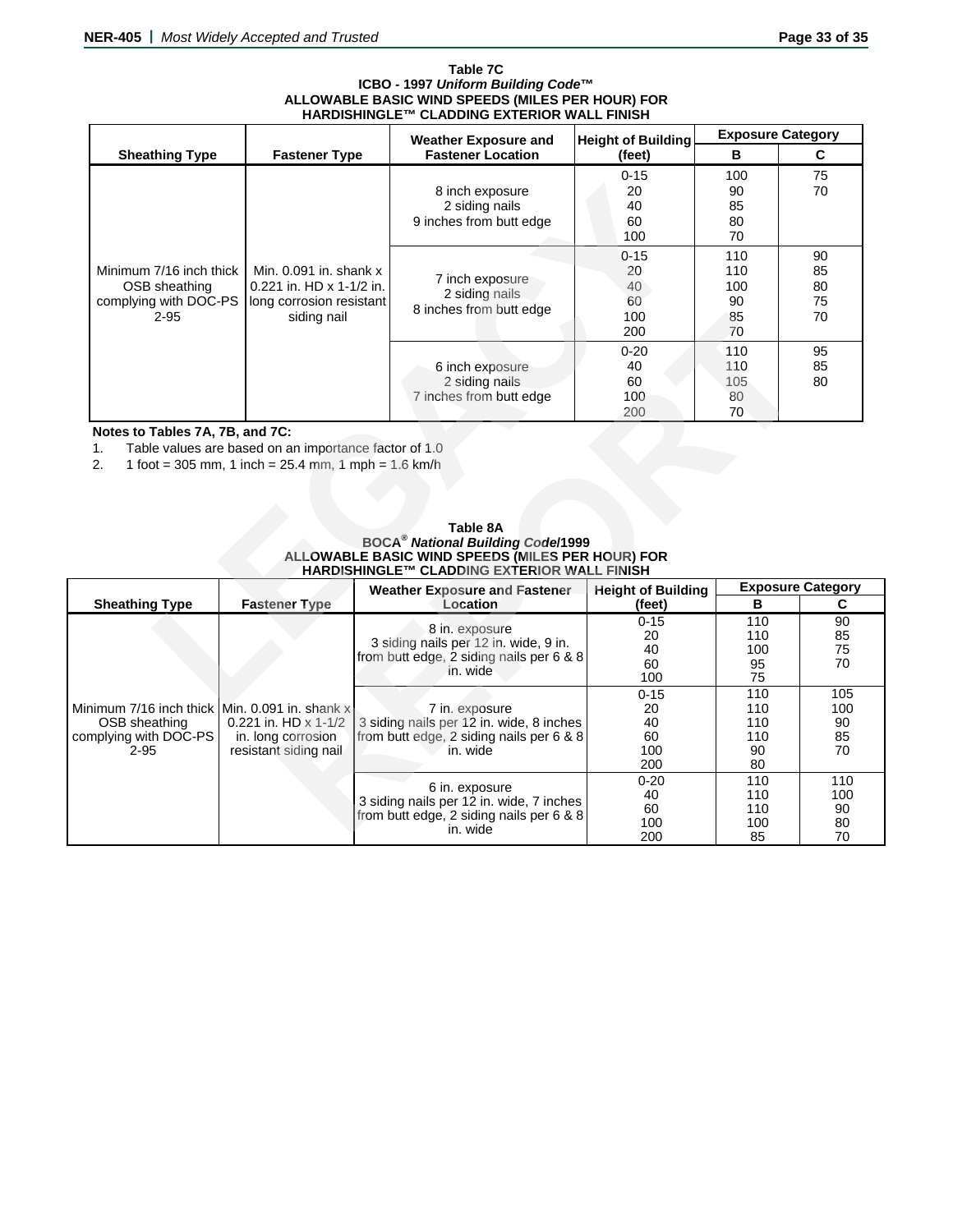#### **Table 8B SBCCI - 1999 Standard Building Code© ALLOWABLE BASIC WIND SPEEDS (MILES PER HOUR) FOR HARDISHINGLE™ CLADDING EXTERIOR WALL FINISH**

|                         |                            | <b>Weather Exposure and</b>                         |                    | <b>Exposure Category</b> |         |    |
|-------------------------|----------------------------|-----------------------------------------------------|--------------------|--------------------------|---------|----|
| <b>Sheathing Type</b>   | <b>Fastener Type</b>       | <b>Fastener Location</b>                            | (feet)             | <b>Standard</b>          | Coastal |    |
|                         | Min. $0.091$ in. shank $x$ | 8 in. exposure                                      | $0 - 15$           | 100                      | 100     |    |
|                         |                            | 3 siding nails per 12 in. wide, 9                   | 20                 | 95                       | 95      |    |
|                         |                            | in. from butt edge, 2 siding nails                  | 40                 | 85                       | 85      |    |
|                         |                            |                                                     | per 6 & 8 in. wide | 60                       | 80      | 80 |
|                         |                            | 7 in. exposure                                      | $0 - 15$           | 110                      | 110     |    |
| Minimum 7/16 inch thick | $0.221$ in. HD x 1-1/2 in. | 3 siding nails per 12 in. wide, 8                   | 20                 | 105                      | 105     |    |
| OSB sheathing complying | long corrosion resistant   | inches from butt edge, 2 siding                     | 40                 | 95                       | 95      |    |
| with DOC-PS 2-95        | siding nail                | nails per 6 & 8 in. wide                            | 60                 | 90                       | 90      |    |
|                         |                            |                                                     | $0 - 15$           | 110                      | 110     |    |
|                         |                            | 6 in. exposure<br>3 siding nails per 12 in. wide, 7 | 20                 | 110                      | 110     |    |
|                         |                            | inches from butt edge, 2 siding                     | 40                 | 110                      | 110     |    |
|                         |                            | nails per 6 & 8 in. wide                            | 60                 | 105                      | 105     |    |
|                         |                            |                                                     | 100                | 70                       | 70      |    |

### **Table 8C ICBO - 1997** *Uniform Building Code***™ ALLOWABLE BASIC WIND SPEEDS (MILES PER HOUR) FOR HARDISHINGLE™ CLADDING EXTERIOR WALL FINISH**

| Minimum 7/16 inch thick<br>OSB sheathing complying<br>with DOC-PS 2-95 | Min. $0.091$ in. shank $x$<br>0.221 in. HD x 1-1/2 in.<br>long corrosion resistant<br>siding nail | 3 siding halls per 12 in. wide, 9<br>in. from butt edge, 2 siding nails<br>per 6 & 8 in. wide<br>7 in. exposure<br>3 siding nails per 12 in. wide, 8<br>inches from butt edge, 2 siding<br>nails per 6 & 8 in. wide<br>6 in. exposure<br>3 siding nails per 12 in. wide, 7<br>inches from butt edge, 2 siding | ZU<br>40<br>60<br>$0 - 15$<br>20<br>40<br>60<br>$0 - 15$<br>20<br>40<br>60 | ყე<br>85<br>80<br>110<br>105<br>95<br>90<br>110<br>110<br>110<br>105 | ყე<br>85<br>80<br>110<br>105<br>95<br>90<br>110<br>110<br>110<br>105 |
|------------------------------------------------------------------------|---------------------------------------------------------------------------------------------------|---------------------------------------------------------------------------------------------------------------------------------------------------------------------------------------------------------------------------------------------------------------------------------------------------------------|----------------------------------------------------------------------------|----------------------------------------------------------------------|----------------------------------------------------------------------|
|                                                                        |                                                                                                   | nails per 6 & 8 in. wide<br>Table 8C<br>ICBO - 1997 Uniform Building Code™<br>ALLOWABLE BASIC WIND SPEEDS (MILES PER HOUR) FOR<br>HARDISHINGLE™ CLADDING EXTERIOR WALL FINISH<br><b>Weather Exposure and</b>                                                                                                  | 100<br><b>Height of Building</b>                                           | 70<br><b>Exposure Category</b>                                       | 70                                                                   |
| <b>Sheathing Type</b>                                                  | <b>Fastener Type</b>                                                                              | <b>Fastener Location</b>                                                                                                                                                                                                                                                                                      | (feet)                                                                     | в                                                                    | C                                                                    |
|                                                                        |                                                                                                   | 8 in. exposure<br>3 siding nails per 12 in. wide, 9<br>in. from butt edge, 2 siding nails<br>per 6 & 8 in. wide                                                                                                                                                                                               | $0 - 15$<br>20<br>40<br>60<br>100<br>200                                   | 110<br>110<br>100<br>90<br>80<br>70                                  | 85<br>80<br>75<br>70<br>70                                           |
| Minimum 7/16 inch thick<br>OSB sheathing complying<br>with DOC-PS 2-95 | Min. $0.091$ in. shank $x$<br>0.221 in. HD x 1-1/2 in.<br>long corrosion resistant<br>siding nail | 7 in. exposure                                                                                                                                                                                                                                                                                                | $0 - 15$                                                                   | 110                                                                  | 110<br>105                                                           |
|                                                                        |                                                                                                   | 3 siding nails per 12 in. wide, 8<br>inches from butt edge, 2 siding<br>nails per 6 & 8 in. wide                                                                                                                                                                                                              | 20<br>40<br>60<br>100<br>200<br>$0 - 15$                                   | 110<br>110<br>110<br>100<br>90<br>110                                | 100<br>95<br>80<br>75<br>110                                         |

# **Notes to Tables 8A, 8B, and 8C:**

1. Table values are based on an importance factor of 1.0<br>2.  $1.6$  foot = 305 mm, 1 inch = 25.4 mm, 1 mph = 1.6 km/h

1 foot = 305 mm, 1 inch =  $25.4$  mm, 1 mph =  $1.6$  km/h

| Hardiplank Lap Siding fastened to ASTM C90 Concrete Wall |                                            |                            |                                            |                            |  |  |  |
|----------------------------------------------------------|--------------------------------------------|----------------------------|--------------------------------------------|----------------------------|--|--|--|
| <b>Height of</b><br><b>Building</b><br>(feet)            | 6-1/4 and 6 inch wide<br><b>Hardiplank</b> | 7-1/2 inch wide Hardiplank | 8-1/4 and 8 inch wide<br><b>Hardiplank</b> | 9-1/2 inch wide Hardiplank |  |  |  |
| $0 - 15$                                                 | 18.25                                      | 14.5                       | 13.75                                      | 11.5                       |  |  |  |
| 20                                                       | 16.5                                       | 13.25                      | 12.25                                      | 10.5                       |  |  |  |
| 30                                                       | 14.75                                      | 11.75                      | 11                                         | 9.25                       |  |  |  |
| 40                                                       | 13.5                                       | 10.75                      | 10.25                                      | 8.5                        |  |  |  |
| 50                                                       | 12.75                                      | 10.25                      | 9.5                                        |                            |  |  |  |
| 60                                                       | 12.25                                      | 9.75                       |                                            | 7.5                        |  |  |  |

# **Table 9A SBCCI - 1999** *Standard Building Code***© Allowable Fastener Spacing (in.)**